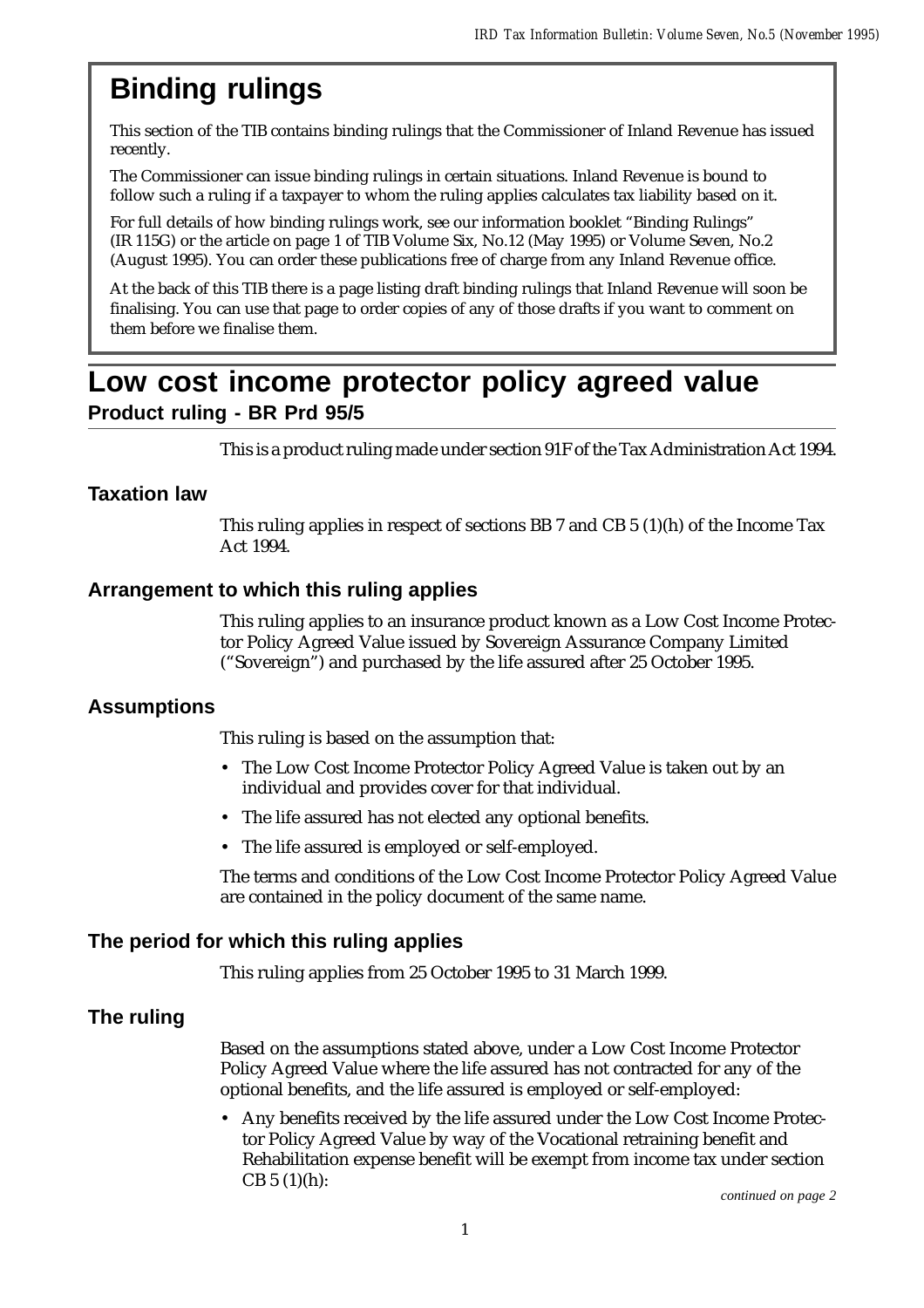*from page 1*

- Any benefits received by the life assured under the Low Cost Income Protector Policy Agreed Value by way of the Disability income benefit, Proportionate disability income benefit, Recurrent disability, Bed confinement benefit, Recovery benefit, and Leave without pay benefit will be assessable for income tax in the hands of the life assured:
	- All premiums paid by the life assured under the Low Cost Income Protector Policy Agreed Value will be deductible from the income of the life assured under section BB 7.

Signed Simon Sherry Rulings

# **Analysis of product ruling BR Prd 95/5**

This analysis of the ruling does not form part of the ruling.

All legislative references are to the Income Tax Act 1994 unless otherwise indicated.

# **Background**

A ruling has been sought on whether Sovereign's Low Cost Income Protector Policy Agreed Value is a personal sickness or accident ("PSA") insurance policy or a loss of earnings ("LOE") insurance policy under section CB  $5(1)(h)$ .

# **Legislation**

|  | Cross-reference table |  |
|--|-----------------------|--|
|  |                       |  |

| <b>Income Tax Act 1994</b> | <b>Income Tax Act 1976</b> |
|----------------------------|----------------------------|
| BB 7                       | 104                        |
| CB 5(1)(h)                 | 61(40)                     |
|                            |                            |

Section BB 7 states that:

In calculating the assessable income of any taxpayer, any expenditure or loss to the extent to which it-

- (a) Is incurred in gaining or producing the assessable income for any income year; or
- (b) Is necessarily incurred in carrying on a business for the purpose of gaining or producing the assessable income for any income year-

may, except as otherwise provided in this Act, be deducted from the total income derived by the taxpayer in the income year in which the expenditure or loss is incurred.

### Section CB 5 (1)(h) exempts from tax:

Income derived by any person, in respect of any period of incapacity for work, from any payment received by that person by way of a benefit under a personal sickness or accident policy of insurance, not being a payment calculated according to loss of earnings or profits:

# **Treatment of the Policy by employed or self-employed persons**

### **Disability income benefit**

Where the life assured is employed or self-employed, the Low Cost Income Protector Policy Agreed Value Disability income benefit is calculated with reference to the life assured's average monthly earnings or income from the life assured's business or occupation. The Disability income benefit contains a maximum cap on the benefit that can be paid, the maximum cap being the amount of the monthly benefit figure shown in the schedule. The benefit is calculated with reference to earnings or profits lost by the life assured. Therefore, the Disability income benefit is a LOE benefit and is assessable income. The existence of a cap does not change this.

The Proportionate disability benefit, Recurrent disability, Bed confinement benefit, Recovery benefit, and Leave without pay benefit are payments of the Disability income benefit and, therefore, are LOE benefits.

### **PSA benefits**

The Vocational retraining benefit and the Rehabilitation expense benefit are PSA benefits. The benefits do not indemnify the life assured for lost earnings or profits. The benefits cover the cost of providing a vocational retraining programme or purchasing specialised equipment or completing home alterations.

## **Mixed benefit policy**

Sovereign's Low Cost Income Protector Policy Agreed Value is a mixed benefit policy because it contains both PSA and LOE benefits. The Commissioner accepts that under some mixed policies, only a negligible amount of each premium may relate to a flat sum benefit while the rest of the premium relates to benefits calculated according to loss of earnings or profits. If the amount of the premium attributable to the flat sum benefits is two percent or less, the whole of each premium can be deducted.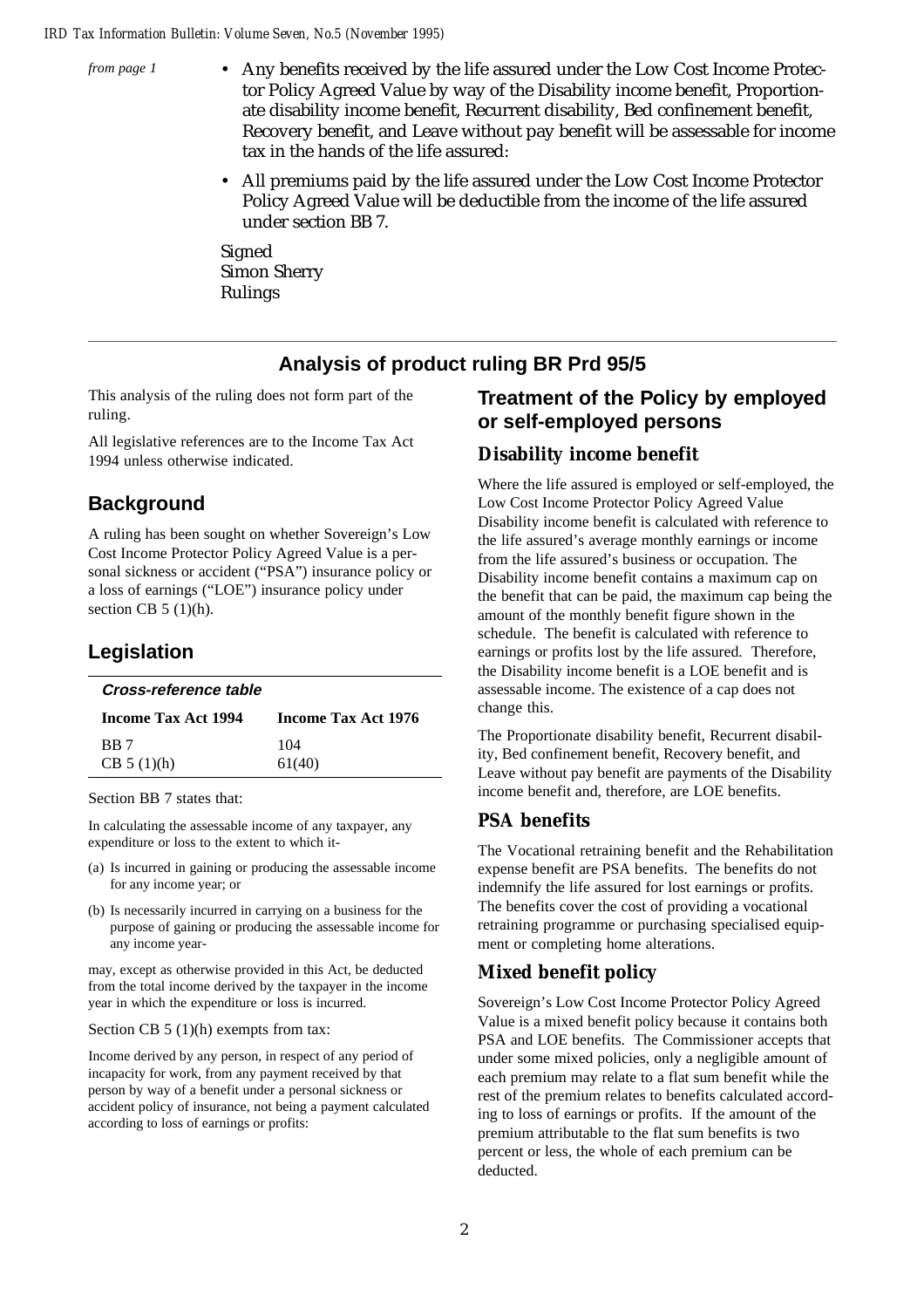The amount of premium attributable to flat sum benefits under the Low Cost Income Protector Policy Agreed Value is 0.75%. Applying the Commissioner's policy, the amount of premium attributable to flat sum benefits is two percent or less, therefore, the whole of the premium is deductible under section BB 7.

Even though the whole of the premium for the Low Cost Income Protector Policy Agreed Value is deductible, the PSA benefits (the Vocational retraining benefit and the Rehabilitation expense benefit) are still exempt under section CB 5 (1)(h) upon receipt by the life assured. These flat sum benefits are exempt, although the premiums relating to these benefits are deductible.

# **Share cancellation**

# **Product ruling - BR Prd 95/6**

This is a product ruling made under Section 91F of the Tax Administration Act 1994.

# **Taxation law**

This ruling applies in respect of section CF 3 (1)(b) of the Income Tax Act 1994.

All legislative references in this ruling are to the Income Tax Act 1994.

# **Arrangement to which this ruling applies**

The arrangement involves Donaghys Limited making a "pro rata cancellation" of ordinary shares resulting in at least a "fifteen percent capital reduction". Donaghys Limited will achieve the "fifteen percent capital reduction" by cancelling 2 out of every 7 shares held from a base of 42,734,146 shares. Donaghys Limited will provide consideration of \$2.50 per share cancelled, consisting of the par value of 50 cents and reserves of \$2.00.

More particularly, the ruling is based upon the information you provided to the Commissioner in the form of:

- Schedule D (facsimile of 18 October 1995 detailing movements in the share premium account between 1980 and 1995).
- Schedule C (attached to the application for the product ruling detailing movements in the share capital between 1980 and 1995).
- Notices of allotments of shares made during the period from 1980 to 1995.

You have calculated the amount of "available subscribed capital" according to the statutory calculation of  $a + b - c$  by using the following values:

- a \$28,282,255
- b \$3,175,419
- $c<sub>50</sub>$

Therefore, the amount of "available subscribed capital" equals \$31,457,674  $(S28.282.255 + S3.175.419 - S0).$ 

Donaghys Limited will seek the approval of the shareholders for this transaction at the company's Annual General Meeting on 26 October 1995. It will also seek the approval of the High Court to cancel the shares.

Other facts of the arrangement and relevant information are as set out in detail in your application for a product binding ruling, letter of 4 October 1995 and facsimiles of 18 and 20 October 1995.

## **Assumptions**

This ruling is based on the assumption that the proposed cancellation of shares by Donaghys Limited takes place according to the details set out in your application for a product binding ruling, letter of 4 October 1995 and facsimiles of 18 and 20 October 1995.

*continued on page 4*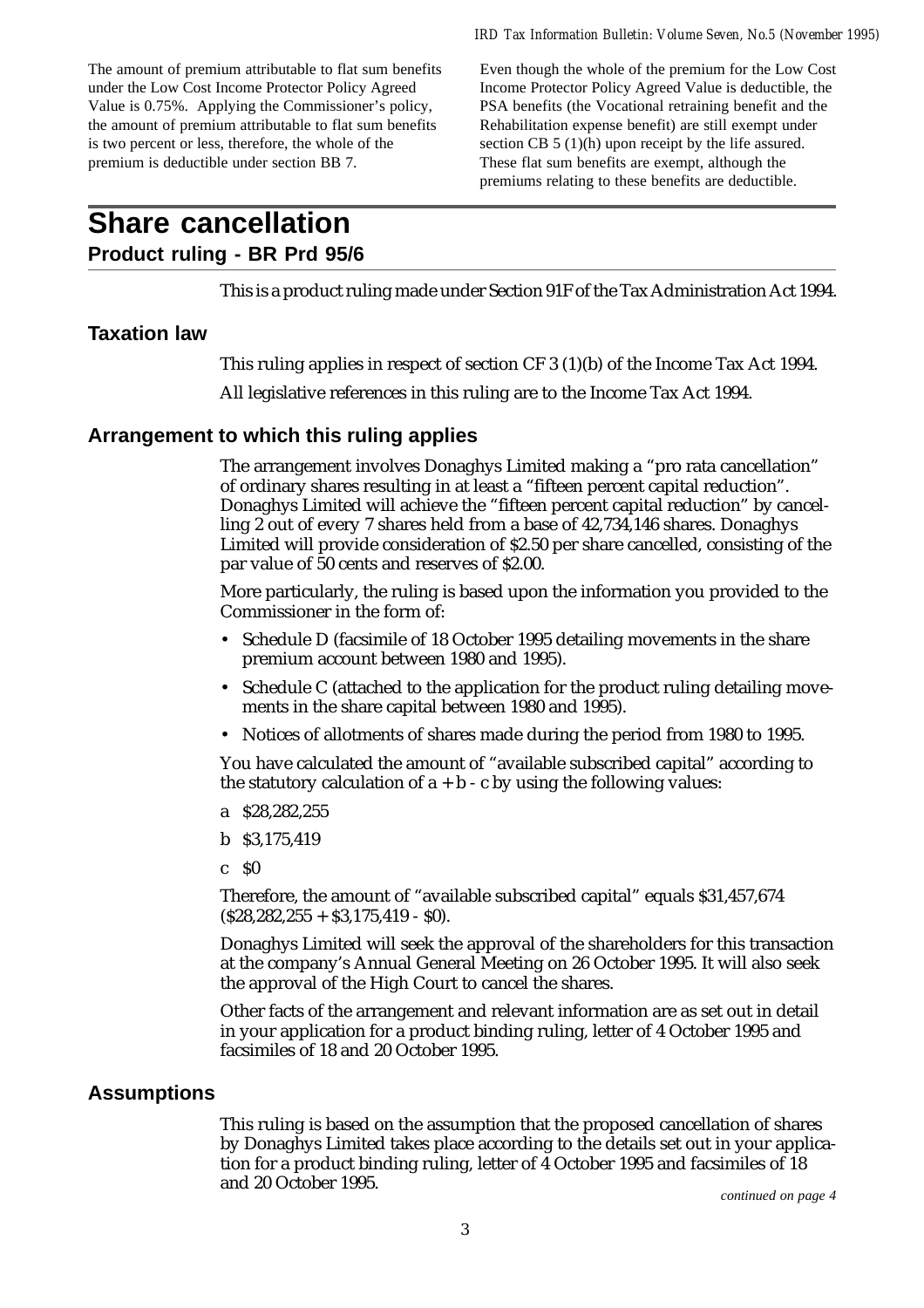*from page 3*

In particular, the Commissioner assumes that:

- i. The shares to be cancelled are to be cancelled in whole and are not "nonparticipating redeemable preference shares".
- ii. The proposed cancellation is part of a "pro rata cancellation".
- iii. Donaghys Limited intends the proposed cancellation to result in at least a "fifteen percent capital reduction" being a reduction of fifteen percent of the "market value" of Donaghys Limited at the time that it first notified the shareholders of the proposed cancellation. It is also assumed that the cancellation will result in the company distributing to its shareholders an amount at least equal to a "fifteen percent capital reduction".
- iv. The cancellation is not an "on-market acquisition".
- v. The cancellation of the shares does not affect the current or future application of Donaghys Limited's dividend policy.
- vi. At the time of entering into the transaction Donaghys Limited does not anticipate issuing any shares subsequent to the cancellation to meet operational or capital requirements.
- vii. Donaghys Limited's purpose for cancelling the shares is to return to its shareholders surplus funds arising from the sale of a subsidiary company, John Edmonds Limited.
- viii. Donaghys Limited has only one class of shares and has not undertaken a share cancellation prior to the proposed share cancellation.
- ix. The amount Donaghys Limited distributes in respect of the cancellation will not exceed the amount of the "available subscribed capital per share cancelled".

## **The ruling**

Subject to the express assumptions stated above being satisfied, any amount distributed in accordance with the proposed share cancellation will be excluded from the definition of "dividends" under section CF 3 (1)(b).

## **The period for which the ruling applies**

This ruling applies to the arrangement, provided the share cancellation occurs within the period 26 October 1995 to 30 June 1996.

Signed Simon Sherry Rulings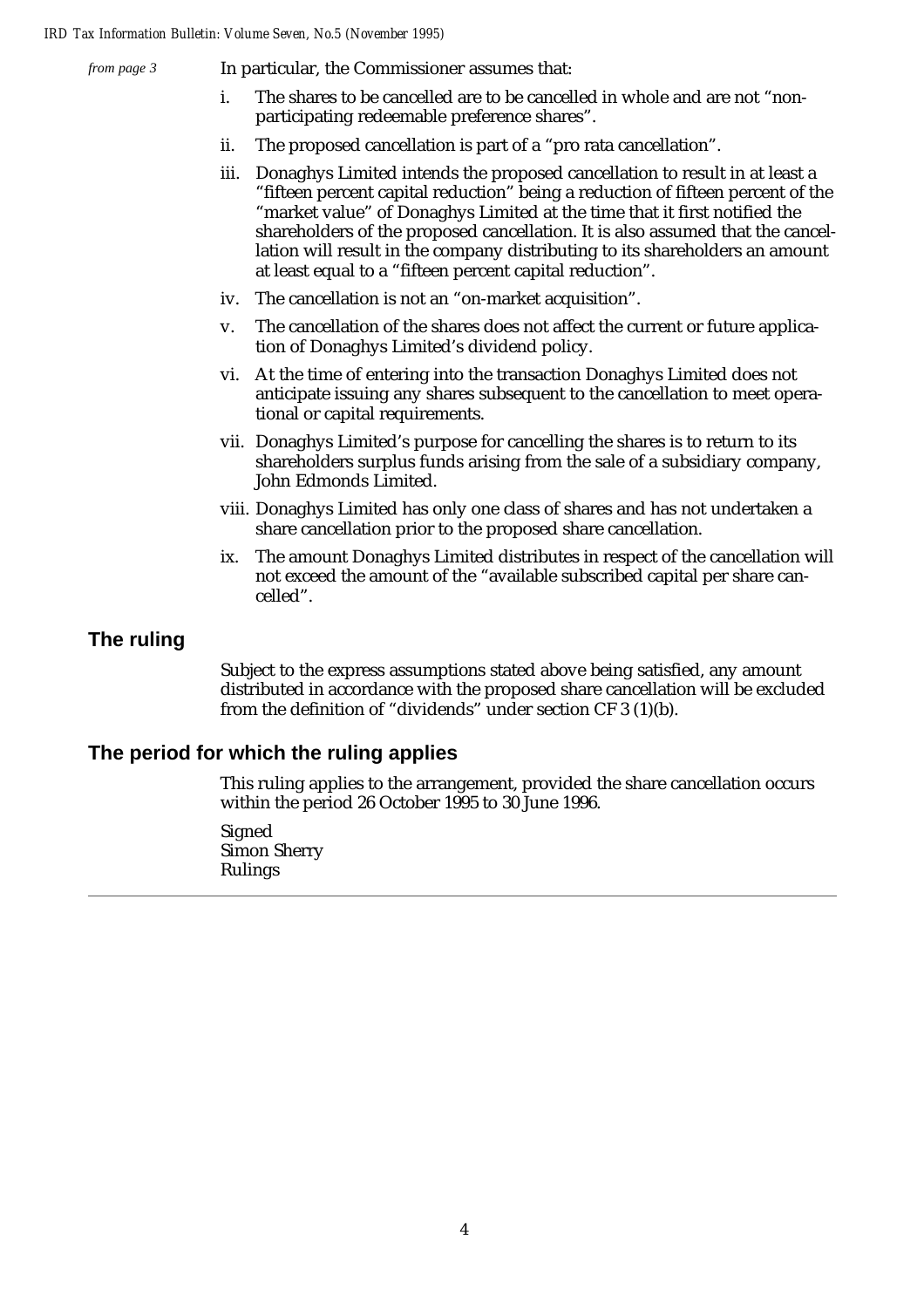# **Relationship between the "unit trust" and "qualifying trust" definitions**

**Public ruling - BR Pub 95/5**

This is a public ruling made under section 91D of the Tax Administration Act 1994.

# **Taxation law**

This ruling applies to the definitions of "qualifying trust" and "unit trust" in section OB 1 and the definition of "trust rules" in section OZ 1, of the Income Tax Act 1994.

# **Arrangements to which this ruling applies**

This ruling applies to the creation of trusts that are "unit trusts" for the purposes of the Income Tax Act 1994.

# **The period for which this ruling applies**

This ruling applies from the 1996 income year to the 1999 income year.

# **The ruling**

Trusts that fall within both the definition of "qualifying trust" and the definition of "unit trust" in the Income Tax Act 1994 are excluded from the "trust rules".

This ruling is signed by me on the 15th day of November 1995.

Jeffrey Tyler Director (Rulings)

# **Analysis of public ruling BR Pub 95/5**

This analysis of the ruling does not form part of the ruling.

All legislative references are to the Income Tax Act 1994 unless otherwise indicated.

# **Background**

Some taxpayers are unsure of the relationship between the unit trust and qualifying trust definitions. This ruling provides clarification.

# **Legislation**

| Cross-reference table      |                     |
|----------------------------|---------------------|
| <b>Income Tax Act 1994</b> | Income Tax Act 1976 |
| CF <sub>3</sub>            | 4A                  |
| DF 7                       | 166                 |
| HE <sub>1</sub>            | 211                 |
| HH $1(8)$                  | 226(10)             |
| HH $3(5)$                  | 227(6)              |
| OB <sub>1</sub>            | 211                 |
| OB 1                       | 226(1)              |
| OZ 1 "trust rules"         | 227-233             |

Section OB 1 defines the terms "qualifying trust" and "unit trust".

Section OB 1 also defines "employee share purchase scheme" as meaning:

a scheme approved for the time being by the Commissioner for the purposes of section DF 7.

Section OZ 1 defines the "trust rules". Broadly these rules apply to qualifying trusts, non-qualifying trusts, and foreign trusts, but not to unit trusts.

The definitions of "qualifying trust" and "unit trust" and a brief summary of their respective tax treatments are discussed below.

# **Qualifying trust**

Section OB 1 defines a "qualifying trust" as including, with the exception of a superannuation fund, a trust that meets the following requirements:

• From the income year during which a settlement was first made on the terms of the trust until the income year in which the distribution is made, all trustee income derived by the trustees has been liable to New Zealand income tax other than only as non-resident withholding income; or *continued on page 6*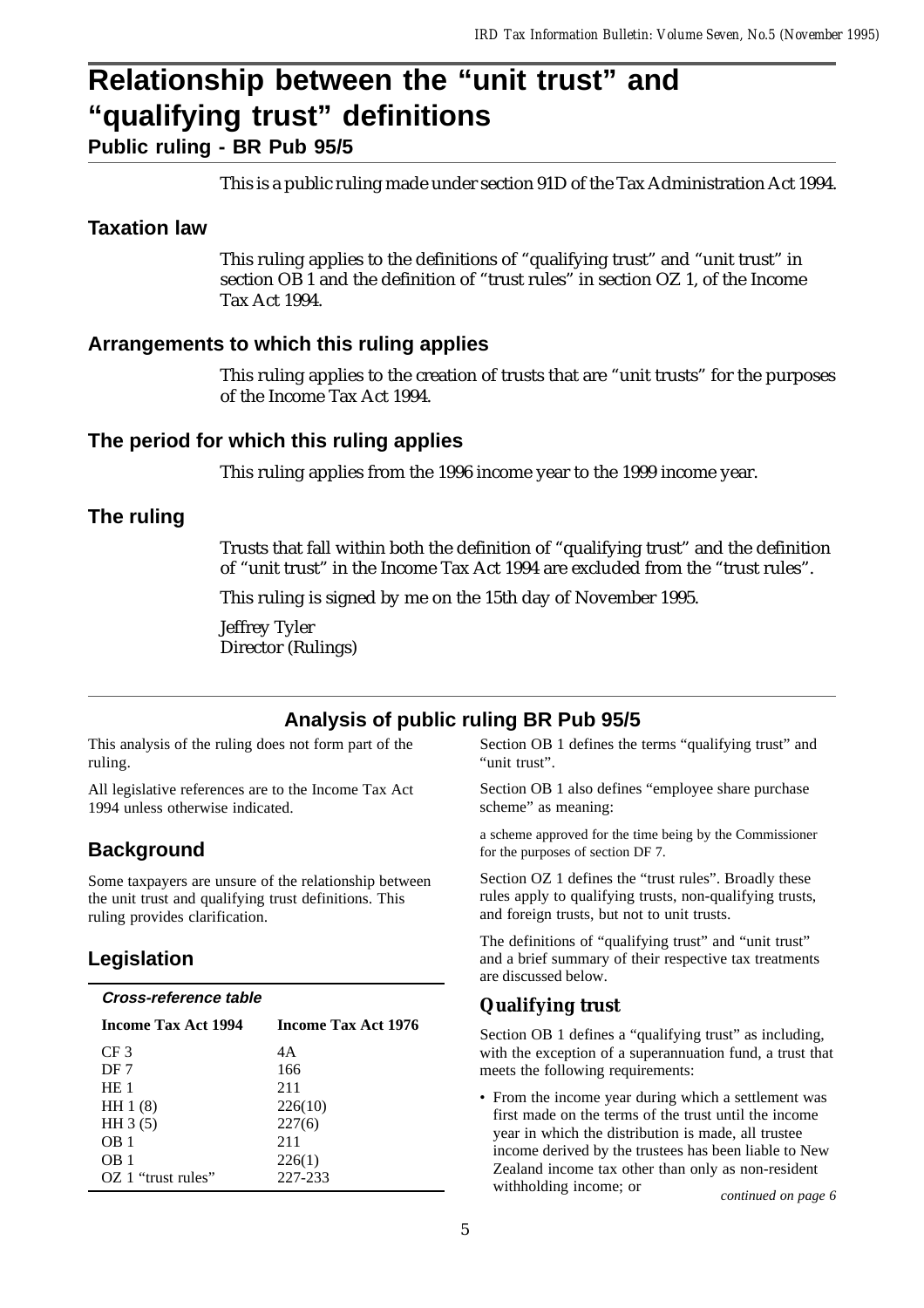*from page 5*

- The trustee would have been liable for New Zealand income tax in any relevant income year but for the reason that:
	- No income was derived; or
	- Income was exempt from tax; or
	- Income was offset by carried-forward losses or losses incurred by the trustees; and
- The trustee's obligations in respect of that liability have been satisfied.

The definition also includes a superannuation fund.

The effect of a trust being a qualifying trust is, broadly, that, under section HH 3 (5), distributions from qualifying trusts other than beneficiary income are not assessable to the beneficiaries.

### **Unit trust**

Section OB 1 defines a "unit trust" as:

any scheme or arrangement, whether made before or after the commencement of this Act, that is made for the purpose or has the effect of providing facilities for the participation, as beneficiaries under a trust, by subscribers, purchasers, or contributors, in income and gains (whether in the nature of capital or income) arising from the money, investments, and other property that are for the time being subject to the trust; but does not include -

- (a) A trust for the benefit of debenture holders; or
- (b) The Common Fund of the Public Trustee or any Group Investment Fund established by the Public Trustee; or
- (c) The Common Fund of the Maori Trustee; or
- (d) Any Group Investment Fund established under the Trustees Companies Act 1967; or
- (e) Any friendly society registered under the Friendly Societies and Credit Unions Act 1982; or
- (f) Any superannuation fund; or
- (g) Any employee share purchase scheme; or
- (h) Any other trust of any specified kind that is declared by the Governor-General by Order in Council, not to be a unit trust for the purposes of section HE 1:

Section HE 1 treats a unit trust as a company for tax purposes. The interests of the unit holders are deemed to be shares. The unit holders are deemed to be shareholders, and the income derived by the trustee is deemed to be income derived by the unit trust.

Distributions derived by unit holders are treated as dividends, subject to section CF 3 which excludes certain items from the definition of dividends. The dividends can have imputation credits attached.

# **Relationship of unit trusts and qualifying trusts**

A unit trust could fall within the definition of qualifying trust. However, if an entity meets all the requirements of the definition of unit trust, it falls outside the trust rules

and is treated as a unit trust for tax purposes. HH 1 (8) expressly excludes unit trusts from the application of the trust rules.

To constitute a unit trust for tax purposes, an entity must meet the following requirements in the definition of unit trust:

- The entity must be a trust. It cannot be in the form of a partnership or a joint venture (presuming it does not involve a trust), as in those entities management and control are in the hands of the member. In contrast, in a trust situation the management and control of the property settled are with the trustees.
- The trust must have subscribers, purchasers, or contributors who are beneficiaries under the trust. In contrast, a family trust is not a unit trust because beneficiaries of a family trust do not subscribe, purchase, or contribute for their entitlement to distributions from the trust.
- The trust must have more than one unit holder. The use of the plural when referring to "subscribers, purchasers, or contributors" in the definition supports this interpretation. The definition does not allow nominees for subscribers, purchasers, or contributors to be counted separately. A nominee is treated as the principal when ascertaining the number of unit holders in a unit trust. The use of nominees could in some circumstances circumvent the requirement for participation by more than one unit holder. If, for example, a subscriber and his or her nominees acquired all the units in a unit trust, there would be no real participation as, in substance, there is just one subscriber.
- Unit holders must have a facility to participate in any income or gains arising from the investments that are the subject of the trust. For example, a subscriber for units that carry a nil return would not count for the purposes of the definition.

#### **Example**

The example does not form part of the ruling.

Five individuals form a trust to pool their funds and make investments. An independent trustee holds the funds. The trust deed provides that each individual is a beneficiary who is entitled to participate in the income or gains arising from the investment of those funds.

The entity is a unit trust as :

- It is formed as a trust.
- There is more than one contributor.
- Each individual has contributed in his or her own right.
- Each individual will participate in the income and gains arising from the funds that are subject to the trust.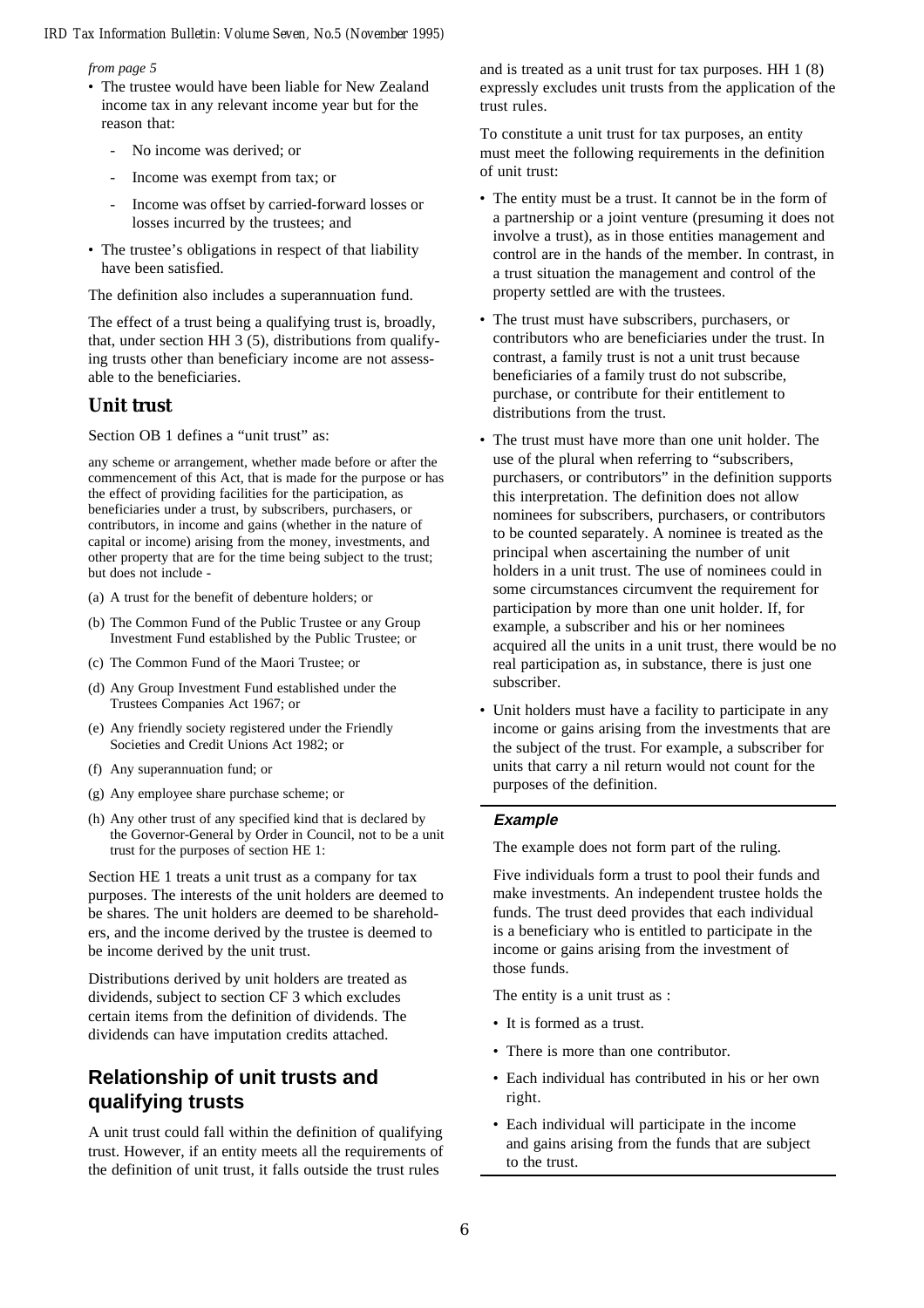# **Tax treatment of credit card companies' frequent flyer schemes Public ruling - BR Pub 95/6**

This is a public ruling made under section 91D of the Tax Administration Act 1994.

# **Taxation law**

This ruling applies in respect of sections CI 1 and CI 2 of the Income Tax Act 1994.

# **Arrangements to which this ruling applies**

This ruling applies to employers whose employees, having joined a frequent flyer scheme ("FFS") promoted by a credit card company, receive entitlements under the FFS.

# **The period for which this ruling applies**

This ruling applies to entitlements received by employees, under an FFS promoted by a credit card company, between 1 December 1995 and 30 November 1998.

# **The ruling**

If an employee joins an FFS and receives benefits (referred to as entitlements), those entitlements are not subject to fringe benefit tax ("FBT"). The only exception is when the employer enters into an arrangement with the promoter of the scheme so that employees can get entitlements under the scheme. If this happens, the employer is deemed to provide benefits to the employees and is liable to pay FBT on the market value of the entitlements.

This ruling is signed by me on the 15th day of November 1995.

Jeffrey Tyler Director (Rulings)

# **Analysis of public ruling BR Pub 95/6**

This analysis of the ruling does not form part of the ruling.

All legislative references are to the Income Tax Act 1994 unless otherwise indicated.

# **Background**

An item entitled "Frequent flyers' schemes - tax treatment", in TIB Volume Five, No.6 (November 1993), explains the tax treatment of FFS. Since that article was written several credit card companies have started promoting their own frequent flyer schemes. The ruling sets out the tax treatment of these schemes and makes it clear that the policy on frequent flyers applies to both an FFS promoted by an airline and to one that is not promoted by an airline.

# **Legislation**

| Cross-reference table      |                     |  |  |
|----------------------------|---------------------|--|--|
| <b>Income Tax Act 1994</b> | Income Tax Act 1976 |  |  |
| CI 1 "fringe benefit"      | 336N(1)             |  |  |
| CI2                        | 336N(2)             |  |  |
| OB 1 "arrangement"         | 336N(1)             |  |  |

Section CI 1 defines "fringe benefit" to include any benefit of any other kind whatever, received or enjoyed whether directly or indirectly in relation to, in the course of, or by virtue of the employment of the employee, and which is provided or granted by the employer of the employee.

Section OB 1 defines "arrangement" as meaning:

any contract, agreement, plan, or understanding (whether enforceable or unenforceable), including all steps and transactions by which it is carried into effect:

Section CI 2 (1) states:

For the purposes of the FBT rules, where a benefit is provided for or granted to an employee by a person with whom the employer of the employee has entered into an arrangement for that benefit to be so provided or granted, that benefit shall be deemed to be a benefit provided for or granted to the employee by the employer of the employee.

# **Application of legislation Liability for FBT**

An employer is liable to pay FBT on the taxable value of a fringe benefit provided or granted by the employer to an employee of the employer. *continued on page 8*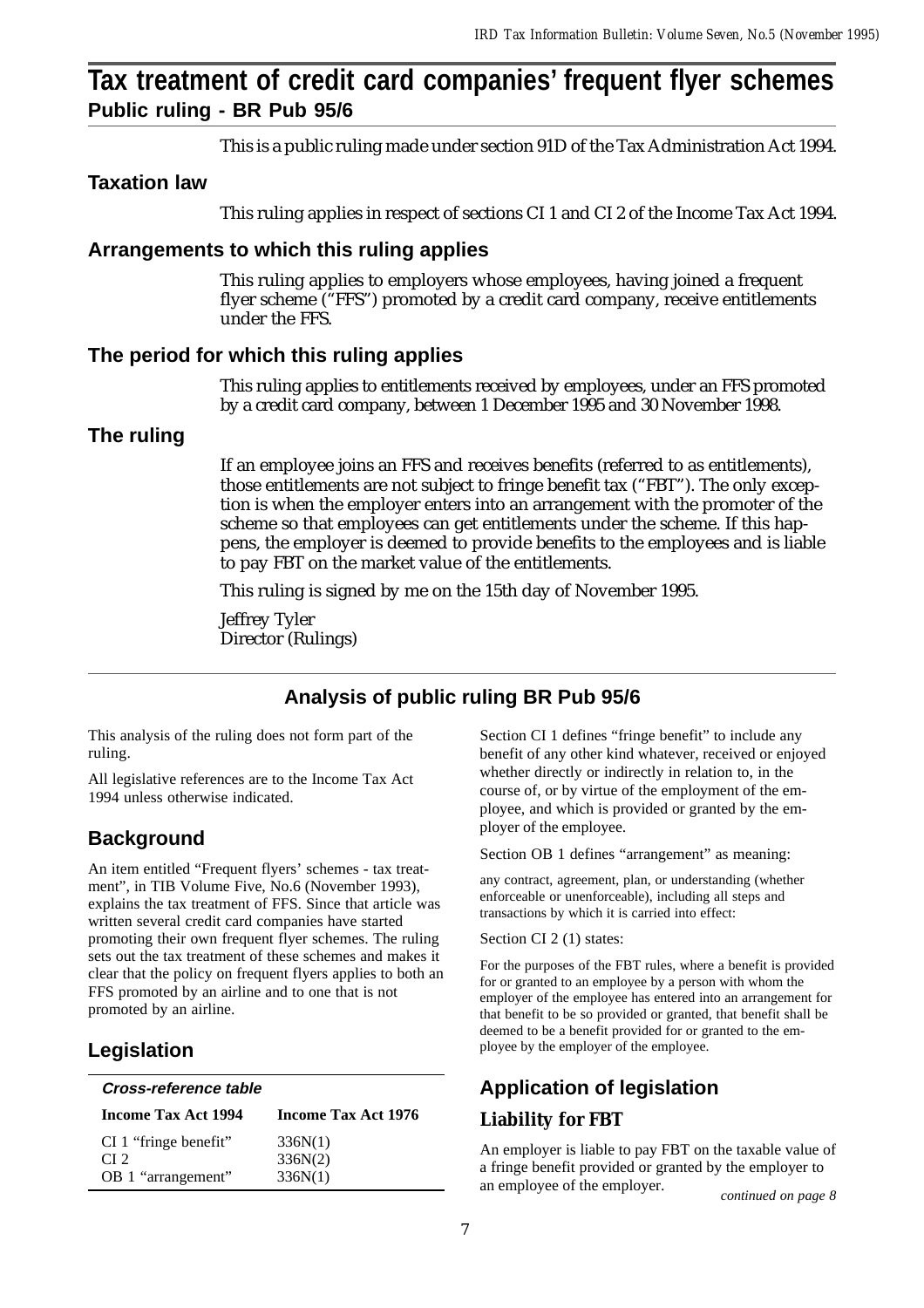#### *from page 7*

An employer can also be liable for FBT if the employer enters into an arrangement with a promoter of a scheme to provide taxable benefits to employees.

### **Where an employee is a member of a credit card company's FFS**

Several credit card companies give all cardholders the opportunity to join their FFS. These schemes allow cardholders to accumulate points on the scheme as they charge goods and services to their credit cards. These goods and services may be employment related or may be private in nature. Subject to certain conditions (which vary from scheme to scheme), the cardholders can transfer the points to a participating airline FFS. The cardholder can then exchange the points for discounted or free travel or goods or services, depending on the terms of the particular airline FFS.

An employer has no FBT liability where its employees join such a scheme and receive entitlements under that scheme because of their membership. The promoter of the scheme provided the entitlement because of the contract with individual employees, not because of any arrangement between the employer and the promoter. It makes no difference in this situation whether or not the promoter of the scheme is a credit card company.

An FBT liability exists if there is an arrangement between the employer and the promoter to provide entitlements under the FFS. The employer is liable on the market value of the entitlements (that is the ultimate benefits received after transfer of points to the participating airline's FFS), subject to some apportionment if the entitlement arises as a result of both employment related and private expenditure.

In this situation an FBT liability exists, even though the promoter (the credit card company) does not physically supply the actual entitlements under the scheme. The method by which the promoter provides the entitlement is irrelevant. It is sufficient if the promoter is contractually bound by the employer to provide that entitlement to the employee. The item on the tax treatment of frequent flyer schemes in TIB Volume Five, No.6 (November 1993) at page 2 covers this situation in detail.

### **Corporate credit cards**

In some situations an employer obtains corporate credit cards for employees. That corporate credit card entitles employees to join the FFS promoted by the credit card company. In this case there is no arrangement between the credit card company and the employer for its employees to receive entitlements under the FFS. The entitlements arise because of the contractual arrangement between the employees and the credit card company.

If there is actually a contractual arrangement between an employer and the credit card company to provide

entitlements to employees under the FFS promoted by the credit card company, an FBT liability exists.

# **Examples**

These examples do not form part of the ruling.

### **Example 1**

An employee works for a company. She obtains a personal credit card and joins its associated FFS. Under that scheme she can accumulate points as goods and services are charged on the credit card. After the employee accumulates 10,000 points, she can transfer those points, at her option, to any one of a number of airlines' FFSs affiliated to the credit card company FFS. Once she accumulates a specified number of points on the airline FFS, she can exchange them for free or discounted travel. In the course of her work she incurs a number of employment related charges on the credit card as well as private expenditure. The employee accumulates points on the credit card FFS for both types of expenditure. She very soon reaches the specified threshold of points, and transfers them to a particular airline FFS, exchanging them for a free trip to Fiji.

The company does not have an FBT liability. The receipt of the entitlement under the credit card company's FFS is because of the contractual arrangement between the credit company and the employee. There is no arrangement between the employer and the credit card company to provide the employee with entitlements under its FFS. It does not matter that some of the points that give the entitlement result from employment related expenditure.

### **Example 2**

The following year the employee obtains promotion in the company and receives a corporate credit card on which she is specified as the cardholder. The credit card is from a different company to that which issued her personal card. This particular credit card company allows cardholders to participate in its FFS. This scheme also allows an accumulation of points as goods and services are charged on the card and a transfer of points, subject to certain conditions, to a participating airline FFS.

The employer does not have an FBT liability on any entitlement received by the employee under the credit card company's FFS. There is no arrangement between the employer and the credit card company to provide entitlements to the employee under the FFS. The employee receives those entitlements because of her contractual relationship with the credit card company.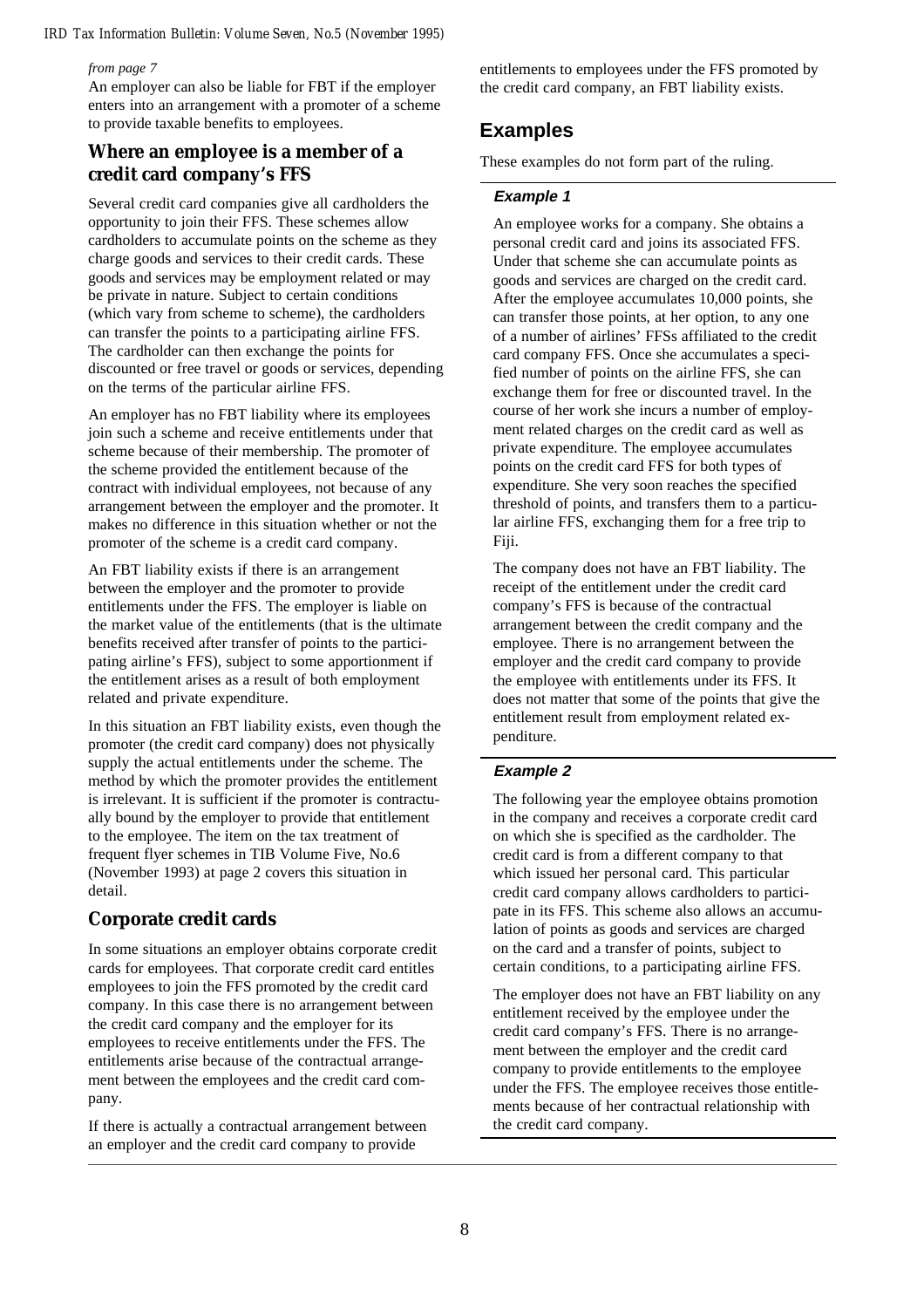# **Policy statements**

This section of the TIB contains policy statements issued by the Commissioner of Inland Revenue. Generally, these statements cover matters on which Inland Revenue wishes to state a policy, but which are not suitable topics for public binding rulings.

In most cases Inland Revenue will assess taxpayers in line with the following policy statements. However, our statutory duty is to make correct assessments, so we may not necessarily assess taxpayers on the basis of earlier advice if at the time of assessment we consider that the earlier advice does not follow the law.

# **Insurance, indemnity, compensation or damages receipts for loss or damage to trading stock or consumable aids**

# **Summary**

This item discusses section EE 2 of the Income Tax Act 1994. Section EE 2 includes as assessable income the amount of any insurance, indemnity, compensation, or damages received by a taxpayer for business assets when both of the following conditions apply:

- 1. The taxpayer has taken the cost of the asset into account (other than by way of a deduction for depreciation) in calculating the assessable income in any income year.
- 2. The asset was *either* trading stock *or* an article, material, or thing produced, manufactured, acquired, or purchased for any purpose ancillary to any business of manufacture or production of goods for sale or exchange (i.e. a "consumable aid").

If a receipt relates to trading stock or consumable aids as well as other assets, the Commissioner has the power to determine the portion to be included as assessable income.

All legislative references in this item are to the Income Tax Act 1994 unless otherwise indicated.

# **Background**

Trading stock and consumable aids are items that are usually deductible by a business for income tax purposes. If these business assets are lost or destroyed, the business may receive a payment by way of insurance, indemnity, compensation, or damages. The taxpayer generally uses any payment received to replace the trading stock and consumable aids lost or destroyed. The purchase of these replacement items is also normally deductible.

Under section EE 2, the assessable income of any taxpayer is deemed to include the amount of any insurance, indemnity, compensation, or damages received that the taxpayer receives for lost, destroyed, or damaged trading stock or consumable aids, if the taxpayer has previously taken the cost of these items into account in calculating assessable income.

This item does not apply to amounts received for lost or destroyed assets which are not trading stock or consumable aids. There is a discussion on page 8 of the Appendix to TIB Volume Four, No. 9 (April 1993) in relation to insurance proceeds etc, received on the loss or damage of depreciable property. Refer also to section EG 19.

# **Legislation**

| Cross-reference table               |                     |  |  |
|-------------------------------------|---------------------|--|--|
| <b>Income Tax Act 1994</b>          | Income Tax Act 1976 |  |  |
| CD 1                                | 67                  |  |  |
| EE <sub>2</sub>                     | 79                  |  |  |
| OB 1 "right to take timber" $74(1)$ |                     |  |  |
| OB 1 "trading stock"                | 91(1)               |  |  |

# **Application**

Section EE 2 has three subsections that are discussed below under the following headings:

- Definition of assets to which the section applies.
- Applicable receipts.
- Apportionment.

## **Definition of assets to which the section applies**

Section EE 2 (1) limits the application of the section to the following assets owned by the taxpayer:

- trading stock as defined in paragraph (d) of the definition of "trading stock" in section OB 1
- any other article, material, or thing produced, manufactured, acquired, or purchased for any purpose ancillary to any business of manufacture or production of goods for sale or exchange (referred to in this article as "consumable aids").

Paragraph (d) of the definition of "trading stock" in section OB 1 defines the term to include all of the following: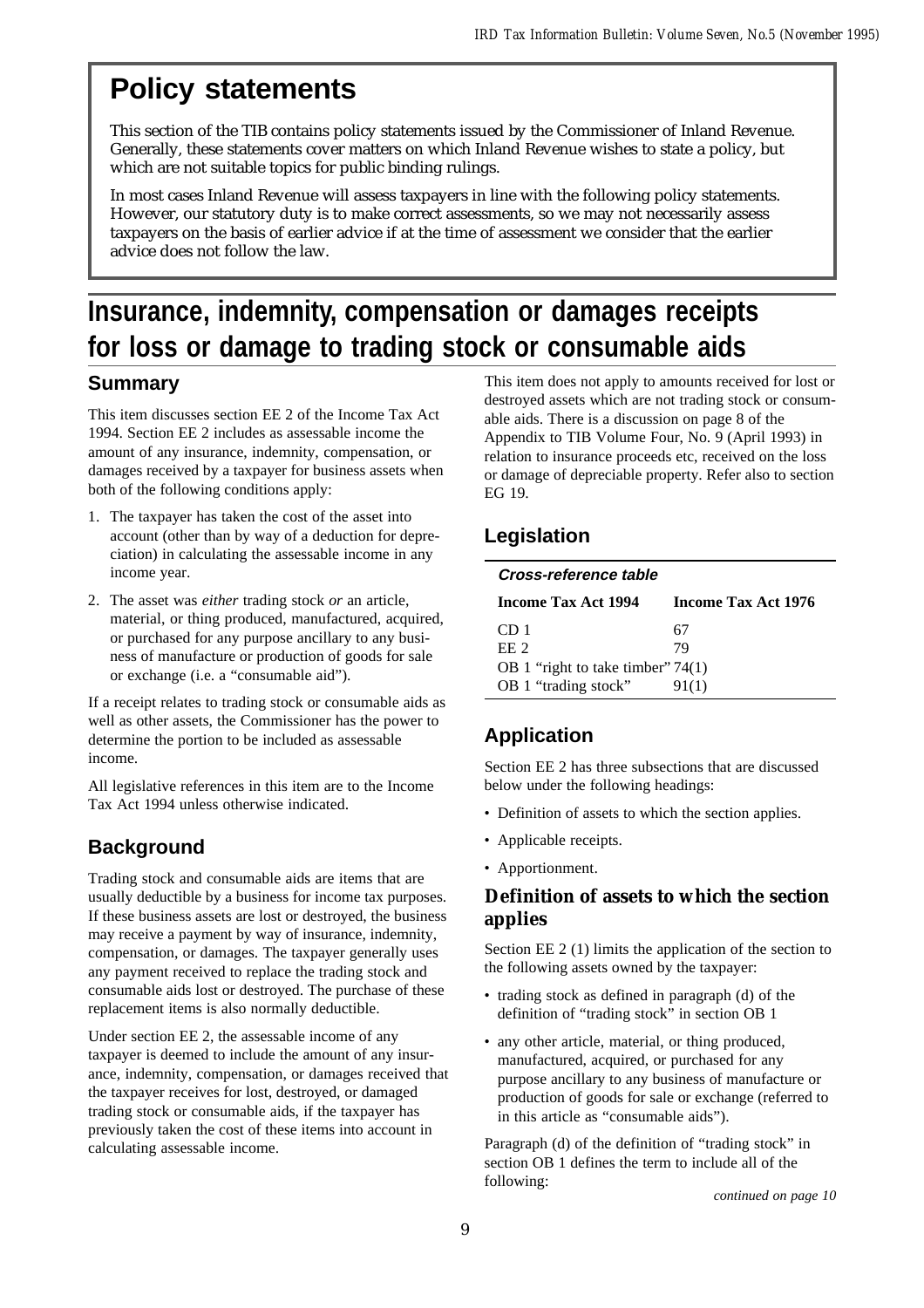*from page 9*

- anything produced or manufactured
- anything acquired or purchased for purposes of manufacture, sale, or exchange
- livestock
- timber (including standing timber)
- any right to take timber as defined in section OB 1
- any other real or personal property, if the person who sells or disposes of it either is in a business that comprises dealing in such property, or acquired the property for the purpose of sale or other disposal
- any land if any profit or gain from selling or disposing of the land would be subject to section CD 1
- anything for which expenditure is incurred after 8.30pm on 31 July 1986 and which - if possession of that thing were taken - would be trading stock.

Trading stock does not include any financial arrangement to which the "qualified accruals rules" (as defined in section OZ  $1(1)$ ) apply.

# **Applicable receipts**

Section EE 2 (2) applies when a taxpayer has taken into account the cost (other than by way of a deduction in respect of depreciation) of trading stock or consumable aids (as defined above) in calculating assessable income for any income year.

Section EE 2 (2) deems the assessable income of any taxpayer in any income year to include any amount of insurance, indemnity, compensation, or damages received in that income year by the taxpayer in respect of the loss or destruction of or damage to the trading stock or consumable aids.

The taxpayer must return the total amount received in respect of the trading stock or consumable aids as assessable income. The value of the trading stock in the accounts of the taxpayer is not relevant.

## **Apportionment**

Section EE 2 (3) gives the Commissioner the power to determine the amount that is assessable income under section EE 2 when a person receives an amount by way of insurance, indemnity, compensation, or damages both for an asset to which section EE 2 applies and for some other asset.

In most situations when apportionment needs to be considered, the portion of the payment relating to trading stock and consumable aids is likely to be calculated and identified by the person making the payment, either as separate amounts or as one "inventory" amount (that includes both trading stock and consumable aids).

In cases when the amount is not so easily identifiable, the Commissioner will base any apportionment on the particular facts of the case. The Commissioner will refer to the taxpayer's accounts to determine the total value of relevant trading stock and consumable aids as a proportion of the total value of the assets of the business for which the payment is received. This ratio will then be applied to the total payment received.

### **Example**

Mrs R owns and runs a sheep farm. She discovers one morning that three of her sheep have been stolen, as well as several containers of sheep drench. She reports the theft to the police and eventually receives a payment from her insurance company.

The section OB 1 definition of trading stock at paragraph (d) includes livestock. Therefore, the sheep fall within the "trading stock" category of assets to which section EE 2 applies. The sheep drench is a consumable aid used in the farming business. Assuming the costs of these items have previously been taken into account in calculating Mrs R's assessable income, the total amount of the insurance paid should be included as assessable income in the year received.

# **Additional and incremental tax - remission**

## **Summary**

Additional and incremental tax (commonly referred to as late payment penalties) are charged on tax remaining unpaid after the due date. In some circumstances the Commissioner remits the incremental tax automatically. In other circumstances, taxpayers need to apply in writing to the Commissioner if they want the penalties remitted.

The legislation is quite specific about the circumstances that lead to the charging of additional and incremental

tax. The Commissioner is required by law to impose additional tax on unpaid tax under section 139(1) of the Tax Administration Act 1994 and section 41(1) of the Goods and Services Tax Act 1985.

This item sets out the Commissioner's policy when considering remissions.

All legislative references in this item are to the Tax Administration Act 1994 (TAA) unless otherwise indicated.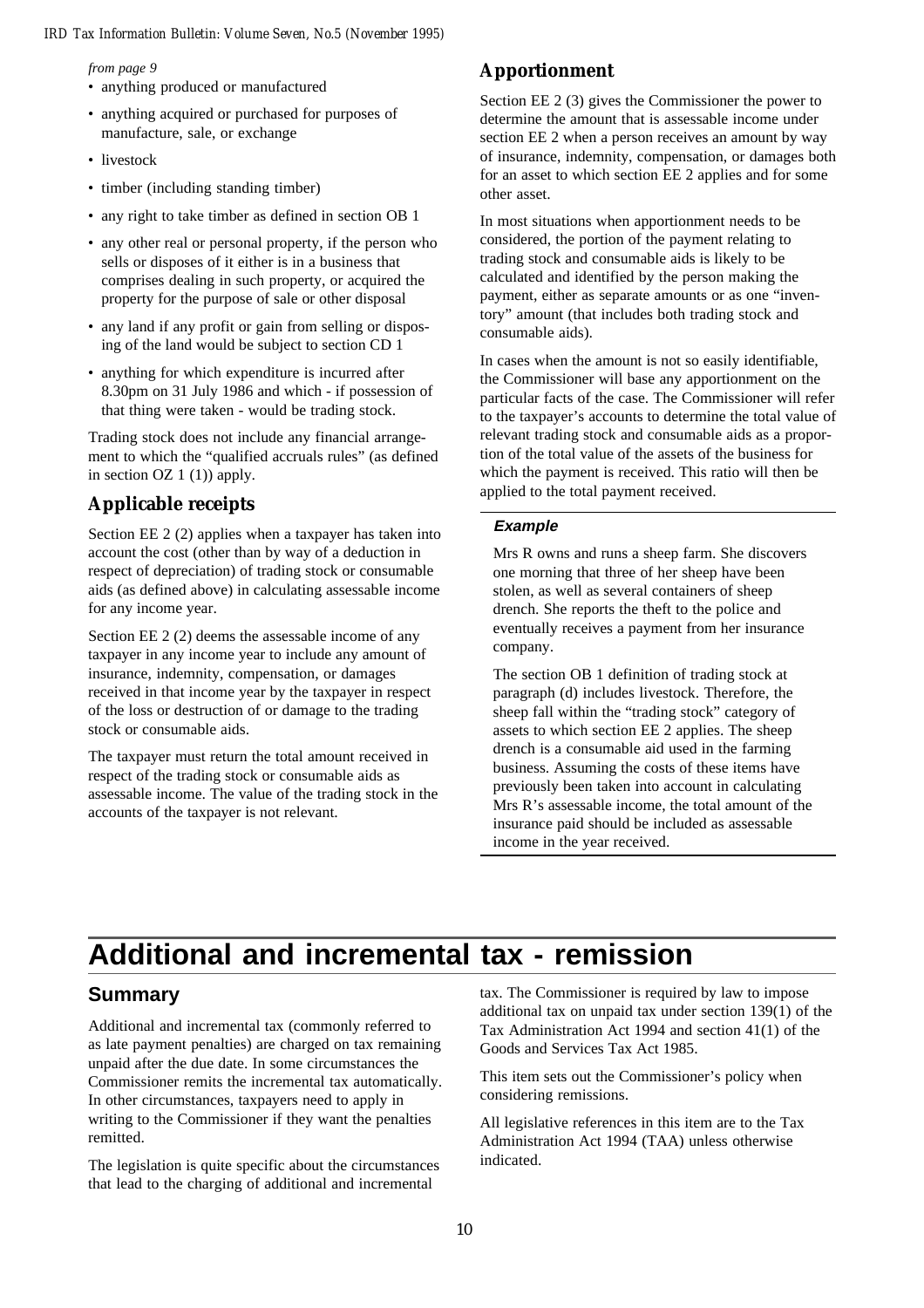# **Legislation**

# **Cross-reference table**

| <b>Tax Administration</b><br><b>Act 1994</b> | <b>Income Tax Act 1976</b> |
|----------------------------------------------|----------------------------|
| 139(1)                                       | 398 <sub>(2)</sub>         |
| 157(1)                                       | 400(2)                     |
| 182(1)                                       | 413(2)                     |
| 182(3)                                       | 413(3)                     |
| 182(5)                                       | 413(1)                     |

# **Additional tax and incremental tax distinction**

Reference to "incremental tax" is only for the purposes of section 182, and section 49 of the Goods and Services Tax Act (GST Act).

For income tax purposes, incremental tax is the additional tax charged under section  $139(1)(b)$ ,  $139(1)(c)$ , and 139(1)(d). For GST purposes, incremental tax is the additional tax charged under section 41(1)(b) and  $41(1)(c)$  of the GST Act.

Essentially, additional tax is the tax charged on the day following the due date for the payment of the tax. Incremental tax refers to the additional tax that is charged every six months, or every month in the case of GST, on unpaid tax after the due date for the payment of that tax.

This item distinguishes additional tax from incremental tax on the above basis.

## **Imposition of additional tax**

Additional tax is charged under section 139, which states:

(1) Subject to this section, additional tax shall, as follows, be, and be deemed to be, added to any tax remaining unpaid (not being unpaid provisional tax), and shall be payable accordingly: ....

The balance of section 139 outlines the manner and circumstances under which additional tax is to be imposed on unpaid tax.

Section 139(1)(a) states that additional tax of 10% must be added to tax which remains unpaid at the expiry of the due date of that tax. Further incremental tax of 10% of the outstanding tax, including additional tax, must be added at six-monthly intervals under section 139(1)(b), (c), and (d).

A similar provision for the charging of additional tax and incremental tax is contained in section 41 of the GST Act. The main difference is that 2% incremental tax is charged every month on GST outstanding.

# **Discretionary remission of additional and incremental tax**

Under section 182, relief from additional and incremental tax imposed by section 139 is available.

#### Section 182(1) states:

Subject to this section, on application for relief made in writing by or on behalf of any taxpayer who has become liable for the payment of any additional tax under section  $139(1)(a)$ , or any incremental tax, the Commissioner, if, having regard to the circumstances of the case, the Commissioner thinks it equitable to do so, may, subject to this section, grant relief to the taxpayer —

- (a) By the remission of the whole or part of the additional tax, or the incremental tax; or
- (b) Where the additional tax, or the incremental tax, has been paid, in whole or in part, by the refund to the taxpayer of the whole or any part of that additional tax or that incremental tax that has been paid, with or without the remission of any part of that additional tax or that incremental tax that has not been paid.

### **Automatic remission of incremental tax**

Section 182(3) provides for the automatic remission of incremental tax in certain situations. It states:

Where any taxpayer becomes liable for the payment of any incremental tax, and at the time at which that liability arises the tax or the additional tax or the incremental tax in relation to which the taxpayer becomes so liable for the payment of that incremental tax is -

- (a) Tax that is payable in 2 or more instalments under an arrangement entered into between the taxpayer and the Commissioner; or
- (b) Tax in respect of which deductions are required to be made, and paid to the Commissioner, according to a notice issued under section 157(1), -

and every one of those instalments is paid in full in accordance with the terms of that arrangement, or every one of those deductions and payments is made in accordance with that notice, the Commissioner shall grant relief to the taxpayer -

- (c) By the remission of the incremental tax first mentioned in this subsection; or
- (d) Where the incremental tax so first mentioned has been paid, in whole or in part, by the refund to the taxpayer of the whole or the part of that incremental tax that has been paid, with or without the remission of any part of that incremental tax that has not been paid.

Similar provisions for the relief of incremental tax, for the purposes of GST, are contained in section 49 of that Act.

Section 157(1) enables the Commissioner to require any person (such as a bank or employer) who is holding funds, which are payable to a taxpayer who has defaulted on income tax liabilities, to pay those funds to Inland Revenue. The Commissioner gives written notice (in this item called a "section  $157(1)$  notice") to the person, requiring him or her to deduct a specified sum from the amount payable to the defaulting taxpayer, and to pay that sum to Inland Revenue.

# **Application of legislation**

### **Automatic remission of incremental tax**

Section 182(3) of the TAA and section 49(3) of the GST Act set out the circumstances in which the Commissioner must remit incremental tax, without written *continued on page 12*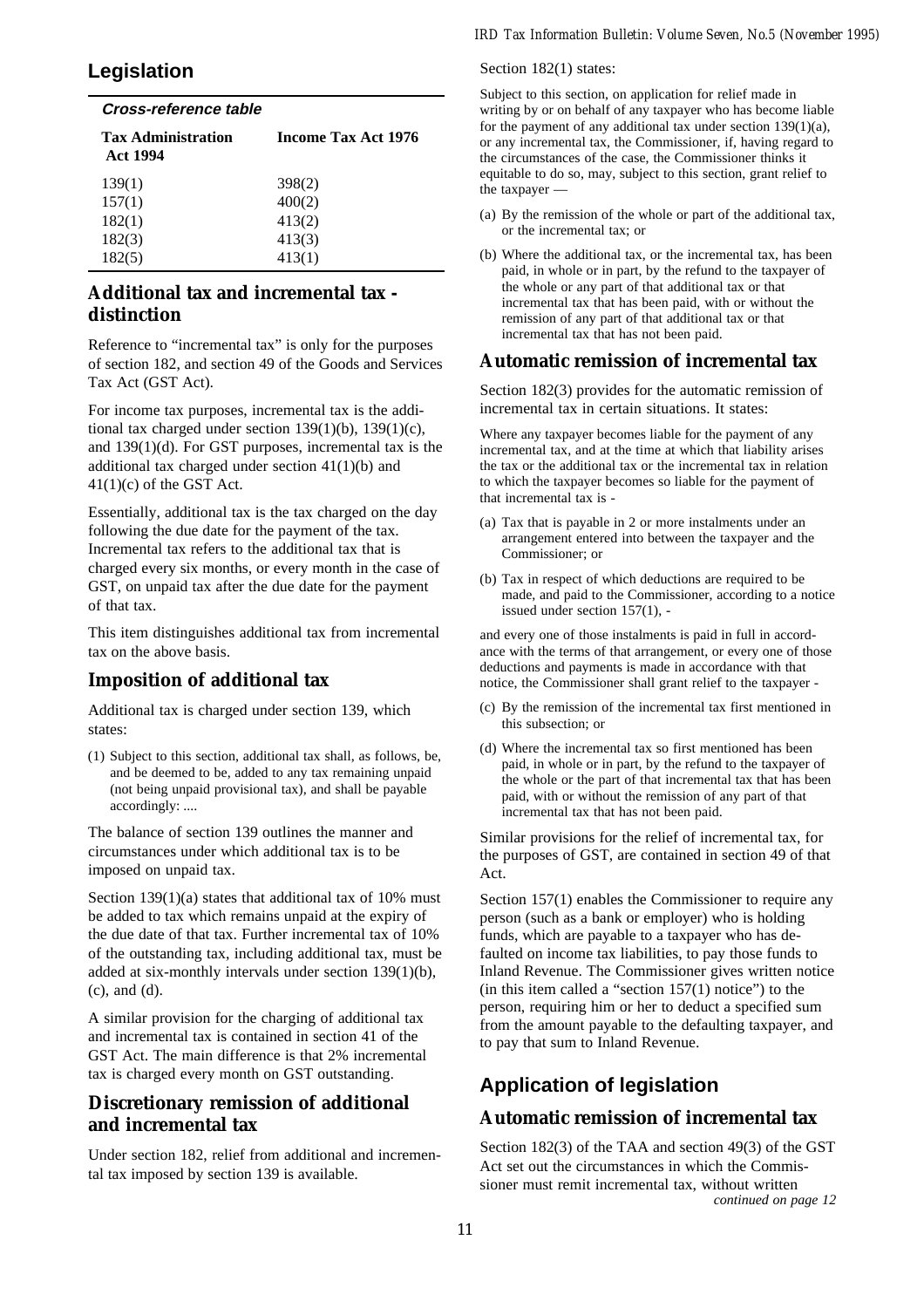#### *from page 11*

application from the taxpayer. Both of these conditions must be met for this automatic remission to apply:

- The taxpayer must have entered into an arrangement with the Commissioner to pay the tax in two or more instalments, or deductions of the tax must be made and paid to the Commissioner in accordance with a notice issued under section 157(1) of the TAA or section 43(2) of the GST Act.
- Every payment under the instalment arrangement or deduction under the section 157(1) or 43(2) notice must be made according to the terms of the arrangement or notice.

When a taxpayer makes and adheres to an arrangement for the payment of tax arrears, or where timely deductions are made and paid to the Commissioner under a section 157(1) notice, the Commissioner will remit any incremental tax charged during the period covered by the arrangement or notice and make any appropriate refund.

The automatic remission only applies to the incremental tax charged during the period of the instalment arrangement or the duration of the section 157(1) notice. It does not apply to additional tax incurred on the initial default, i.e. the additional tax of 10% imposed by section  $139(1)(a)$  on the day following the due date for the payment of the tax. The taxpayer may request the remission of the additional tax incurred on the initial default, along with any other incremental tax which is charged outside the period of the instalment arrangement or outside the duration of the section 157(1) notice, under section 182(1) (see following section "Discretionary remission of additional and incremental tax").

The provisions relating to the automatic remission of incremental tax contained in section 182(3) do not apply to penalties for the late payment of PAYE tax deductions or student loan repayments.

#### **Example**

Jane fails to pay tax of \$700 due on 7 February 1994.

10% additional tax of \$70 is added on 8 February 1994, increasing the total amount due to \$770.

Further 10% incremental tax of \$77 is added on 8 August 1994, increasing the total amount due to \$847.

On 1 September 1994 Jane enters into an arrangement with the Commissioner to pay the tax arrears. The arrangement is for Jane to pay \$100 per month from 1 October 1994 to 1 May 1995, with the balance of \$47 due on 1 June 1995. Jane pays these tax instalments in a timely manner in accordance with the terms of the arrangement.

As Jane pays the instalments in accordance with the arrangement, the Commissioner remits the incremental tax which is charged on 8 February 1995, without written application from Jane. The Commissioner does not automatically remit the additional tax charged on 8 February 1994 or the incremental tax charged on 8 August 1994, as these sums were not charged during the period of the instalment arrangement. However, Jane may request relief from this additional/incremental tax in writing under section 182(1).

### **Discretionary remission of additional and incremental tax**

When additional and incremental tax have been imposed, and have not been automatically remitted in terms of section 182(3), the taxpayer or his or her representative may apply to the Commissioner for relief. Under section 182(1) of the TAA or section 49(2) of the GST Act, all applications for the remission of additional and/or incremental tax must be made in writing.

When applying for remission of additional/incremental tax, the taxpayer must clearly state the grounds for making such an application. This is important because the Commissioner can only allow remission when the circumstances of the case suggest it would be equitable to do so.

Some of the factors that are taken into account when deciding whether to remit additional or incremental tax are:

- whether there is tax still outstanding
- the date the amount outstanding is or was paid if it was a few days after due date or some time later
- if a genuine oversight occurred
- if there was some confusion surrounding the payment of the tax
- whether there appears to be a deliberate policy of late payment by the taxpayer.

Note that this is not an exhaustive set of circumstances and each case will be considered on its own merits. Note also that remission of additional and incremental tax will not be approved until actual tax liabilities have been paid in full.

### **\$5,000 limit**

Taxpayers applying for remission should be aware that under section 182(4) of the TAA and section 49(4) of the GST Act, the Commissioner is unable to remit additional and incremental tax that is in excess of \$5,000 without the specific approval of the Minister of Finance.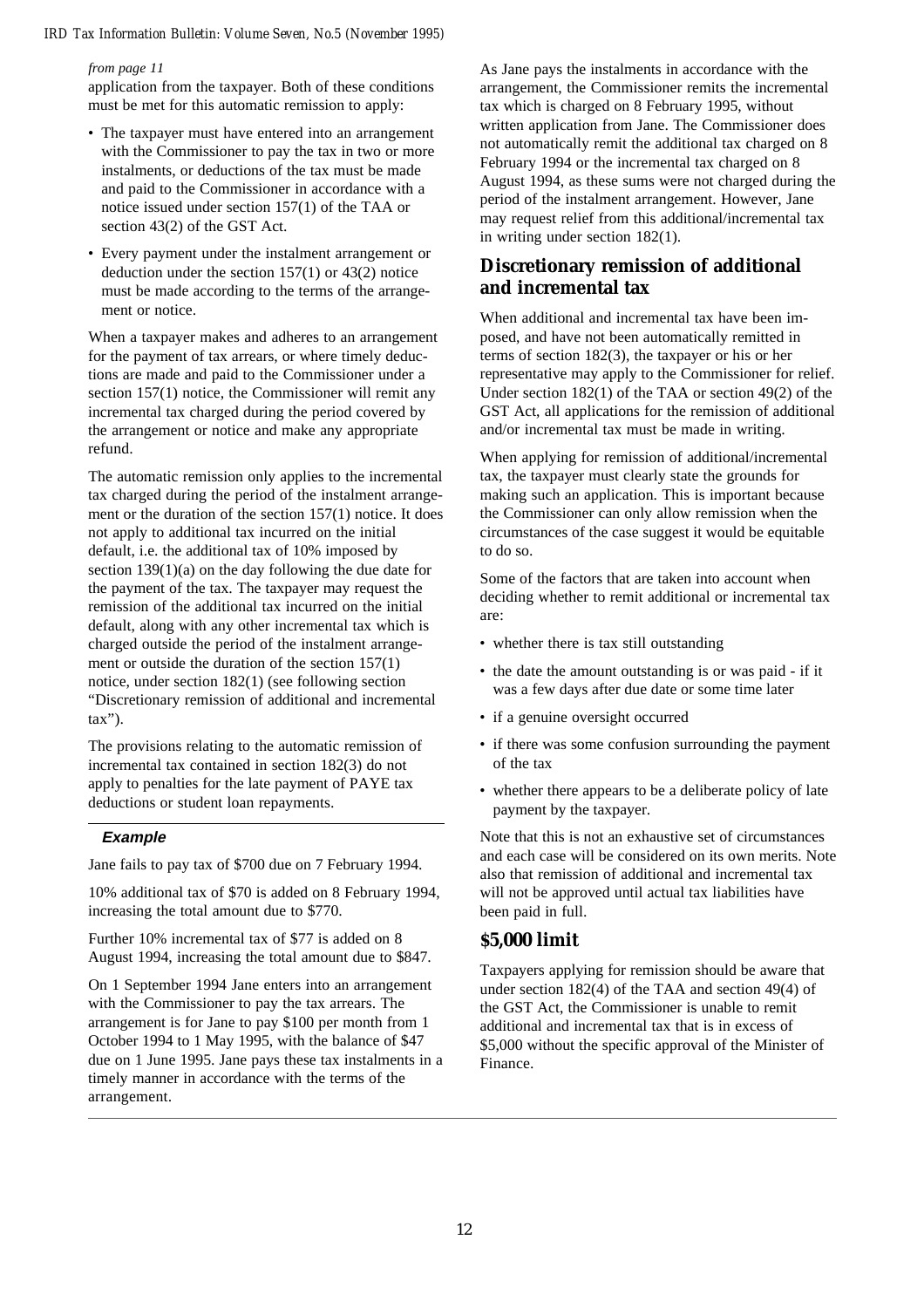# **Underestimation additional tax charged before 1994-95 year remission under section 413 of Income Tax Act 1976**

# **Summary**

This item states the Commissioner's current policy on remitting underestimation additional tax (UEAT) charged before the 1994-95 income year. The Commissioner's policy is that UEAT charged before the 1994- 95 income year is eligible for remission only under section 384.

All legislative references in this item are to the Income Tax Act 1976 unless otherwise indicated. The Tax Administration Act 1994 (TAA) is not quoted as that Act only applies to the tax on income derived in the 1995-96 and subsequent income years.

# **Background**

Before the 1994-95 income year, when a taxpayer underestimated the residual income tax (RIT) payable, section 384 imposed UEAT. Section 384(3) allows the Commissioner to remit the UEAT if the RIT is more than the amount estimated because of the occurrence of one of the specific events listed in the section. Section 413 allows the Commissioner to remit additional tax charged for late payment under section 398 if he considers it equitable in the circumstances to do so. Inland Revenue has been asked to clarify whether a taxpayer can request a remission of UEAT (charged for an income year before 1994-95) under section 413 instead of, or in addition to, section 384(3).

# **Legislation**

Section 384(3), as it applied before the 1994-95 income year, listed the specific events that must occur before the Commissioner can remit UEAT:

Where the Commissioner is satisfied that the taxpayer, in relation to an income year, has become liable to pay additional tax under this section, by reason of the residual income tax payable by the taxpayer in respect of the income derived by that taxpayer in that income year being an amount in excess of the amount estimated by the taxpayer under section 382 of this Act, by reason of -

- (a) The enactment of any Act amending this Act or the making of any regulation or Order in Council relating to income tax, on or after the 1st day of the month preceding the month in which the third instalment of provisional tax becomes due and payable; or
- (b) The Commissioner making public, on or after the 1st day of the month preceding the month in which the third instalment of provisional tax is due and payable, any ruling in relation to any provision of this Act and that ruling is different to that previously made public by the Commissioner in relation to that provision; or
- (c) The adoption by the taxpayer of an incorrect interpretation of any provision of this Act, being an interpretation which, although incorrect, is reasonable having regard to the circumstances of the case; or

(d) The derivation by the taxpayer in the income year of dividends being attributed repatriation, the amount of which could not reasonably have been foreseen at the time of estimation,-

the Commissioner shall remit the additional tax or any part thereof.

Section 384(8) treated UEAT as if it were additional tax imposed under section 398:

Subject to subsections (5) and (6) of this section and the other provisions of this Part of this Act, the other Parts of this Act shall apply with respect to all additional tax payable under this section as if it were additional tax under section 398 of this Act.

Section 413(2) allows the Commissioner to remit additional tax imposed under section 398:

Subject to this section, on application for relief made in writing by or on behalf of any taxpayer who has become liable for the payment of any additional tax under section 398(2)(a) of this Act or any incremental tax, the Commissioner, if, having regard to the circumstances of the case, he thinks it equitable to do so, may, subject to this section, grant relief to the taxpayer-

(a) By the remission of the whole or part of the additional tax, or, as the case may be, the incremental tax; ...

Before the 1994-95 income year, UEAT was both imposed and remitted under section 384. For the 1994- 95 income year, imposition and remission of UEAT is contained in sections 385 and 386 respectively. From the 1995-96 income year onwards, imposition and remission of UEAT is contained in sections 144 and 178 respectively of the TAA.

# **Policy**

The Commissioner's view is that UEAT charged for an income year before 1994-95 can only be remitted under section 384(3), not under section 413.

Section 384(8) provided that the other Parts of the Act applied to UEAT as if it were additional tax under section 398. However, this was subject to the provisions of Part XII of the Act which contained the limited remission grounds set out in section 384(3).

Further, the Commissioner considers that sections 384(3) and 413 should be interpreted having regard to the total context of the words used and to the purpose of the legislation. Support for this approach can be found in the Court of Appeal's decision in *CIR v Alcan New Zealand Ltd* (1994) 16 NZTC 11,175. Using a context and purpose approach to interpretation, the Commissioner considers that section 384(3) contains the only grounds for remitting UEAT.

The grounds for remitting UEAT contained in section 384(3) are narrower and more restrictive than the general grounds for remitting additional tax contained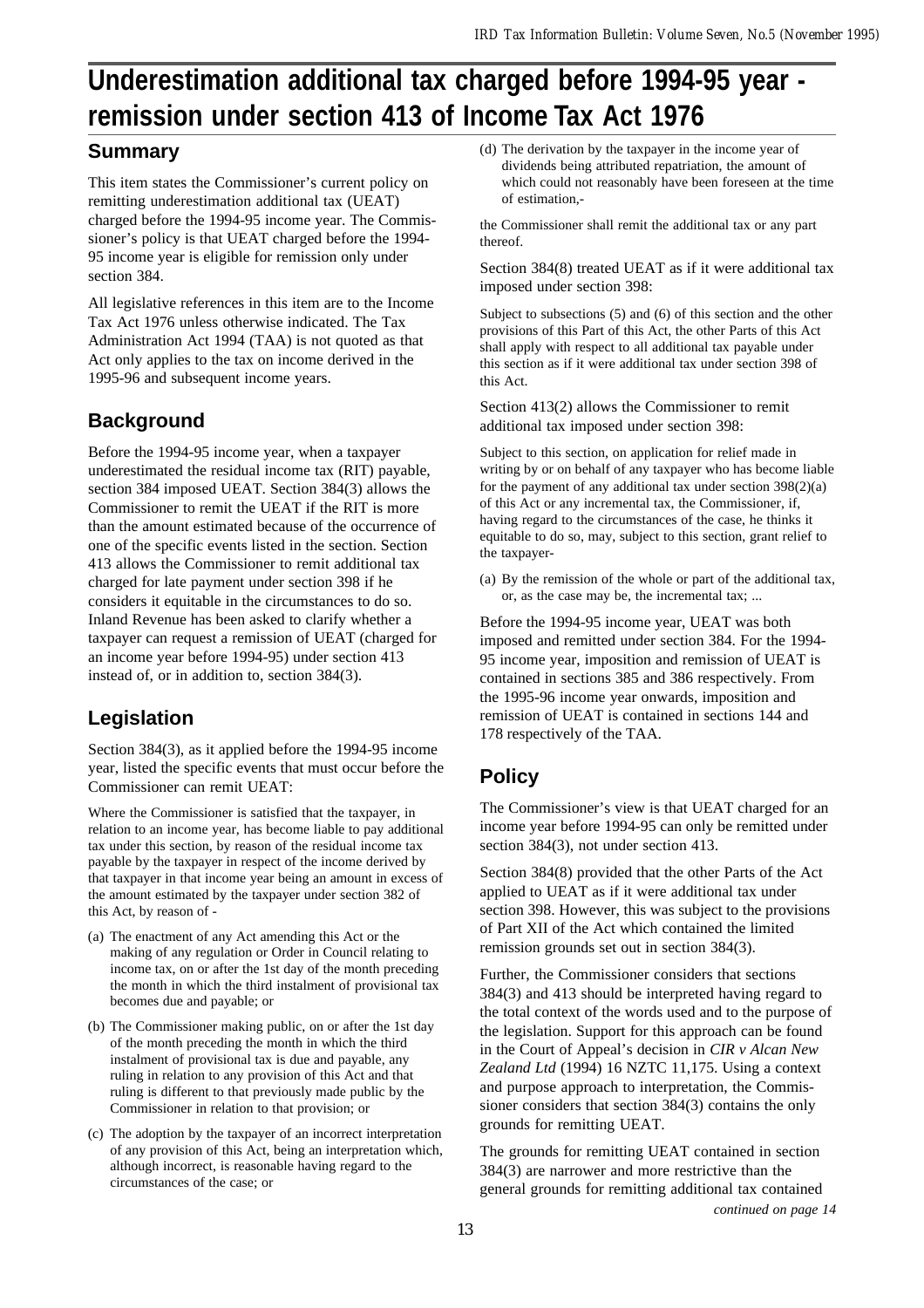#### *from page 13*

in section 413. UEAT is due and payable at the same time as the taxpayer's terminal tax. If the taxpayer pays the UEAT late, the Commissioner will charge additional tax of 10%. The Commissioner may remit any additional tax charged for late payment of UEAT under section 413 if he considers it equitable to do so in the circumstances.

### **Example**

Ian has been charged UEAT of \$500 on his 1994 tax liability, and a further \$50 additional tax for paying the UEAT late. Ian requested that the UEAT and the 10% additional tax be remitted and refunded to him. Ian's grounds were that he was out of the country temporarily at the time the UEAT was originally due for payment, and he had simply

overlooked arranging for someone else to pay the UEAT.

The Commissioner remitted the 10% additional tax charged for late payment of the UEAT under section 413 after having given consideration to the relevant information, which included:

- Ian's payment history.
- The UEAT having been paid immediately upon Ian's return to NZ.
- The genuine confusion on Ian's part over payment of the UEAT.

However, the Commissioner did not remit the UEAT as the circumstances outlined by Ian did not fall within one of the specific events listed in section 384(3).

# **Cash basis holder status not optional**

### **Summary**

This item discusses whether taxpayers who are cash basis holders for the purposes of the accruals rules have the option of being a cash basis holder or not. It considers the significance of being a cash basis holder.

When a taxpayer meets the definition of cash basis holder, he or she is a cash basis holder and cannot opt out of that status.

The significance of a taxpayer being a cash basis holder is that he or she is excluded from the requirement to calculate income over the life of financial arrangements using a method specified under the accruals rules. Generally, a cash basis holder will return income when it is actually received or credited.

All legislative references in this item are to the Income Tax Act 1994 unless otherwise stated.

## **Background**

Sections EH 1 to EH 8 (part of the "accruals rules" as defined in section OZ 1 (1)) provide mechanisms for calculating income or expenditure from financial arrangements. The purpose of the accruals rules is to ensure that all returns on financial arrangements, whether of an income or capital nature, are brought to tax on a progressive basis over the term of the arrangement.

To assist in lowering compliance costs, the accruals rules exclude most individual taxpayers from being required to calculate income on an accruals basis. The accruals rules achieve this by way of the cash basis holder definition.

### **Legislation**

| Cross-reference table |  |
|-----------------------|--|
|                       |  |

| <b>Income Tax Act 1994</b> | Income Tax Act 1976 |
|----------------------------|---------------------|
| ER 1                       | 75                  |
| <b>EH1</b>                 | 64C.                |
| EH <sub>3</sub>            | 64D                 |

Section EH 3 defines when a person is a cash basis holder. The general rule is set out in subsection  $(1)$ :

Subject to this section, a natural person shall be a cash basis holder in respect of financial arrangements held by that person in any income year, where-

- (a) Either-
	- (i) The income derived by that person in that income year in respect of those financial arrangements, calculated in accordance with section EH 1 or section EH 4, does not exceed \$70,000 ...; or
	- (ii) The total value of financial arrangements held by the person in the income year does not exceed at any time in the income year \$600,000 ...; and
- (b) The difference between the following amounts does not exceed \$20,000 ..:
	- (i) The amount of income that would be calculated by the person for the income year-
		- (A) Using, at the option of the person, either the yield to maturity method or the straight-line method referred to in section EH 1 (3) (regardless of whether or not the person is entitled or has opted to use that method) or, where it is not possible to calculate an amount of income or expenditure in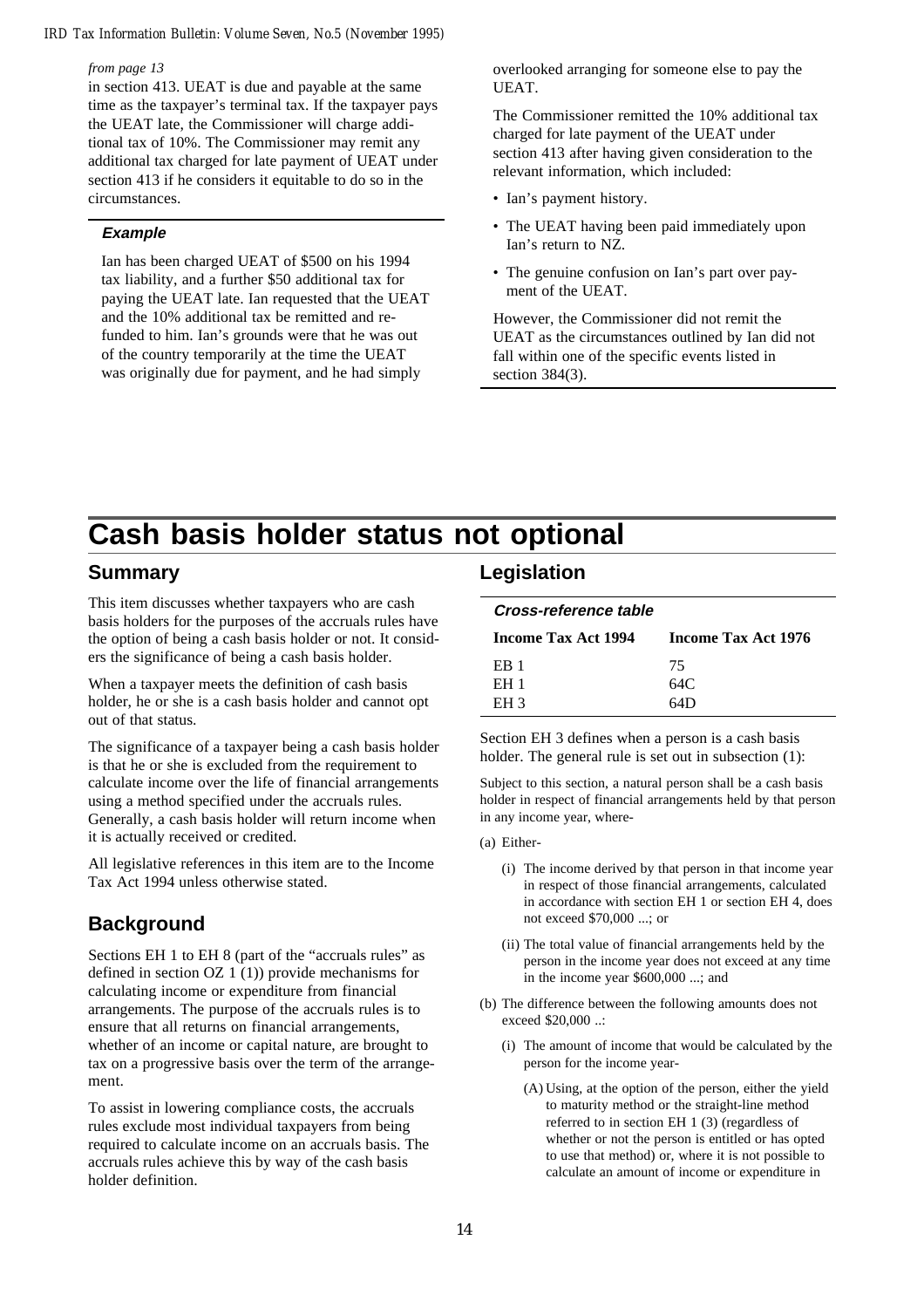respect of the financial arrangements by using either of those methods, an alternative method approved by the Commissioner; and

(B) Under section EH 4,-

in respect of financial arrangements held by the person at the end of the income year:

(ii) The amount of income that would be calculated by the person for the income year in respect of the financial arrangements held by the person at the end of the income year if the person were a cash basis holder.

The Commissioner has the power to deem natural persons, who do not fall within the section EH 3 (1) definition, to be cash basis holders in certain circumstances set out in section EH 3 (2)(a). In summary, this can occur when the Commissioner is satisfied, having regard to the tenor of the accrual rules, that treatment of a class of financial arrangements under a method other than one of the accrual methods results in a fair and reasonable allocation of income and expenditure among income years.

Conversely, the Commissioner has the power to deem persons who do fall within the section EH 3 (1) definition not to be cash basis holders in certain circumstances set out in section EH 3 (2)(b). In summary, this can occur when the Commissioner is satisfied that a class of financial arrangements has been structured and promoted with the objective of postponing any liability to income tax which would have arisen had the arrangements not been so structured.

### **Trustees**

Under section EH 3 (6), a trustee cannot be a cash basis holder for financial arrangements held as a trustee. However, there are two situations in which section EH 3 (6) does not apply:

- When a trustee holds financial arrangements on bare trust. Under section EH 3 (7), and for the purposes of the cash basis holder definition, financial arrangements held on bare trust are treated as being held by the beneficiaries to the extent of each beneficiary's share of the beneficial interest in the financial arrangement.
- When a trustee of a deceased person's estate holds or issues financial arrangements. Under section EH 3 (8), the trustee can be a cash basis holder when the deceased person was, at the time of his or her death, a cash basis holder. The trustee can be a cash basis holder for the income year in which the death occurred and in each of the four immediately succeeding years in relation to financial arrangements issued or held by the estate when the estate would (except for the fact that it is not a natural person) qualify as a cash basis holder. However, if the estate ceases to qualify as a cash basis holder at any time during the income year in which the death occurred and in the four immediately succeeding years, it cannot again qualify to be a cash basis holder.

## **Partnerships**

Under section EH 3 (9), for the purposes of the cash basis holder test, partners in a partnership are treated as holding financial arrangements to the extent of each partner's share in the financial arrangements held by the partnership (or, as the case may be, the income of the partnership in respect of the financial arrangements).

# **Application of legislation**

In summary, a natural person is generally a cash basis holder under section EH 3 (1) when both of the following two criteria are satisfied:

- 1. Either:
	- the income derived in the income year from financial arrangements calculated under section EH 1 (generally a yield to maturity basis) or section EH 4 (calculation in year the arrangement matures or is disposed of) does not exceed \$70,000; or
	- the total value of financial arrangements held by the person does not exceed \$600,000 at any time in the income year.
- 2. The difference between the income calculated using the yield to maturity or straight-line methods, compared with the method adopted if the person were a cash basis holder, does not exceed \$20,000.

The wording of section EH 3 (1) is clear: a natural person shall be a cash basis holder when the definition is met. Being a cash basis holder is not optional. If a taxpayer comes within the definition, it is mandatory for him or her to be a cash basis holder.

Under the Income Tax Act 1994, the Commissioner has no discretionary power to allow a taxpayer to opt out of being a cash basis holder if the taxpayer so elects. The only situation when a person who falls within section EH 3 (1) can be deemed not to be a cash basis holder is when section EH 3 (2)(b) applies. This is in the limited situation when the Commissioner is satisfied that a class of financial arrangements has been structured and promoted with the objective of postponing any liability to income tax which would have arisen had the arrangements not been so structured.

The effect of being a cash basis holder is that, by virtue of section EH  $1(8)(a)$ , sections EH  $1(2)$  to (6) do not apply. These are the sections that set out the methods of accounting for financial arrangements under the accruals rules.

The accruals rules are largely silent on how cash basis holders return income from financial arrangements. The exceptions are when:

• A financial arrangement matures: a cash base price adjustment is calculated under section EH 4 (2).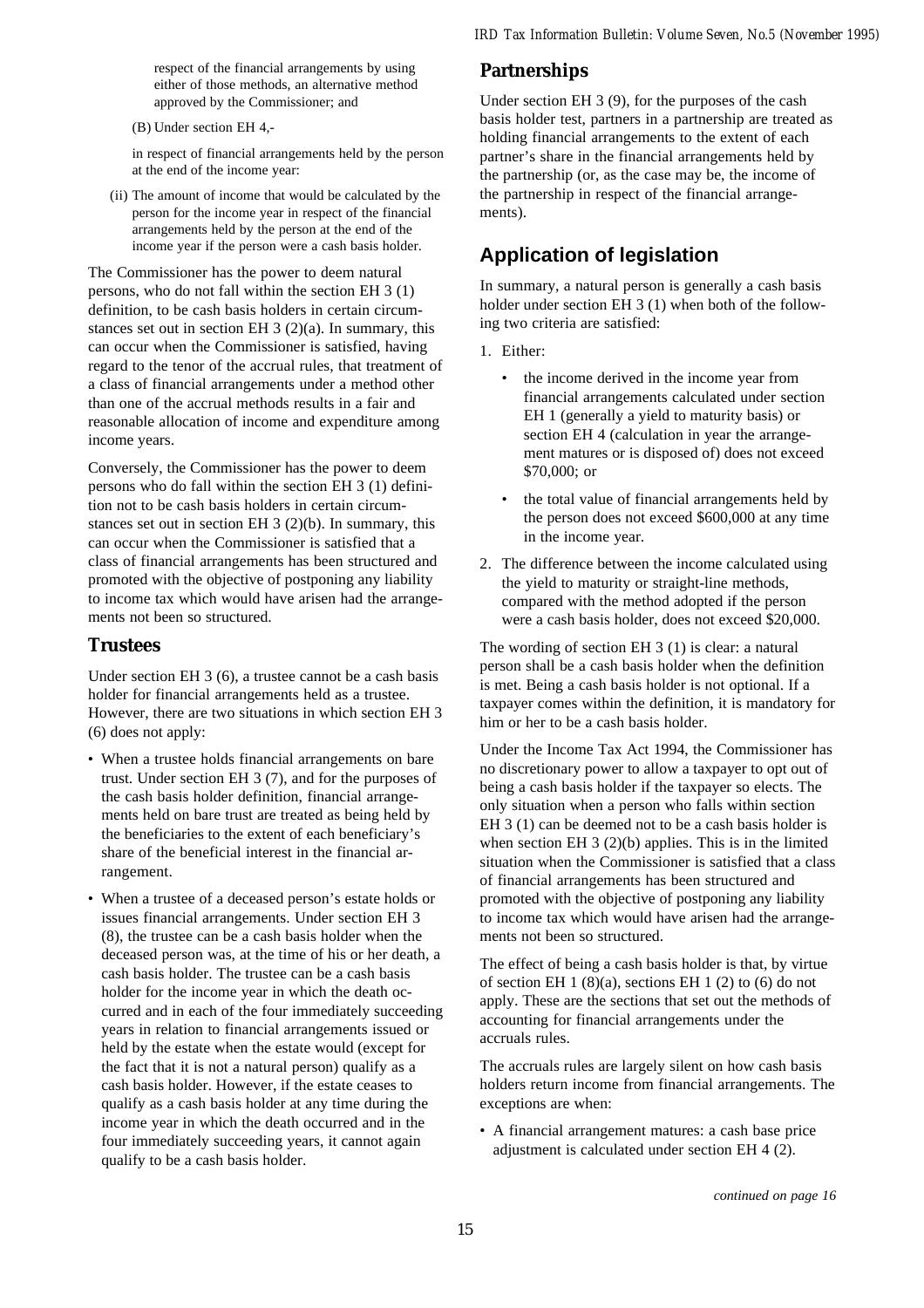#### *from page 15*

- The taxpayer ceases to be a cash basis holder before a financial arrangement matures: an accruals basis adjustment is calculated under section EH 3 (3).
- The taxpayer becomes a cash basis holder before a financial arrangement matures: a cash basis adjustment is calculated under section EH 3 (4).

In most cases, therefore, cash basis holders will return income from financial arrangements on a "non-accru-

als" basis. Generally, this means that cash basis holders return income from financial arrangements when the income is paid or received by the person. In addition, cash basis holders may be required to return income from financial arrangements when the income is credited in account, reinvested, accumulated, capitalised, carried to any reserve, sinking, or insurance fund, or otherwise dealt with in the person's interest or on the person's behalf in accordance with section EB 1 (1).

# **Approved issuer levy - late registration of securities**

### **Summary**

This item sets out the application of sections 86H(2) and 86M of the Stamp and Cheque Duties Act 1971 when an approved issuer has failed to register a security or class of securities with the Commissioner. The date of registration of a security or class of securities is the date the Commissioner received the application for registration from the approved issuer. The Commissioner does not have a discretion to alter the date of registration.

All legislative references in this item are to the Income Tax Act 1994 (ITA) and the Stamp and Cheque Duties Act 1971 (SCDA) unless otherwise indicated.

## **Background**

Since 1 August 1991, New Zealand borrowers have been able to pay interest to non-resident lenders, and deduct non-resident withholding tax (NRWT) at the rate of zero percent by paying an approved issuer levy (AIL) of 2% of the interest paid. The AIL can only apply to interest paid by an approved issuer on a registered security.

A recent query suggests there may be general uncertainty about how the rules operate. In particular, we have been asked whether the Commissioner can alter the date of registration of a security or class of securities when the approved issuer overlooks registration of the security, but still pays the AIL as required.

# **Legislation**

| Cross-reference table |                     |  |
|-----------------------|---------------------|--|
| Income Tax Act 1994   | Income Tax Act 1976 |  |
| NG 2 (1)              | 311(1)              |  |
| NG 5                  | 311A                |  |
| NG <sub>6</sub>       | 311B                |  |

Section NG 2 (1)(b) of the ITA imposes NRWT of zero percent on any interest paid to a non-resident to the extent that:

(i) The person by whom that interest is derived and the person by whom that interest is paid are not associated persons; and

(ii) The interest is paid by an approved issuer in respect of a registered security:

Section NG 6 of the ITA deems a person who makes an application to be an approved issuer with effect from the date the Commissioner receives the application, if approved by the Commissioner. The Commissioner may decline approval when the person has been responsible for serious default or neglect in complying with the Inland Revenue Acts during the two-year period ending with the date of that person's application.

Under section 86H(2) of the SCDA, the registration of a security or class of securities takes effect from the date upon which the Commissioner received the application for registration from the approved issuer.

Section 86I of the SCDA treats a payment of interest as being paid by an approved issuer in respect of a registered security only where and to the extent that:

... payment is made by the approved issuer of approved issuer levy on the leviable value of the registered security at the time of the payment of interest -

- (a) At the rate specified in section 86J of this Act; and
- (b) By the date specified in section 86K of this Act, or by such later date as the Commissioner may determine pursuant to section 86M of this Act.

Section 86K of the SCDA requires the AIL to be paid to the Commissioner by the 20th of the month following the month the interest is paid.

Section 86M of the SCDA permits the Commissioner to alter the due date for payment of the AIL when any failure to make payment by the due date is due to circumstances beyond the approved issuer's control.

# **Application**

A New Zealand borrower can pay interest to a nonresident lender and deduct NRWT at the rate of zero percent, provided the borrower pays AIL on that interest payment. However, the option of paying AIL is available only when the borrower is an approved issuer and the interest paid relates to a registered security. Any person who has been, or may in the future be lent money can apply to the Commissioner to be an approved issuer. An approved issuer can apply to the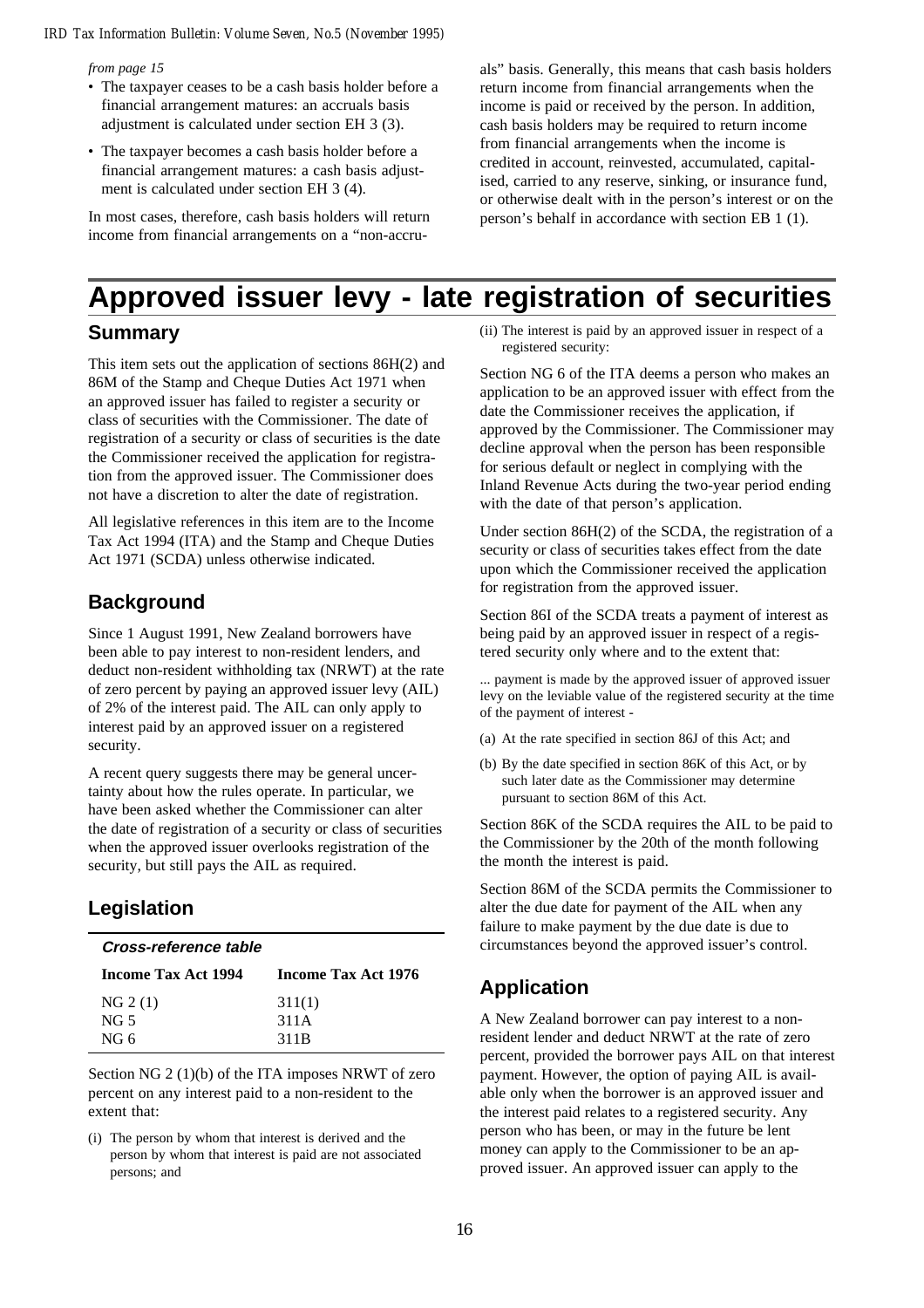Commissioner to register a security or class of securities. Approved issuer status and the registration of a security are both effective from the date the Commissioner receives the relevant application.

Section 86I of the SCDA treats interest as being paid by an approved issuer on a registered security only when the approved issuer pays AIL on that interest payment to the Commissioner at the correct rate and by the due date. The due date for payment of the AIL is the 20th of the month following the month the approved issuer pays the interest. The Commissioner has a discretion under section 86M of the SCDA to alter the due date for payment when any failure to pay the AIL on time was due to circumstances beyond the approved issuer's control.

Any interest paid to a non-resident at a time before the approved issuer registers the security must have NRWT deducted by the approved issuer at the time of payment. If the approved issuer registers the security later, only interest paid to the non-resident from that date can be subject to the AIL instead of NRWT. The Commissioner does not have a discretion to alter the date of registration.

It is therefore important for an approved issuer to register a security as soon as possible if the approved issuer wants to pay the AIL on any interest paid instead of having to deduct NRWT.

#### **Example**

Frank has been an approved issuer from 1 May 1994, and borrows \$100,000 from a lender who is resident in Australia in October 1994. Frank makes monthly interest repayments of \$1,200 starting on 15 November 1994. To minimise the cost of the

### *IRD Tax Information Bulletin: Volume Seven, No.5 (November 1995)*

borrowing, Frank decided to pay the AIL on the interest payments rather than deduct NRWT. Frank pays the AIL of \$24 per month to Inland Revenue by the 20th of the following month.

In March 1995, Frank realises that despite making four payments of AIL he has not yet registered the security with the Commissioner. On 12 March 1995, the Commissioner receives an application from Frank to register the security. Frank asks the Commissioner to back-date the registration to 1 November 1994, thereby authorising the AIL payments.

Under section 86H(2), the Commissioner registers the security with effect from 12 March 1995, the date he received the application. The Commissioner has no power to register the security from any other date.

As a result, the interest payments made by Frank on 15 November 1994, 15 December 1994, 15 January 1995, and 15 February 1995, totalling \$4,800, are liable to NRWT. The Commissioner assesses Frank for NRWT of 10% of the interest paid, amounting to \$480. (The NRWT is limited to 10% under the New Zealand and Australia Double Tax Agreement.) The AIL payments of \$96 that Frank has already made reduce the NRWT payable, leaving a balance of \$384 still to be paid.

The Commissioner may charge a penalty of 10% for the late payment of any NRWT if he is satisfied that the payer is guilty of wilful neglect or default. In this case, a penalty would not be imposed because Frank has not been guilty of wilful neglect or default in meeting his tax obligations.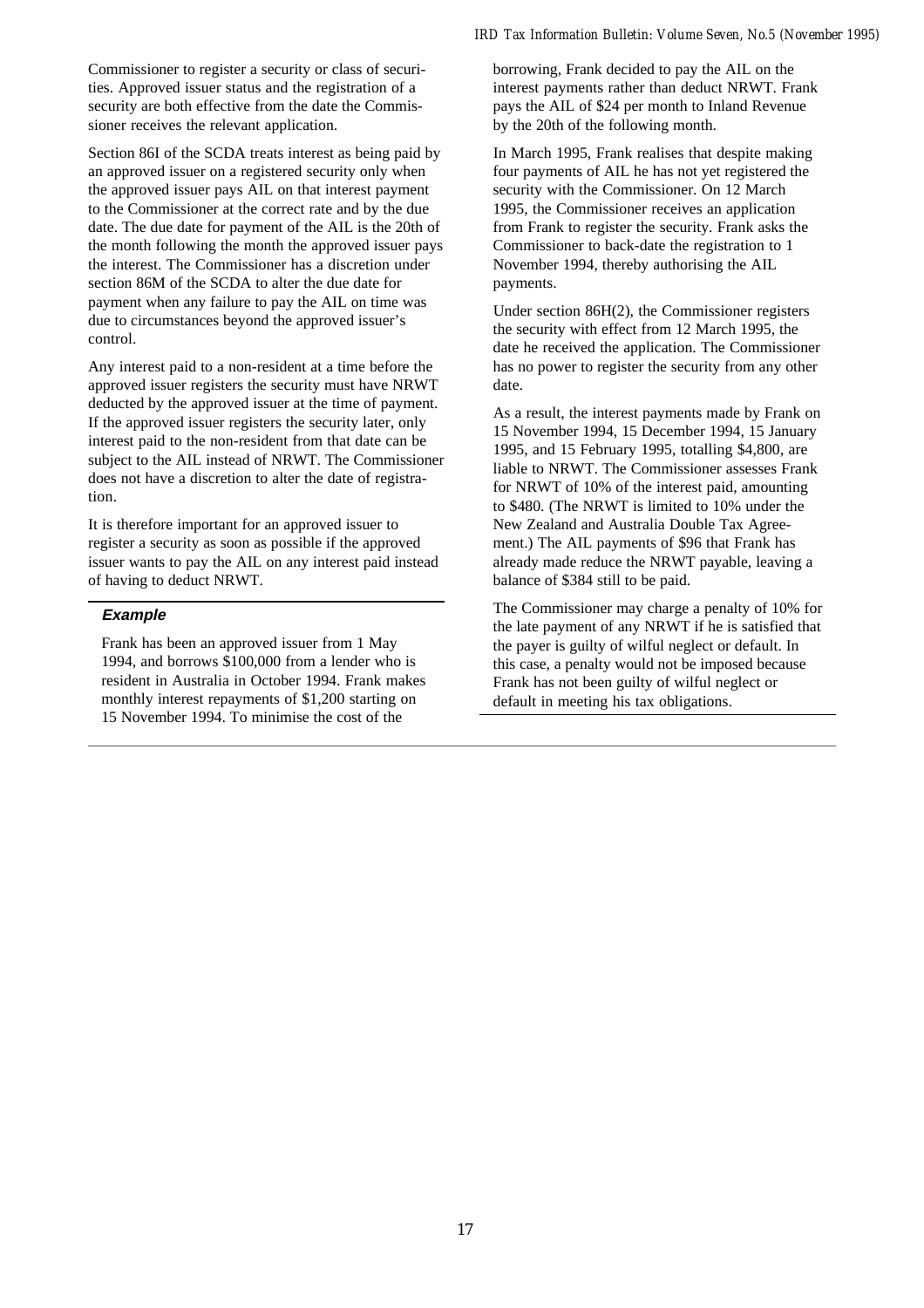# **Legislation and determinations**

This section of the TIB covers items such as recent tax legislation, accrual and depreciation determinations, livestock values and changes in FBT and GST interest rates.

# **Proposed new asset classes in basic economic depreciation rates**

A taxpayer has asked Inland Revenue to determine basic economic depreciation rates for the following assets:

- Containers (insulated, below 8m<sup>3</sup>)
- Bulkheads (insulated, removable)
- Pallet Covers (insulated)

As well as setting new rates for these assets, we intend to alter the asset class "Containers", to "Containers, Shipping" in the asset category "Transport". This alteration is for clarification purposes only. The estimated useful life and depreciation rates of shipping containers remain the same.

The proposed new determinations will amend Determination DEP1: Tax Depreciation Rates General Determination Number 1 (as previously amended) by:

• Inserting into the "Transport" asset category the general asset classes, estimated useful lives, and diminishing value and straight-line depreciation rates listed below:

| <b>Transport</b>                               | <b>Estimated</b><br>useful life<br>(years) | DV banded<br>depn rate<br>(%) | SL equiv<br>banded depn<br>rate $(\%)$ |
|------------------------------------------------|--------------------------------------------|-------------------------------|----------------------------------------|
| Containers (shipping)                          | 20                                         | 9.5                           | 6.5                                    |
| Containers (insulated, below 8m <sup>3</sup> ) | 5                                          | 33                            | 24                                     |
| Bulkheads (insulated, removable)               | 4                                          | 40                            | 30                                     |
| Pallet Covers (insulated)                      | $\mathfrak{D}$                             | 63.5                          | 63.5                                   |

• Deleting from the "Transport" asset category the general asset class, estimated useful life and diminishing value and straight-line depreciation rate listed below:

| <b>Transport</b> | <b>Estimated</b> | DV banded | SL equiv    |
|------------------|------------------|-----------|-------------|
|                  | useful life      | depn rate | banded depn |
|                  | (years)          | $(\%)$    | rate $(\%)$ |
| Containers       | 20               | 9.5       | 6.5         |

If you wish to make submissions on these proposed changes you can write to:

Manager Rulings Directorate National Office Inland Revenue Department PO Box 2198 WELLINGTON

All submissions should be made by 19 January 1996.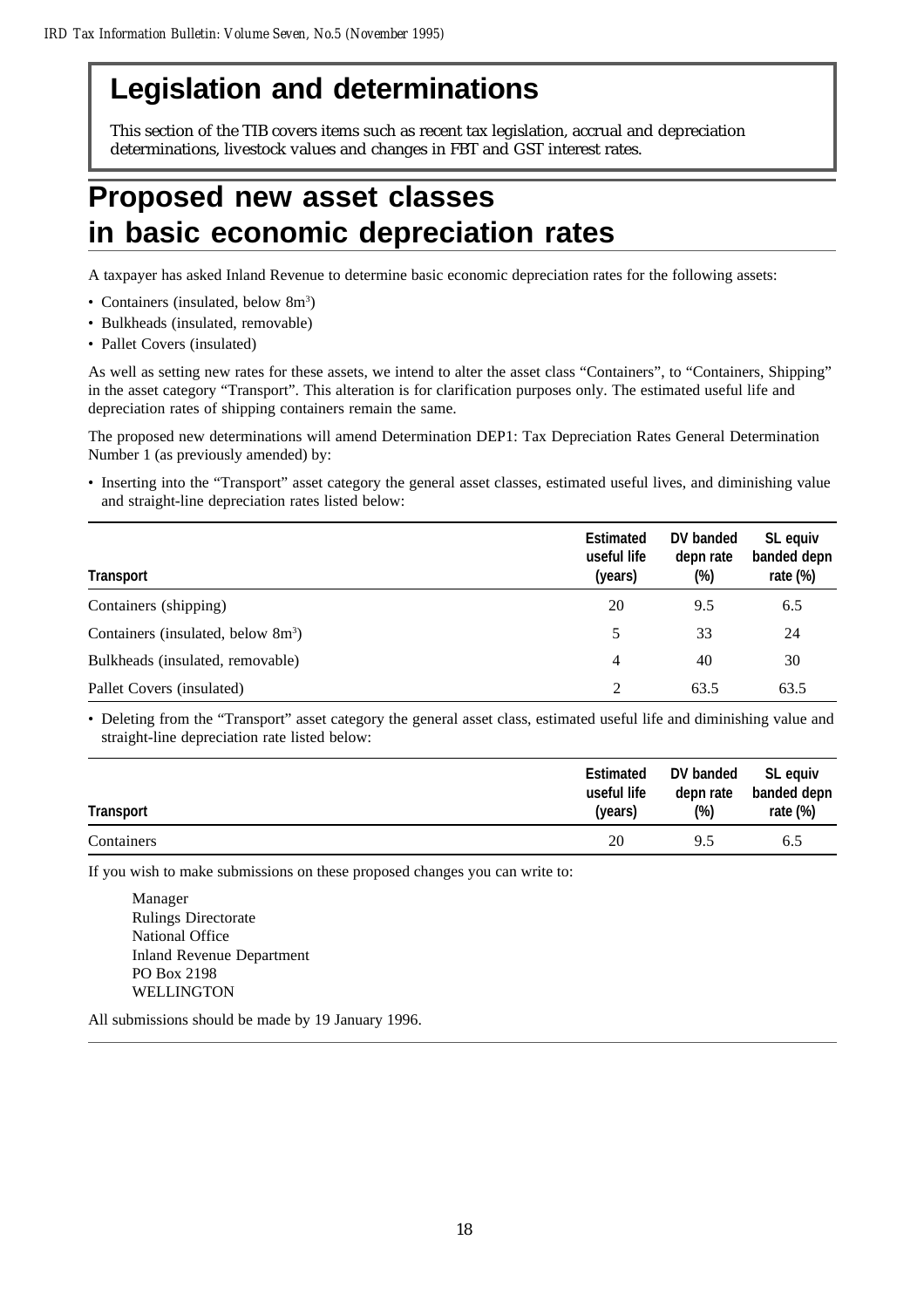# **Questions we've been asked**

This section of the TIB sets out the answers to some day-to-day questions that people have asked. We have published these as they may be of general interest to readers.

These items are based on letters we've received. A general similarity to items in this package will not necessarily lead to the same tax result. Each case will depend on its own facts.

# **Income Tax Act 1994**

# **Tax returns to be filed by New Zealand residents working in Australia**

**Section BB 3 (a) (section 242(a), Income Tax Act 1976) - Liability to tax on income derived from New Zealand and abroad:** A taxpayer is acting as agent for his daughter and son-in-law who, although working in Australia for a period, are New Zealand residents for tax purposes. The taxpayer wants to know what tax returns he should file on their behalf. Their income consists of wages from Australia and interest and rents from New Zealand.

Section BB 3 (a) states:

All income derived by any person who is resident in New Zealand at the time when the person derives that income shall be assessable for income tax, whether it is derived from New Zealand or from elsewhere.

The taxpayer should file IR 3 tax returns for both his daughter and son-in-law as all their income is assessable for income tax in New Zealand. A credit will be allowed for any tax paid in Australia, up to a maximum of the New Zealand tax payable on that income.

# **Diminishing business activity request to treat as a hobby**

**Section BB 4 (a) (section 65(2)(a), Income Tax Act 1976) - Items included in assessable income:** A tax practitioner has provided the following details of her client:

- He has to all intents and purposes retired, at the age of 67, from his joinery business.
- He has retained his business assets, and from time to time undertakes work for friends.
- His business income is steadily diminishing.

The practitioner has asked for any future joinery work done by her client to be regarded as a hobby for income tax purposes so that he no longer needs to compile annual financial statements.

Sometimes Inland Revenue is asked to rule, on facts provided, that an activity is an "uneconomic activity" for income tax purposes. When a taxpayer is able to show that an activity is not a business, specifically that it is not carried on for pecuniary profit, Inland Revenue may well allow the activity effectively to be classed as a hobby.

On the facts presented here there is nothing to say that the activity is uneconomic. Although the work when carried out is for friends, it is more likely to be for a reduced profit margin than for a loss. The issue is more the reduction in scale of the activity, rather than its viability. Under section BB 4 (a), the assessable income of any person is deemed to include all profits or gains derived from *continued on page 20*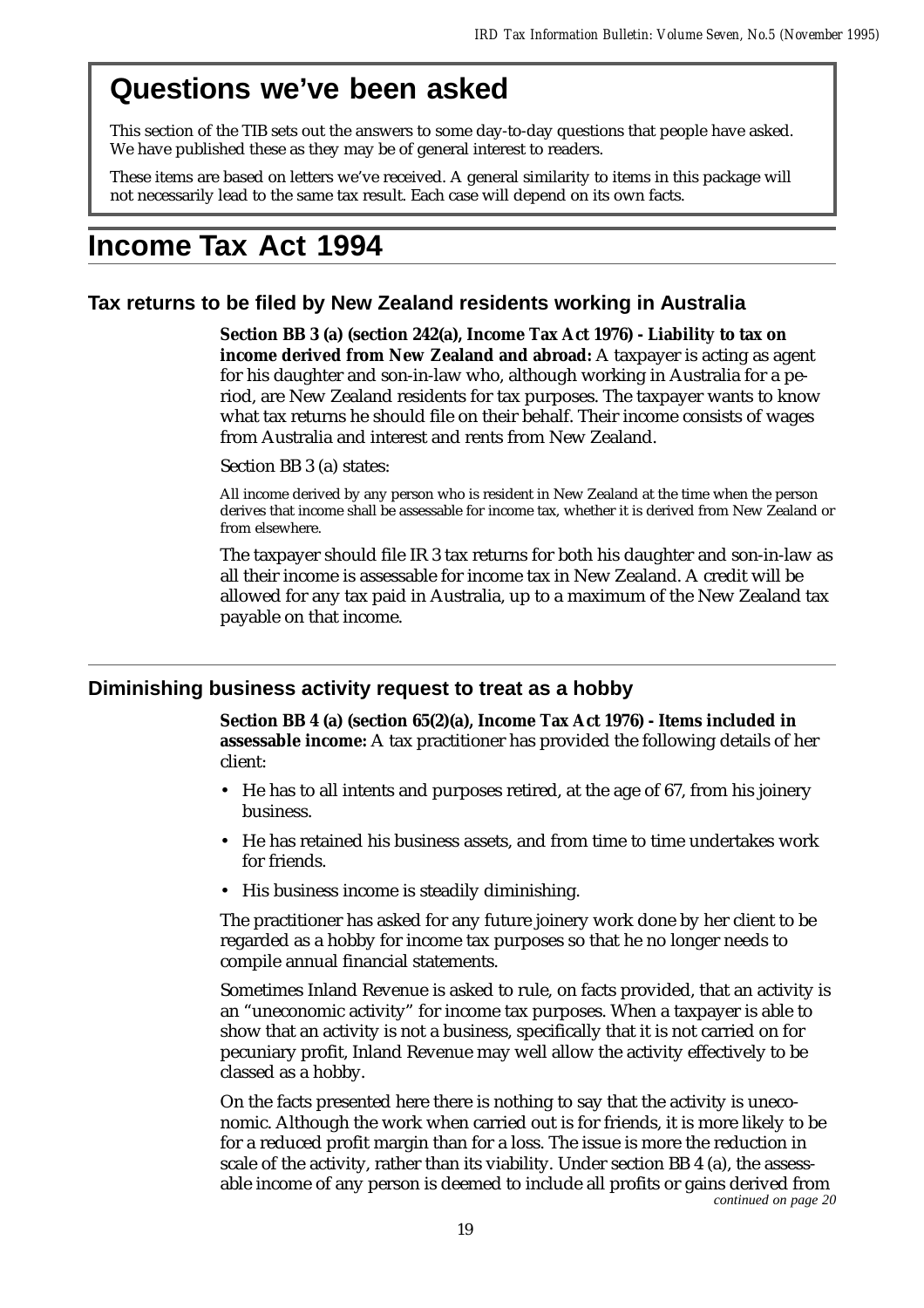*from page 19*

any business. The courts have identified the following factors concerning income:

- Income is something that comes in.
- Income implies the notion of periodicity, recurrence, or regularity.
- The quality of a receipt in the hands of the recipient may determine its character.

"Business" is defined in section OB 1 (section 2, Income Tax Act 1976) as including:

...any profession, trade, manufacture, or undertaking carried on for pecuniary profit.

On the details supplied, the request for hobby status was declined. Even if it had been granted, the taxpayer could still have been liable to pay tax on amounts received, as section BB 4 (d) (section 65(2)(l) of the Income Tax Act 1976) deems assessable income to include "Income derived from any other source".

### **Fringe benefit value when vehicle user performs own maintenance**

**Section CI 4 (section 336P(1), Income Tax Act 1976) - Taxable value of fringe benefit:** A company employee is given the use of a company car for private purposes, on the understanding that she will perform routine maintenance on the vehicle herself at no cost to the company. Her manager has asked if the value of the servicing can be offset against the value of the fringe benefit. Specifically, Inland Revenue's approval has been sought for the company to value the employee's time at a rate commensurate with that charged in the motor servicing industry.

Section CI 4 (1) states:

...for the purposes of the FBT rules the taxable value of any fringe benefit provided by the employer of the employee in any quarter or (where fringe benefit tax is payable on an income year basis under section ND 4) in any income year shall be the value of that fringe benefit, reduced by-

(a) The amount (if any) paid by the employee (or, where section GC 15 (1) applies, by the associated person) in relation to the quarter or the income year for the receipt or enjoyment of that fringe benefit (not being an amount paid for the acquisition or improvement by the employee or associated person of an asset the receipt or enjoyment of which does not constitute the fringe benefit), except where the fringe benefit is an employment related loan.

Inland Revenue accepts that the employee's car maintenance work is a valuable contribution towards the cost of the fringe benefit provided by the company. However, the legislation refers to "the amount (if any) paid". In this situation, the only amounts likely to be paid by the employee are for servicing items such as oil and filters.

Since the actual servicing of the company car is not an amount paid by the employee, there is no reduction in the value of the fringe benefit as supplied by the employer, except to the extent that the employee has contributed towards the cost of servicing items.

## **Qualifying company - change of shareholders**

**Section HG 5 (section 393E, Income Tax Act 1976) - Revocation of shareholder elections:** Changes took place within a qualifying company (QC) when a shareholder sold all her 3,000 shares as follows:

• 2,500 to the major shareholder - Mrs Smith; and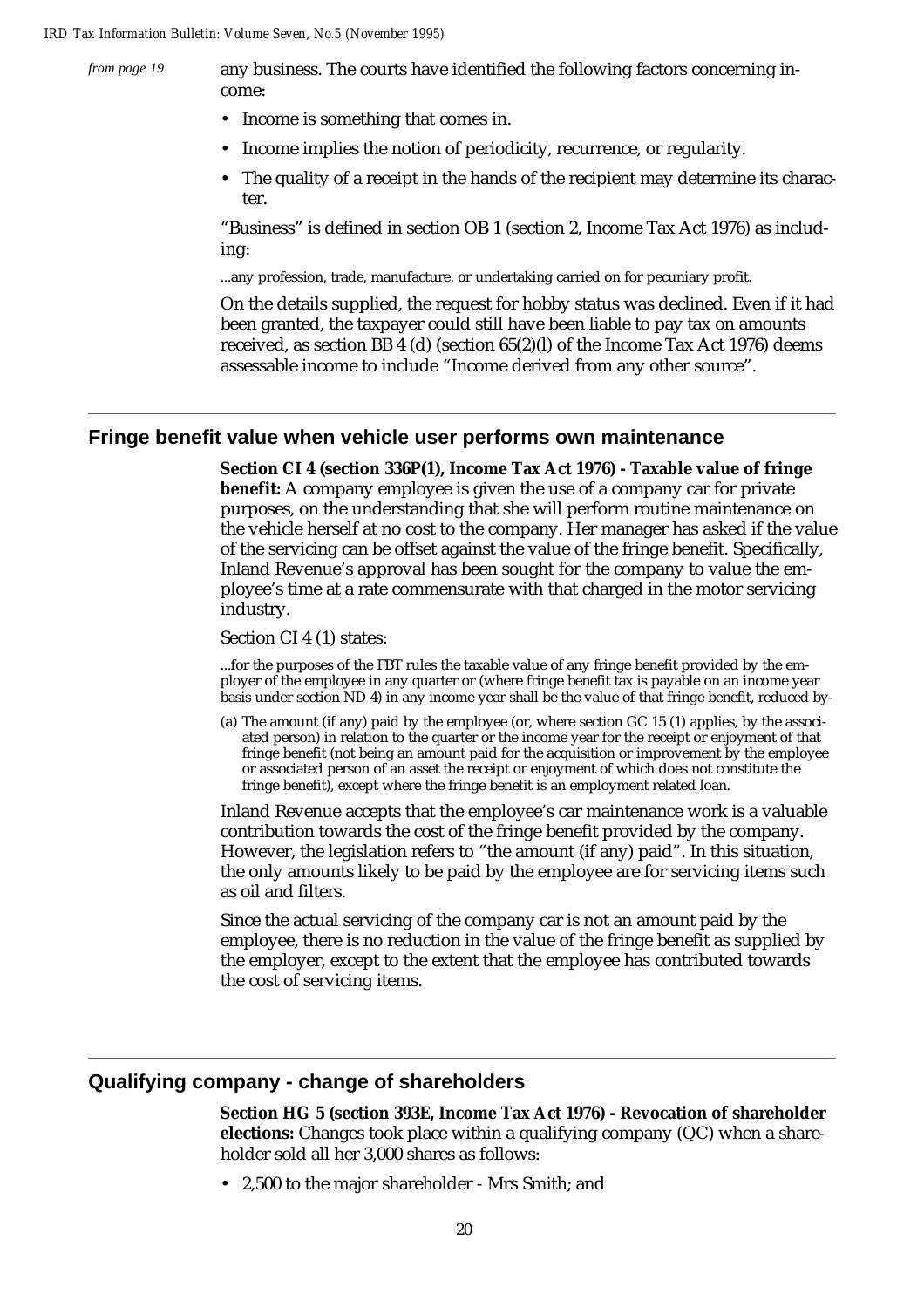• 500 to Mr Smith, husband of Mrs Smith, who thus became a new shareholder.

The company's representative has asked if it is necessary to reapply for QC status in view of these changes.

Under section HG 5 (2)(b), a shareholder election to become a QC is deemed to be revoked:

Upon the sale or other disposal of all the shares in the shareholding in relation to which the election was made (unless those shares are sold or otherwise disposed of to an existing shareholder in the company for whose shareholding a valid shareholder election is already in effect).

In this case some of the shares were sold to Mr Smith, who became a new shareholder. Therefore, the shareholder election will be automatically revoked. The revocation applies from the beginning of the income year in which the event that caused the revocation occurred.

When a shareholder election has been revoked (either voluntarily or, as in this case, automatically), under section HG 6 (2)(b) (section 393F(2)(b), Income Tax Act 1976) a company does not lose its QC status if a new election is made within 63 days from the date the shares were sold or within such extended period as the Commissioner may, upon application, allow.

In this case, if Mr Smith makes a shareholder election as provided for by section HG 6 (2)(b), the company will not lose its QC status.

### **PAYE deductions from overtime pay**

**Section NC 2 (4) (section 338(4), Income Tax Act 1976) - Payment in two or more sums:** An employer has found it necessary to pay overtime to her employees, who are traditionally paid on a Thursday for the week that ended the day before. The employer has been unable to associate the overtime with the standard pay for the pay period, but instead pays the overtime and any bonuses one week behind the pay period to which they relate. She has asked if this acceptable to Inland Revenue for PAYE purposes.

Under section NC 2 (4), for the purposes of calculating PAYE deductions, when a payment for any period is paid in two or more separate sums, the total paid is to be aggregated with other payments for the same period and the PAYE calculated accordingly.

However, sometimes this is not possible for one or more of the following reasons:

- the size or nature of the employer's business or organisation
- the dispersal of employees
- difficulty in assembling particulars
- some other reason that the Commissioner approves.

In such a situation, overtime pay may be aggregated with other pay (other than overtime pay) for a subsequent pay period, if all of these conditions are met for both pay periods:

- The amount of the employee's salary or wages (other than overtime pay) is substantially the same.
- The amount of the tax deductions applicable to the employee's salary or wages is the same.
- The tax code applicable to the employee is the same.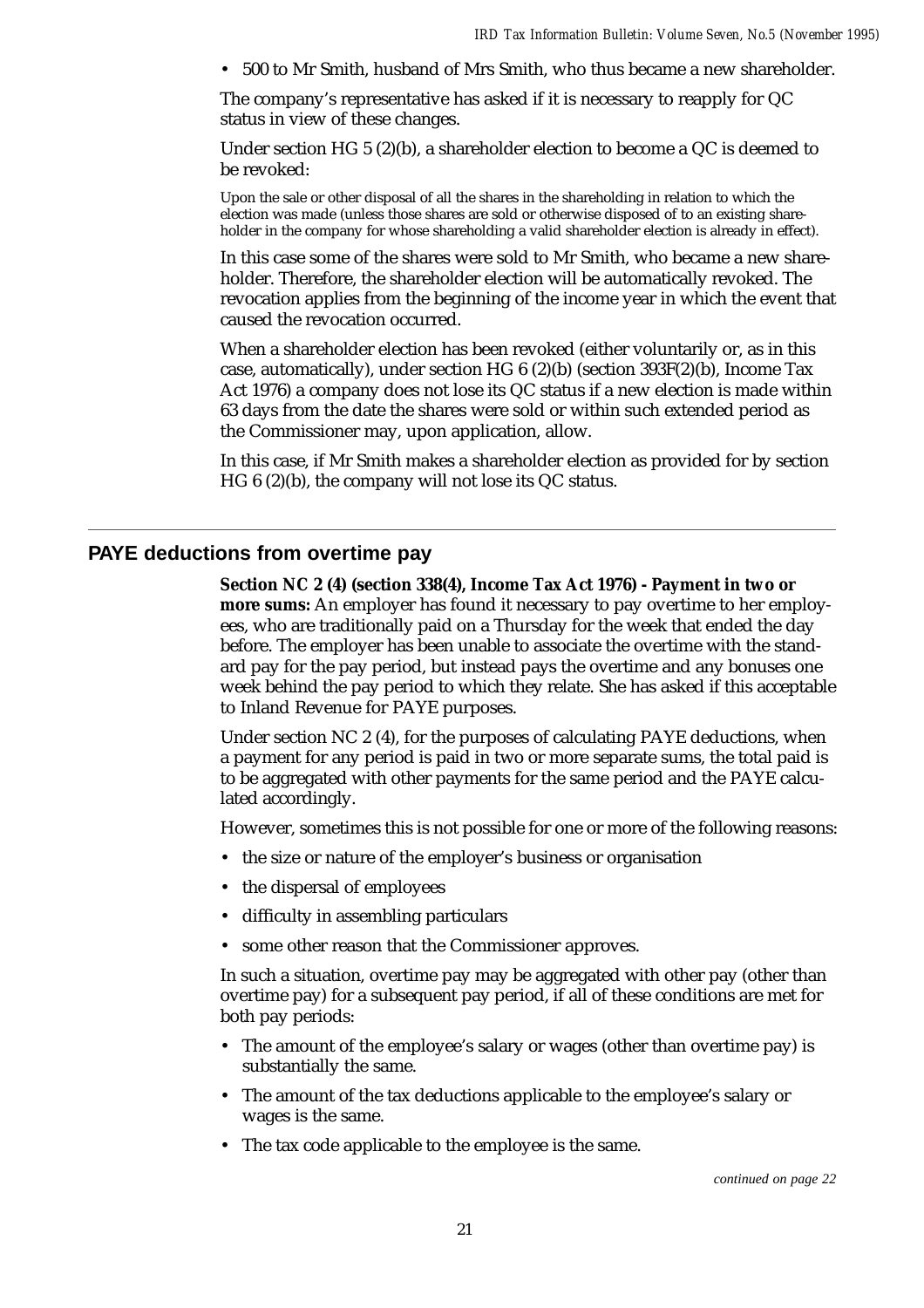In this specific case, as the employer had difficulty in assembling the particulars, and because the employee's details satisfied the above criteria, Inland Revenue accepted the method she was using to calculate PAYE. *from page 21*

### **Employer Deductions Form (IR 66N) - obligation to file twice a month**

**Section NC 15 (section 353, Income Tax Act 1976) - Payment of tax deductions to Commissioner:** A nationwide company pays its substantial work-force monthly, on the 15th of every month. The company's accountant has queried the company's liability to file the Employer Deductions Form (IR 66N) twice a month.

The legislation requiring deductions of PAYE to be paid to the Commissioner twice-monthly was contained in the Income Tax Amendment Act (No.3) 1989, effective from 1 May 1990, and amended section 353 of the Income Tax Act 1976.

Generally, under section NC 15 (1)(c), an employer is only exempt from the twice-monthly rule, and permitted to make monthly returns, when in the preceding year the aggregate of gross tax deductions and specified superannuation contribution withholding tax payable was less than \$100,000. Section NC 15 (5) to (7) qualifies this rule.

Section NC 15 (1)(a) covers "the first PAYE period", i.e. PAYE deducted during the period 1st to 15th of any month, and section NC 15 (1)(b) covers "the second PAYE period", i.e. PAYE deducted during the remainder of any month. The sections are similarly worded except for references to:

- When the payment and return are to be filed. Tax deductions made in the first PAYE period must be paid by the 20th of the same month (section NC 15  $(1)(a)$ ). Tax deductions made in the second PAYE period must be paid by the 5th of the following month (section NC 15 (1)(b)).
- The first or second PAYE period.

Section NC 15 (1)(b) states:

Subject to paragraph (c), not later than the 5th of the month following a month in which the employer has made any such deductions in the second PAYE period, pay to the Commissioner the amount of the tax deductions and deliver to the Commissioner a remittance certificate signed by the employer...

As far as the accountant's query is concerned, the key words are "in which the employer has made any such deductions in the second PAYE period". The wages are paid in the first PAYE period only: none are paid in the second PAYE period and consequently no deductions are made.

If an employer in this situation advises Inland Revenue that it pays wages monthly on a regular basis, we will send out one IR 66N form for the relevant period so the employer doesn't have to file a second, nil, IR 66N each month.

### **Resident Withholding Tax - payment on an annual basis**

**Section NF 4 (section 327E, Income Tax Act 1976) - Payments of deductions of resident withholding tax to Commissioner:** A tax practitioner has a number of clients that are closely associated companies. She has asked if each could make an annual payment of RWT in June of each year.

Under section NF 4 (1), when in any year a person estimates that he or she will be required to deduct \$500 or more RWT from interest in aggregate during each month, the deductions must be paid to Inland Revenue by the 20th of the following month.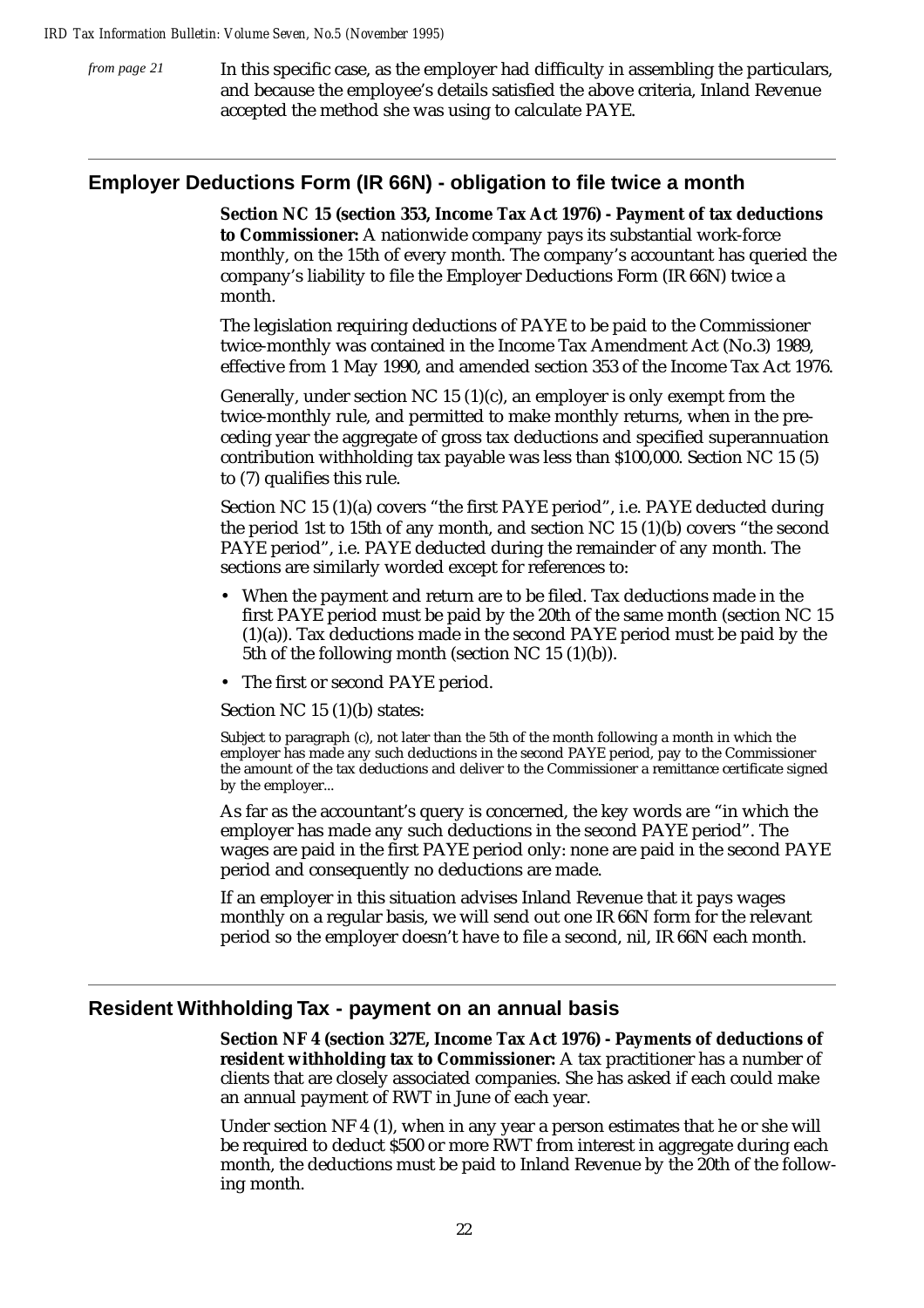Under section NF 4 (2), if a person does not expect to be required to deduct \$500 or more during each month, RWT must be paid in two 6-monthly instalments, one on 20 October and the other on 20 April. However, under section NF 4 (3), if the RWT accumulates to \$500 during a 6-month period, the RWT covering the period since the previous payment must be paid to Inland Revenue by the 20th of the month following the month in which the RWT exceeds \$500.

There is no provision for RWT to be paid on any other basis.

Inland Revenue cannot approve the payment of RWT on an annual basis or on any basis other than that provided by the Act.

# **Goods and Services Tax Act 1985**

## **Award of damages for faulty goods and lost business**

**Section 10 - Value of supply:** A taxpayer operates a coffee and takeaway bar. She purchased pies and savouries from a pie wholesaler. After a complaint from one of her customers to a health inspector, it was found that the pies and savouries were made using kangaroo meat. The coffee bar owner sued the wholesaler, and was awarded damages of \$1,500 for the return of money for previous purchases which had to be destroyed, and \$2,000 for lost business. The court awarded the amounts "inclusive of GST (if any)." The taxpayer has asked how she should account for the damages for GST purposes.

In this case, the \$1,500 related to the purchase of the pies and savouries. This is in fact a refund of the money paid for goods previously supplied. One-ninth of the \$1,500 is GST, and should be included in the taxpayer's return for the period in which it was received.

The \$2,000 relates to losses incurred by the taxpayer and not to the supply of goods or services. As such, the \$2,000 is not subject to GST.

### **Multiple supplies - GST invoicing requirements**

**Section 24(1) - More than one tax invoice:** A GST registered person rents out a number of commercial properties. Each of the tenants is provided with a tax invoice, covering 12 monthly rental supplies, that includes:

- the monthly date on which payment is due
- the period covered by the tax invoice
- the amount of the GST inclusive monthly rental
- the GST inclusive total for the year covered
- the remaining details required by section 24(3) (supplier's name, registration number, etc.).

From time to time the landlord needs to invoice the tenants for additional costs. In these cases a new tax invoice is raised to cover the additional costs, and when the rental for that particular month is outstanding, the rental detail is also included. The landlord's tax adviser has asked if this practice is in breach of the Goods and Services Tax Act 1985.

In cases of multiple supplies, such as commercial rentals which are paid by automatic payment authority, there is no need to issue a tax invoice for each month. One tax invoice can be prepared at the start of the contract with a schedule detailing each separate supply, the due date, and the (GST inclusive) consideration. This is because sufficient other records, such as copies of the lease and *continued on page 24*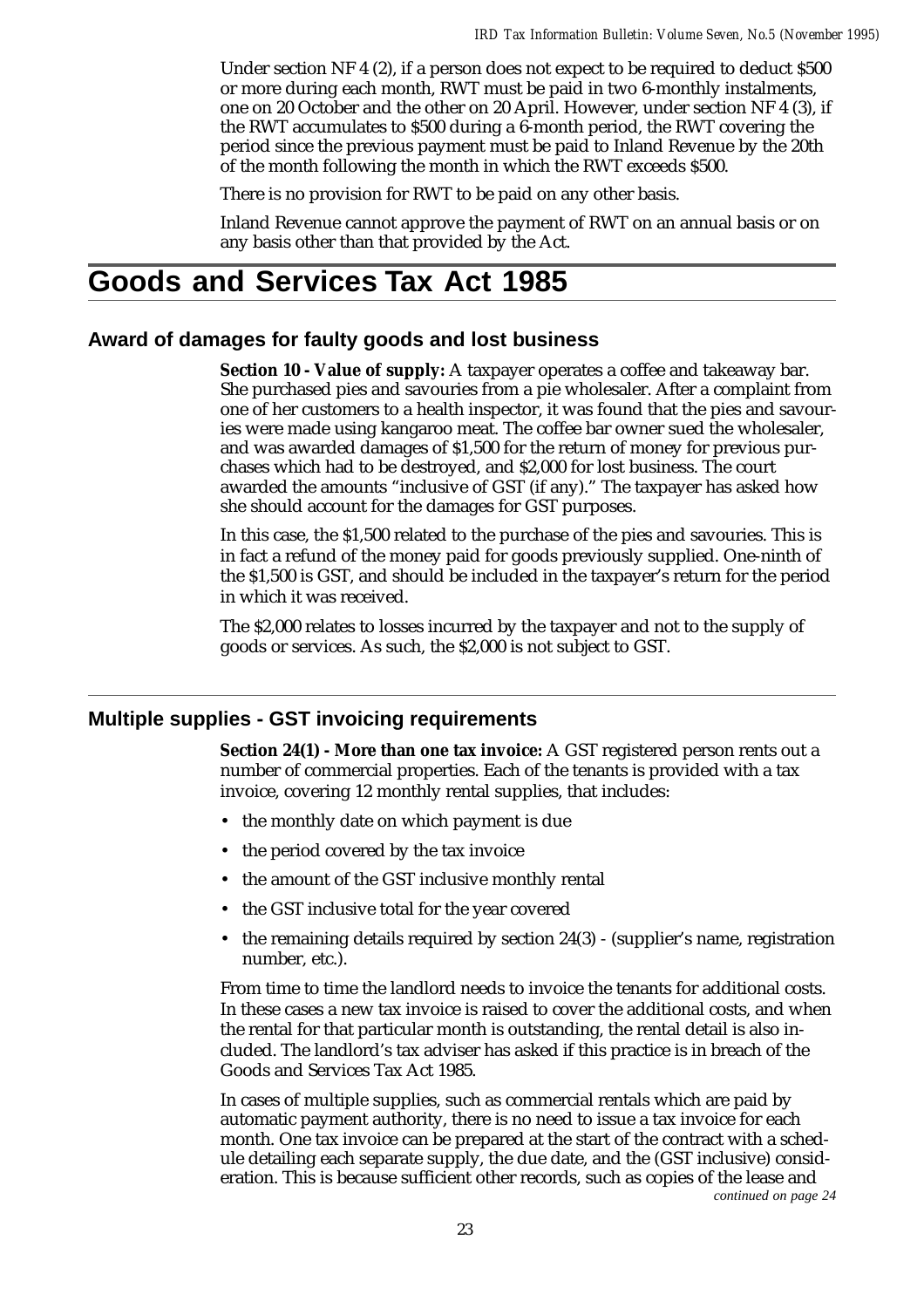bank statements, exist to ascertain the correct rental, and to determine that payment has been made. *from page 23*

> Although the tax invoice covers several supplies, the normal time of supply rules apply. GST is accounted for when each successive supply is made, (for a taxpayer accounting on the invoice or hybrid basis, this is the earlier of the due date or payment, not when the invoice is issued). The tenant can only claim an input tax deduction when each supply is made.

Under section 24(1)(a), it is not lawful to issue more than one tax invoice for each taxable supply. Therefore, if other costs are incurred that are to be passed on to tenants, a separate tax invoice must be issued for the additional costs. The new tax invoice must not contain details of the rental already included in the multiple invoice previously issued.

If the original tax invoice is lost, under section 24(1)(b) the supplier can issue a replacement tax invoice. The replacement tax invoice should be clearly marked "copy only".

In this case, we advised the tax agent that the client's practice was in breach of the Goods and Services Tax Act 1985.

# **Student Loan Scheme Act 1992**

## **Calculation of estimated interest when student is a non-resident**

**Section 32 - Repayment obligations of borrowers who become wholly nonresident borrowers:** A student with a Student Loan became a non-resident for tax purposes from 15 February 1995. At 31 March 1995 her loan balance was \$12,448. She has read the details of her obligations as set out in TIB Volume Six, No.9 (February 1995), but has asked how estimated interest is calculated.

Under section 32, the repayment obligation of a non-resident with a Student Loan is based on the outstanding loan balance on 31 March following the date of departure, in this case \$12,448 at 31 March 1995. When the loan balance is less than \$15,000, the non-resident repayment obligation is, for each year following the year in which the student ceased being resident, the smaller of:

- \$1,000 plus projected interest
- the loan balance plus projected interest.

For the purposes of calculating the non-resident repayment obligation, section 32B allows Inland Revenue to estimate the interest chargeable for an income year on the loan balance of a borrower. Because interest is calculated on a daily basis, the interest projection takes into account repayments made throughout the year, and assumes that they will be paid on the due date. In the calculation, the principal portion of the repayment is the same for each instalment, but the interest portion decreases as the loan is paid off. For calculation purposes, the principal portion of the non-resident repayment obligation is divided by four, i.e. the number of instalment periods.

| Loan balance                | \$12,448 |
|-----------------------------|----------|
| Principal payable each year | \$1,000  |
| Divided by 4                | S 250    |

Projected interest is calculated as follows (the year ending 31 March 1996 contains 366 days - 1996 being a leap year):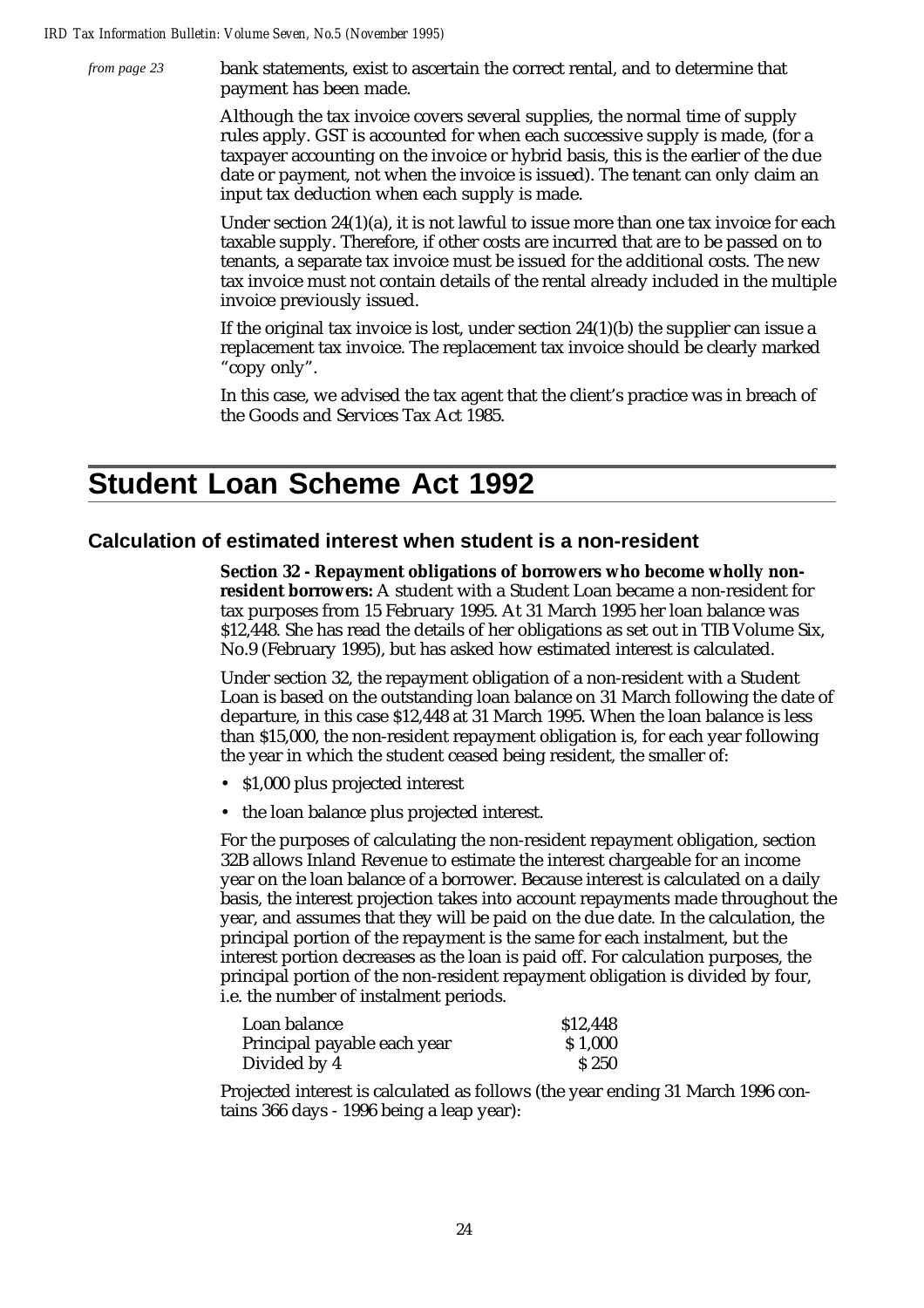### *Period 1 - 1 April 1995 to 30 June 1995 - 91 days*

| Loan balance | \$12,448.00                                   |                                  |
|--------------|-----------------------------------------------|----------------------------------|
| Principal    | Interest at 9%: $\$ 1,120.32 \times 91/366 =$ | \$278.54<br>\$250.00<br>\$528.54 |

*Period 2 - 1 July 1995 to 30 September 1995 - 92 days*

| Loan balance                | $$11,919.46 \ ($12,448.00 - $528.54)$ |                      |
|-----------------------------|---------------------------------------|----------------------|
| Interest at 9%<br>Principal | $$1,072.75 \times 92/366 =$           | \$269.65<br>\$250.00 |
|                             |                                       | \$519.65             |

### *Period 3 - 1 October 1995 to 31 December 1995 - 92 days*

| Loan balance   | $$11,399.81$ (\$11,919.46-\$519.65) |          |
|----------------|-------------------------------------|----------|
| Interest at 9% | $$1,025.98 \times 92/366 =$         | \$257.89 |
| Principal      |                                     | \$250.00 |
|                |                                     | \$507.89 |

*Period 4 - 1 January 1996 to 31 March 1996 - 91 days*

| Loan balance                | \$10,891.92 (\$11,399.81-\$507.89) |                          |                                  |
|-----------------------------|------------------------------------|--------------------------|----------------------------------|
| Interest at 9%<br>Principal | S                                  | $980.27 \times 91/366 =$ | \$243.72<br>\$250.00<br>\$493.72 |

Under the terms of the Student Loan Contract, interest is capitalised on 31 March.

As the non-resident repayment obligation is due in four equal instalments, the four periods are added together to obtain the total non-resident repayment obligation and this is divided by 4 to arrive at the quarterly instalments.

| Period 1 | \$ 528.54  |
|----------|------------|
| Period 2 | $S$ 519.65 |
| Period 3 | \$ 507.89  |
| Period 4 | S 493.72   |
| Total    | \$2,049.80 |

\$2,049.80 divided by 4 = \$512.45, due: 30 June 1995, 30 September 1995, 31 December 1995, 31 March 1996.

When an instalment is paid on a date other than the due date, the actual interest charged will differ from the interest projected, e.g., if an instalment due 30 September 1995 is paid on 12 October 1995, an additional 12 days' interest is charged. That year's non-resident repayment obligation is not altered, but on the last day of the income year, under section 32B(2) or (3) the loan balance is adjusted to reflect any disparity between interest projected and interest correctly chargeable.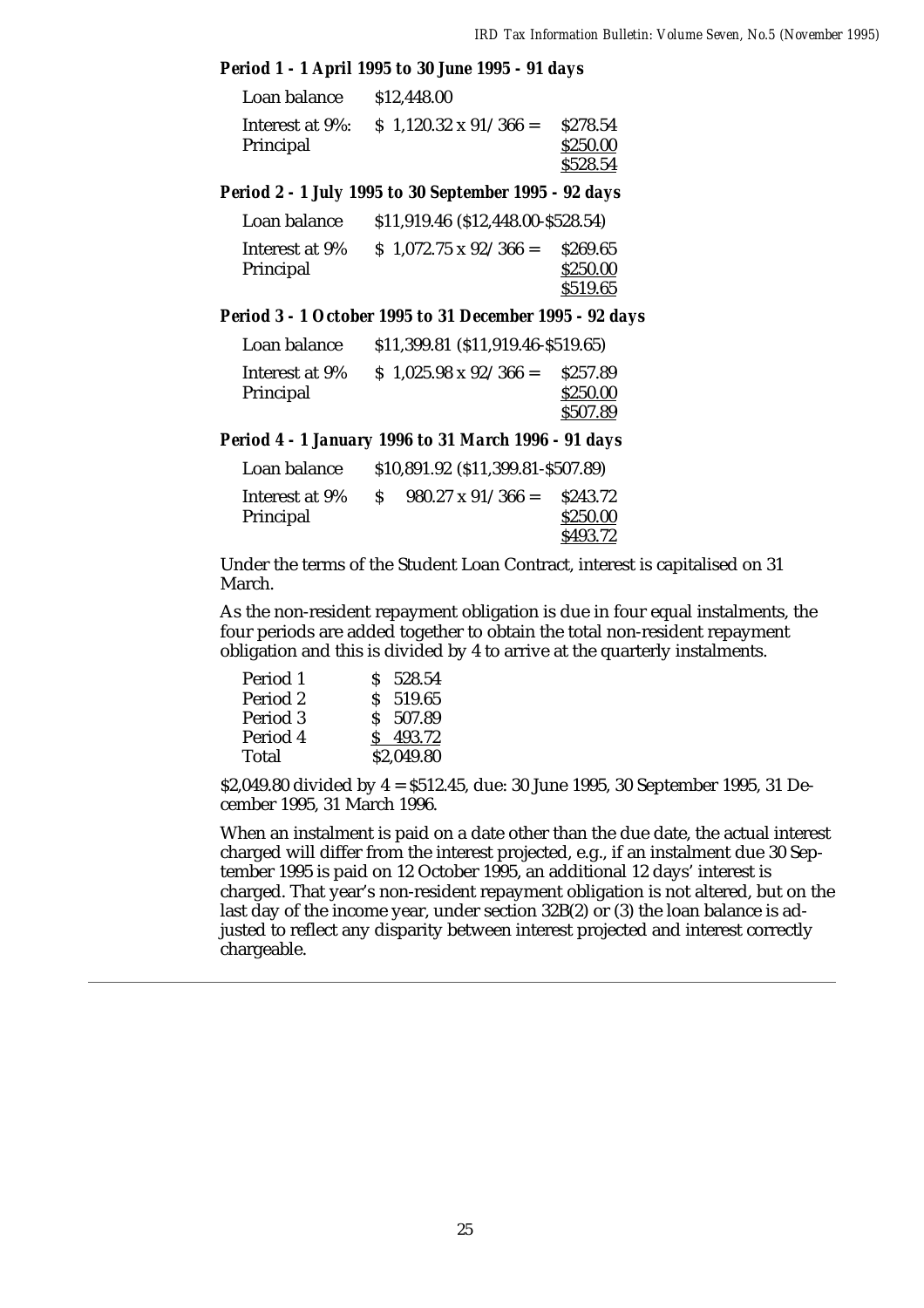# **Legal decisions - case notes**

This section of the TIB sets out brief notes of recent tax decisions made by the Taxation Review Authority, the High Court, the Court of Appeal and the Privy Council.

We have given each case a rating as a reader guide to its potential importance.

- ••• Important decision
- •••• Interesting issues considered
- ••• Application of existing law
- •• Routine
- Limited interest

We've given full references to each case, including the citation details where it has already been reported. Details of the relevant Act and section will help you to quickly identify the legislation at issue. Short case summaries and keywords deliver the bare essentials for busy readers. The notes also outline the principal facts and grounds for the decision. Where possible, we have indicated if an appeal will be forthcoming.

These case reviews do not set out Inland Revenue policy, nor do they represent our attitude to the decision. These are purely brief factual reviews of decisions for the general interest of our readers.

# **Timing of deductibility of warranty expenses**

| <b>Rating:</b> |                                                                                                                                                                                                                                                                                                                                                                                                                                   |
|----------------|-----------------------------------------------------------------------------------------------------------------------------------------------------------------------------------------------------------------------------------------------------------------------------------------------------------------------------------------------------------------------------------------------------------------------------------|
| Case:          | CIR v Mitsubishi Motors New Zealand Limited PC 65/94                                                                                                                                                                                                                                                                                                                                                                              |
| Act:           | Income Tax Act 1976 - sections 65(2)(a), 101, 104<br>(Income Tax Act 1994 - sections BB 4, BB 6, BB 7)                                                                                                                                                                                                                                                                                                                            |
| Keywords:      | warranty expenses, incurred, definitively committed, timing of deductions                                                                                                                                                                                                                                                                                                                                                         |
| Summary:       | The Privy Council dismissed the Commissioner's appeal from the decision of the<br>Court of Appeal in Mitsubishi Motors New Zealand Limited (1994) 16 NZTC 11,099.<br>It held that the taxpayer's provision for reasonably estimated warranty expenses<br>was deductible in the year of sale. The taxpayer was definitively committed to<br>meeting warranty claims to remedy inherent defects in vehicles at the time of<br>sale. |
|                | The Privy Council considered it unnecessary to express any concluded view on<br>the alternative basis upon which the Court of Appeal found for the taxpayer: the<br>question of when income was derived. However, the Privy Council expressly<br>stated that the resolution of the timing of deductions issue cannot alter the<br>accounting principles which govern the recognition of income.                                   |
|                | The Privy Council considered it did not need to examine the question of whether<br>a contract of sale containing a warranty indemnity was a financial arrangement<br>for the purposes of the accruals regime.                                                                                                                                                                                                                     |
| Facts:         | Mitsubishi Motors New Zealand Limited ("Mitsubishi") sells motor vehicles<br>through franchised dealers. At the time of sale the franchised dealer gives a<br>warranty to the retail customer. Mitsubishi indemnifies the franchised dealer<br>against any warranty claims and undertakes to meet the cost of warranty claims<br>for any defects appearing within the warranty period.                                            |
|                | Evidence showed that some 63% of the motor vehicles sold in 1988 contained<br>defects covered under the warranty. Mitsubishi sought to deduct the estimated<br>costs in meeting warranty claims in the income year in which the vehicles were<br>sold. The High Court and Court of Appeal found for Mitsubishi, but on different<br>grounds.                                                                                      |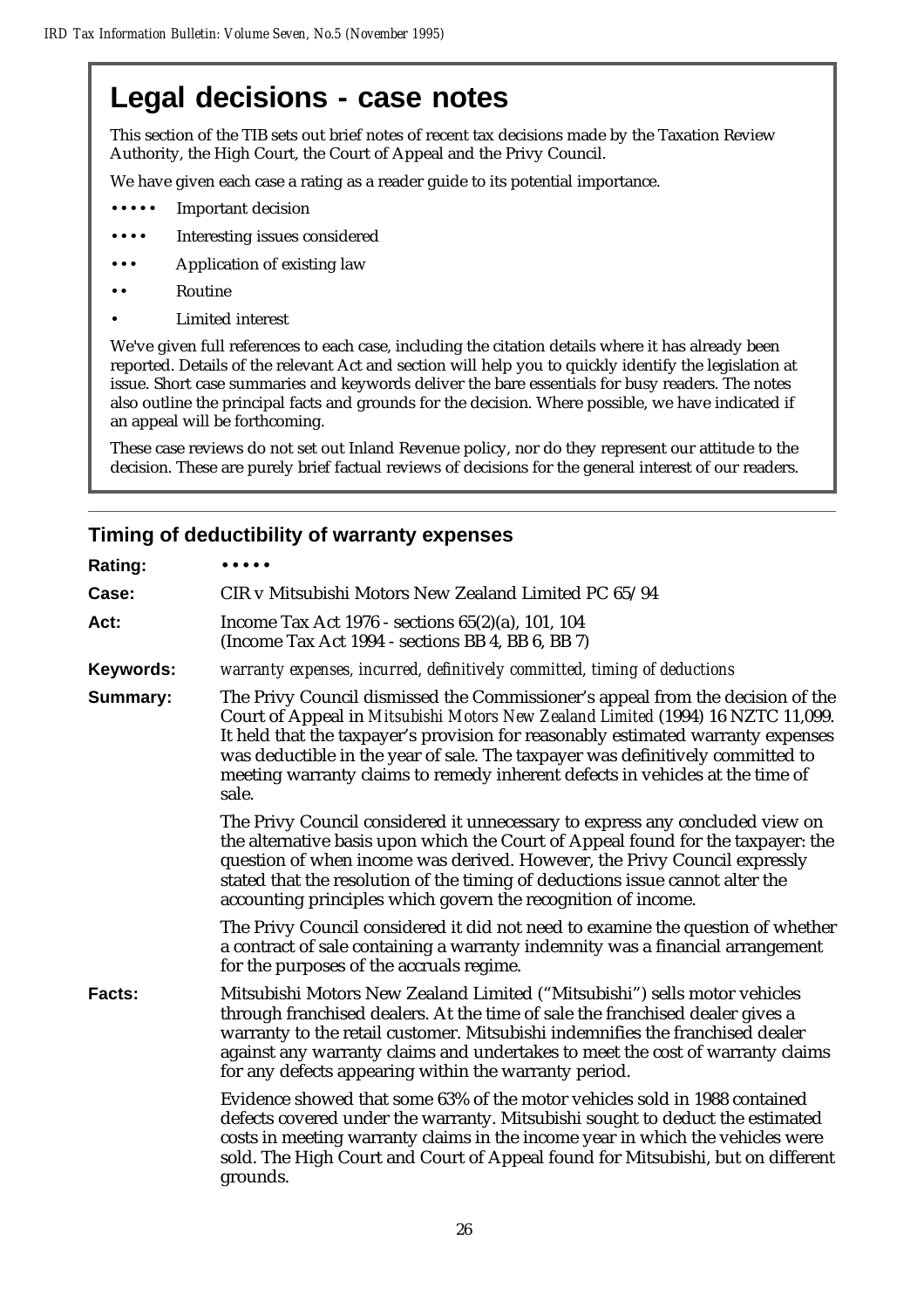The High Court held that Mitsubishi was definitively committed to the warranty expenditure at the time of sale and delivery of the vehicle. Accordingly, Mitsubishi had incurred an expenditure or loss for the warranty liability for the purposes of section 104.

The Court of Appeal accepted the Commissioner's argument that Mitsubishi was not definitively committed to the expenditure. It held that a liability to be discharged under a warranty was contingent upon a defect occurring and being reported within the warranty period. Until then, no liability had been incurred. Accordingly, estimated warranty expenditure was not deductible in the year of sale.

However, the Court of Appeal accepted Mitsubishi's submission that a part of the sale price of any vehicle must be spread over the period of the warranty; the warranty income not having been derived until the warranty period expired.

The Commissioner appealed to the Privy Council.

**Decision:** The Privy Council dismissed the Commissioner's appeal and held that the warranty costs were deductible in the year of sale. It found that Mitsubishi was definitively committed to the estimated warranty costs.

> In reaching this conclusion their Lordships agreed with the Court of Appeal that no liability was incurred unless and until a defect appeared and was notified within the warranty period. However, in deciding whether Mitsubishi had incurred a liability at the time the vehicle was sold, it was legitimate to have regard to the evidence establishing that some 63% of the motor vehicles had defects which would manifest themselves within the warranty period. It was a fair inference that the defects were present at the time of sale.

> The Privy Council considered that the relevant issue was whether, in the light of all the surrounding circumstances, a legal obligation to make a payment in the future can be said to have accrued. The percentage of vehicles which had left the assembly plant with defects were by definition likely to show themselves within the warranty period. The contingency that the owners might be content not to require remedial work would be real only in the case of the most trivial defects and would make no material difference to the accuracy of the estimated amount of expenditure to which Mitsubishi was definitively committed.

> Having reached the conclusion that warranty costs were deductible, the Privy Council found it unnecessary to express any view on the treatment of the warranty income and the application of the accruals rules. However, with regard to the derivation of income issue their Lordships did say that they had some difficulty with the Court of Appeal's methodology. Their Lordships considered that unlike the question of deductions, the question of what income can be treated as "derived" during an accounting year, was a matter governed by normal accounting principles. The fact that the Court of Appeal found that warranty costs could not be deducted for income tax purposes could not, in their Lordship's view, alter the accounting principles that govern the recognition of income.

### **Allocation of income from a family trust**

| Rating:   | $\bullet\bullet$                                                                                                  |                      |
|-----------|-------------------------------------------------------------------------------------------------------------------|----------------------|
| Case:     | TRA 91/8                                                                                                          |                      |
| Act:      | Income Tax Act 1976 - sections $227(1)$ , (3) and $228(1)$ (since repealed with effect<br>from $1$ April $1988$ ) |                      |
| Keywords: | trust income, trustees, assessable income                                                                         | continued on page 28 |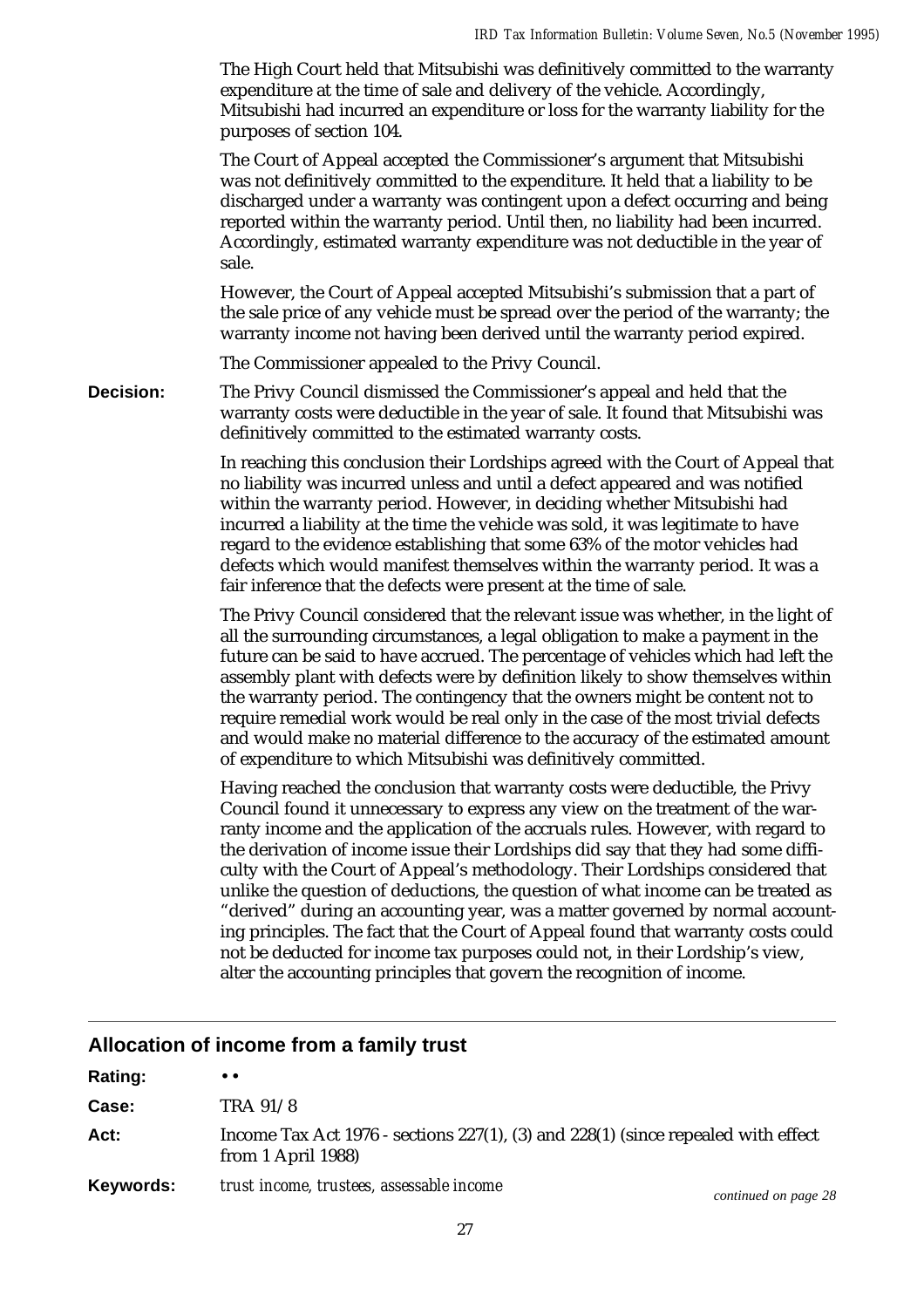| from page 27<br><b>Summary:</b> | Income from a trust was assessable to the trustees, not the beneficiaries. The<br>income was not derived by any beneficiary entitled or deemed to be entitled in<br>possession to the receipt, in terms of the relevant provisions.                                                                                                                                                                                                                                                                                                                                                                                                                                                                                                                                                                                                                                                                                                        |
|---------------------------------|--------------------------------------------------------------------------------------------------------------------------------------------------------------------------------------------------------------------------------------------------------------------------------------------------------------------------------------------------------------------------------------------------------------------------------------------------------------------------------------------------------------------------------------------------------------------------------------------------------------------------------------------------------------------------------------------------------------------------------------------------------------------------------------------------------------------------------------------------------------------------------------------------------------------------------------------|
| <b>Facts:</b>                   | The taxpayers were the trustees of a trust, established by a farmer. His wife and<br>two children were beneficiaries. He transferred a half share of the family farm to<br>the trust, and paid rent to the trust for the use of its half of the farm. Drawings<br>were taken from the farm operation for living costs and recorded as private<br>expenditure. Later, the accountant allotted that expenditure among members of<br>the family, including the beneficiaries. The personal expenditure attributed to<br>the children was covered by an income allocation from the trust. At the end of<br>the financial year, each child beneficiary of the trust had a nil current account<br>balance.                                                                                                                                                                                                                                       |
|                                 | The Commissioner assessed the income to the wife, and the taxpayer objected.<br>Amended assessments assessed the income to the trustees, and again the tax-<br>payer objected.                                                                                                                                                                                                                                                                                                                                                                                                                                                                                                                                                                                                                                                                                                                                                             |
|                                 | At issue was whether the income was assessable to the children as beneficiaries<br>or to the trustees. Income assessed to the beneficiaries, rather than to the trustees<br>would be taxed at a lower rate.                                                                                                                                                                                                                                                                                                                                                                                                                                                                                                                                                                                                                                                                                                                                |
| <b>Decision:</b>                | The TRA held that the income was assessable to the trustees. It described the<br>trust as a vehicle for allocating much family living expenditure income to the<br>beneficiaries at a lower tax rate.                                                                                                                                                                                                                                                                                                                                                                                                                                                                                                                                                                                                                                                                                                                                      |
|                                 | The TRA could not be sure that the income was income derived by the benefici-<br>aries entitled on possession to its receipt. The children were not able to give a<br>valid receipt for the income, and their entitlement did not arise by operation of<br>the trust. Further, the evidence did not show any proper exercise of an income<br>allocation discretion by the trustees. Section 227(1) was not satisfied, and the<br>trustees could not be deemed to be agents of the beneficiaries, and assessable<br>accordingly.                                                                                                                                                                                                                                                                                                                                                                                                            |
|                                 | Section 227(3) provided that income that trustees apply to beneficiaries by a bona<br>fide transaction that places the income outside the control of the trustees, during<br>the relevant income year or within six months from that year is beneficiaries'<br>income. The TRA held that there had been no benefit to the beneficiaries, as<br>there was a legal duty under the Family Proceedings Act 1980 on parents to<br>maintain their children until 16 years. In any case, the TRA was not convinced<br>that the trustees had applied any income to a beneficiary by any bona fide trans-<br>action. Had there been a bona fide transaction, the income did not seem to have<br>been placed beyond the possession and control of the trustees in their role as<br>trustees. Belated book entries and a lack of timely exercise of discretion did not<br>meet the test of the type of bona fide transaction required by the section. |
| <b>Comment:</b>                 | The taxpayer is not appealing this decision.                                                                                                                                                                                                                                                                                                                                                                                                                                                                                                                                                                                                                                                                                                                                                                                                                                                                                               |
|                                 |                                                                                                                                                                                                                                                                                                                                                                                                                                                                                                                                                                                                                                                                                                                                                                                                                                                                                                                                            |

# **Fringe benefit tax - status of "employee" - whether application of law retrospective**

| Rating:      | $\bullet$ $\bullet$                                                                                                              |
|--------------|----------------------------------------------------------------------------------------------------------------------------------|
| <b>Case:</b> | CIR v Roma Properties Limited HC 34/95                                                                                           |
| Act:         | Income Tax Act 1976 - section 336N - definition of "employee"<br>(Income Tax Act 1994 - section OB 1 - definition of "employee") |
| Keywords:    | fringe benefit tax, employee, shareholder-director, source deduction payment                                                     |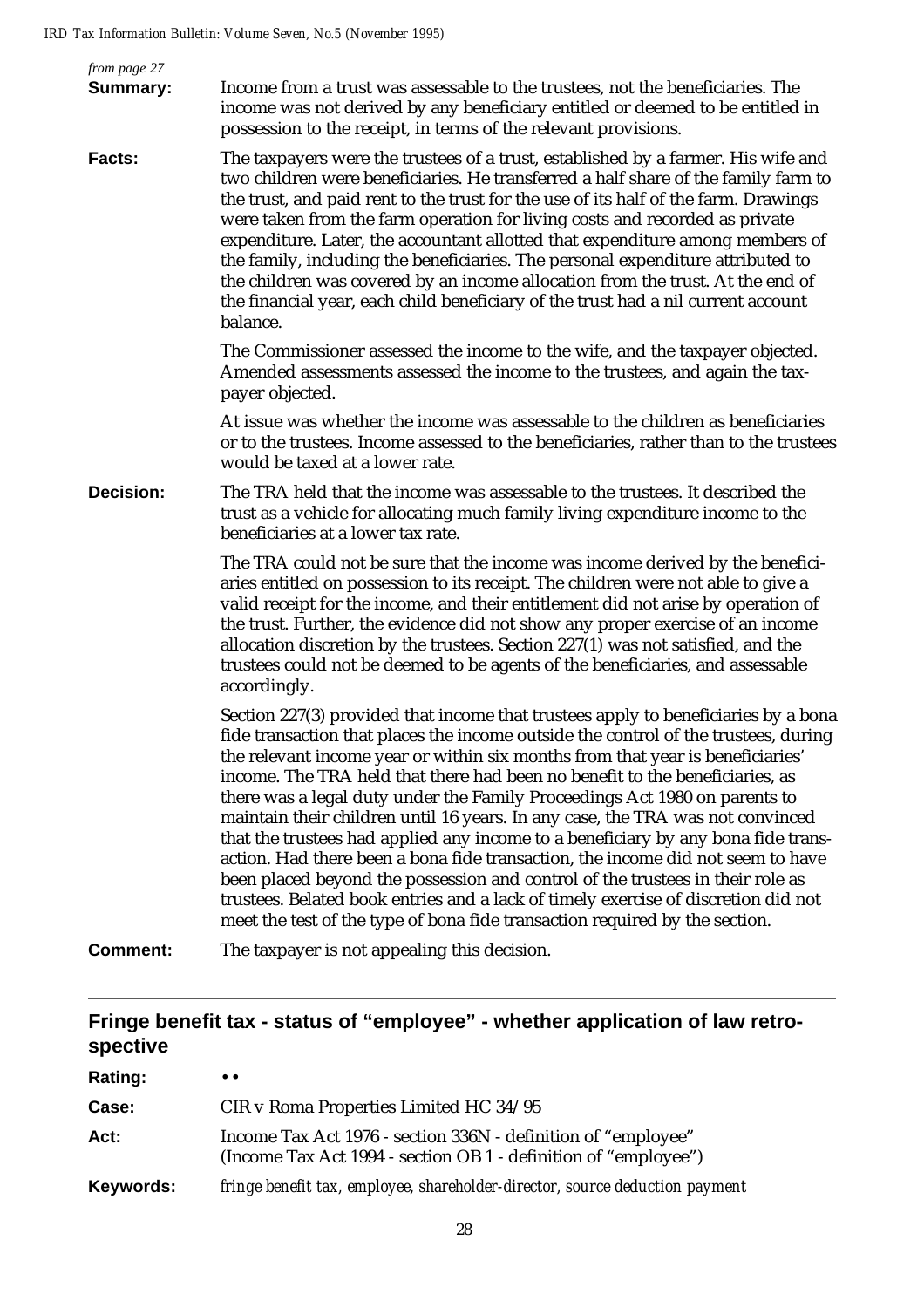**Summary:** Fringe benefit tax was introduced on 1 April 1985. Although it cannot be applied to payments made before that date, the definition of "employee" allows the Commissioner to examine the status of a person employed prior to the introduction of the legislation in order to illuminate his or her status after that date, and to determine whether that status continues after the introduction of the tax.

**Facts:** By a complex series of transactions put in place just prior to the introduction of fringe benefit tax, the three shareholder-directors of the taxpayer company purported to change their status from that of employees (for the purposes of fringe benefit tax) to managers.

> In their former capacity as shareholder-directors/employees, they had received low interest loans, which remained unpaid after 1 April 1985.

The Taxation Review Authority considered that it was not entitled to take into account the position prior to 1 April 1985, because of the principle that revenue statutes should not have retrospective effect unless the legislation expressly so provides. Accordingly, the Authority held that the status of the three individuals was not that of employees, and no fringe benefit tax was payable by the taxpayer company.

**Decision:** Reversing the decision of the TRA reported in Case Q 48 (1993) 15 NZTC 5241, Justice Cartwright held that:

- The Commissioner had not sought to impose tax on payments of directors' fees for the year ended 31 March 1985. The tax was not retrospective. But the effect of the definition of "employee" in section 336N of the Income Tax Act 1976 was to focus on the status of the employee as a person for whom fringe benefit tax might be levied. The definition enabled the Commissioner to determine whether, in spite of changes made, an employee of a company continued to hold that status after the introduction of the tax. Stripped of all the changes in nomenclature, the three directors continued to undertake much the same duties as before. The advances demonstrated clearly the ongoing nature of their employment by the taxpayer company before during and after the introduction of fringe benefit tax. The status of "employee" remained intact and the legislation introducing fringe benefit tax did not seek to interfere with that status, nor could it. The tax was to be imposed from 1 April 1985. The tax was not levied retrospectively. It was the status of employee which triggered the imposition of fringe benefit tax after 1 April 1985.
	- A certain company minute dated 14 June 1985 provided evidence that the directors were entitled to a 'source deduction payment' which made them 'employees' within the meaning of section 336N (1) of the Income Tax Act 1976.
	- In determining whether one of the directors was an 'employee' in terms of section 336N(1) of the Income Tax Act 1976 for fringe benefit tax purposes, it was permissible to take into account the fact that income was paid to him for the year ended 31 March 1985 from which PAYE deductions had been made. It was part of the evidential basis that the Commissioner had to establish before imposing fringe benefit tax on any payments made to that director as an employee under that tax regime.
	- A series of resolutions which established a liability on the part of the taxpayer company to pay directors' fees and salaries for the year ended 31 March 1986 provided evidence of source deduction payments after 1 April 1985 for the purpose of imposing fringe benefit tax.

**Comment:** We do not yet know whether the taxpayer will be appealing this decision.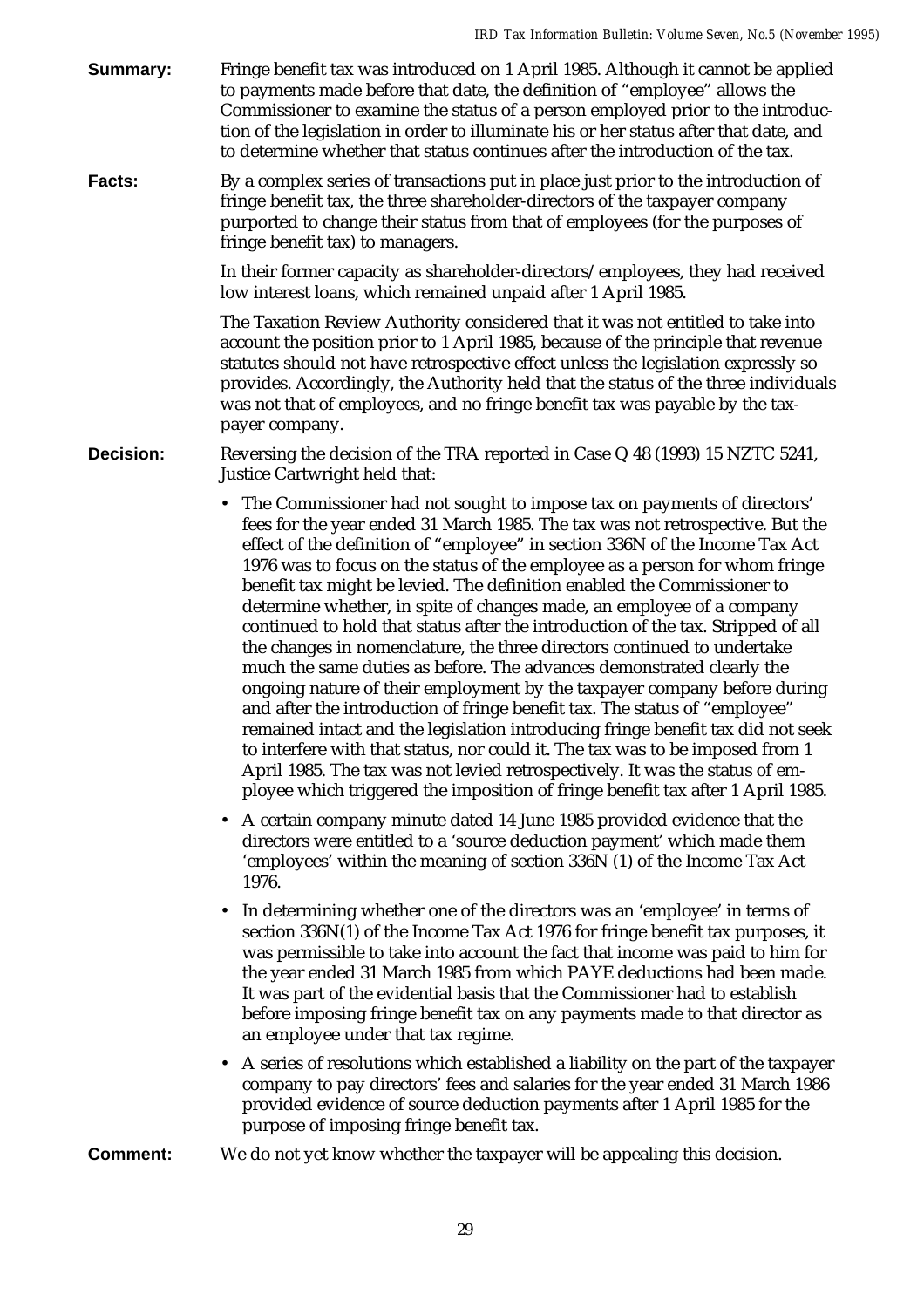|                  | Criteria for granting extensions of time for filing points-of-objection notices                                                                                                                                                                                                                                                                                                                                                                                                                                                                                                                    |
|------------------|----------------------------------------------------------------------------------------------------------------------------------------------------------------------------------------------------------------------------------------------------------------------------------------------------------------------------------------------------------------------------------------------------------------------------------------------------------------------------------------------------------------------------------------------------------------------------------------------------|
| Rating:          |                                                                                                                                                                                                                                                                                                                                                                                                                                                                                                                                                                                                    |
| Case:            | TRA 95/51                                                                                                                                                                                                                                                                                                                                                                                                                                                                                                                                                                                          |
| Act:             | Taxation Review Authority Regulations 1994 - regulation 8.                                                                                                                                                                                                                                                                                                                                                                                                                                                                                                                                         |
| Keywords:        | extension of time, points-of-objection notice                                                                                                                                                                                                                                                                                                                                                                                                                                                                                                                                                      |
| <b>Summary:</b>  | The Authority granted an application for an extension of time for filing a points-<br>of-objection notice, which had been lodged on 5 July 1995. The Authority also<br>indicated the criteria that would apply in future cases and correspondingly<br>granted a period of three months from the date of the decision, for the Commis-<br>sioner to file his Case Stated.                                                                                                                                                                                                                           |
| Facts:           | (a) The Commissioner received a request for a Case Stated on 4 January 1995                                                                                                                                                                                                                                                                                                                                                                                                                                                                                                                        |
|                  | (b) The deadline for filing a points-of-objection notice expired on 4 April 1995.                                                                                                                                                                                                                                                                                                                                                                                                                                                                                                                  |
|                  | (c) An application for extension of time to file a points-of objection notice was<br>filed on 2 June 1995.                                                                                                                                                                                                                                                                                                                                                                                                                                                                                         |
|                  | (d) The deadline after which "exceptional circumstances" had to exist before an<br>order for extension of time would be made, expired on 4 June 1995.                                                                                                                                                                                                                                                                                                                                                                                                                                              |
|                  | (e) A points-of-objection notice was lodged on 5 July 1995.                                                                                                                                                                                                                                                                                                                                                                                                                                                                                                                                        |
| <b>Decision:</b> | In granting the extension of time to 5 July 1995, the Authority had regard to the<br>particular facts of this case, and stated:                                                                                                                                                                                                                                                                                                                                                                                                                                                                    |
|                  | (i) The purpose of the new procedure providing for the filing of points-of-objec-<br>tion notices was to ensure that the taxpayer and the Department explained<br>their views of the facts and analyses of the applicable law well ahead of a<br>hearing.                                                                                                                                                                                                                                                                                                                                          |
|                  | (ii) Regulation 8 recognised by implication that, in the case of an application for<br>extension of time made within two months after the date on which the points-<br>of-objection notice should have been served, the objector was not required to<br>meet the stringent "exceptional circumstances" test, but some lesser test.                                                                                                                                                                                                                                                                 |
|                  | (iii)<br>In determining whether to grant leave to proceed or appeal out of time, the<br>overall consideration was the justice of the case or the avoidance of injustice.                                                                                                                                                                                                                                                                                                                                                                                                                           |
|                  | The fact that there had been no prejudice to the Commissioner was signifi-<br>(iv)<br>cant.                                                                                                                                                                                                                                                                                                                                                                                                                                                                                                        |
|                  | (v) The fact that if the objector was unable to proceed with its objection, it would<br>be prejudiced in that it would be taxed by the exercise of a discretion rather<br>than by the judicial consideration of the Commissioner's claim to appropriate<br>its assets by way of taxation voted by Parliament, was significant.                                                                                                                                                                                                                                                                     |
|                  | Since the filing of the application for extension of time, delay in filing the<br>(vi)<br>points of objection notice had not been excessive. The applicant asked for an<br>extension of one month three days from 2 June 1995 to 5 July 1995.                                                                                                                                                                                                                                                                                                                                                      |
|                  | The Authority also specifically referred to the dictum of Justice Greig in Wilson v<br>CIR (1995) 17 NZTC 12,047 at page 12,051 that "a paramount policy running<br>through the [Income Tax] Act and informing all its procedural provisions is that<br>each taxpayer's liability to tax should be correctly assessed in accordance with<br>the substantive provisions of the Act and in accordance with law." The Author-<br>ity did not consider that the non-compliance in the present case was of such a<br>level of seriousness as to justify depriving the taxpayer of its right to have its |

30

liability to tax correctly assessed in accordance with the substantive provisions of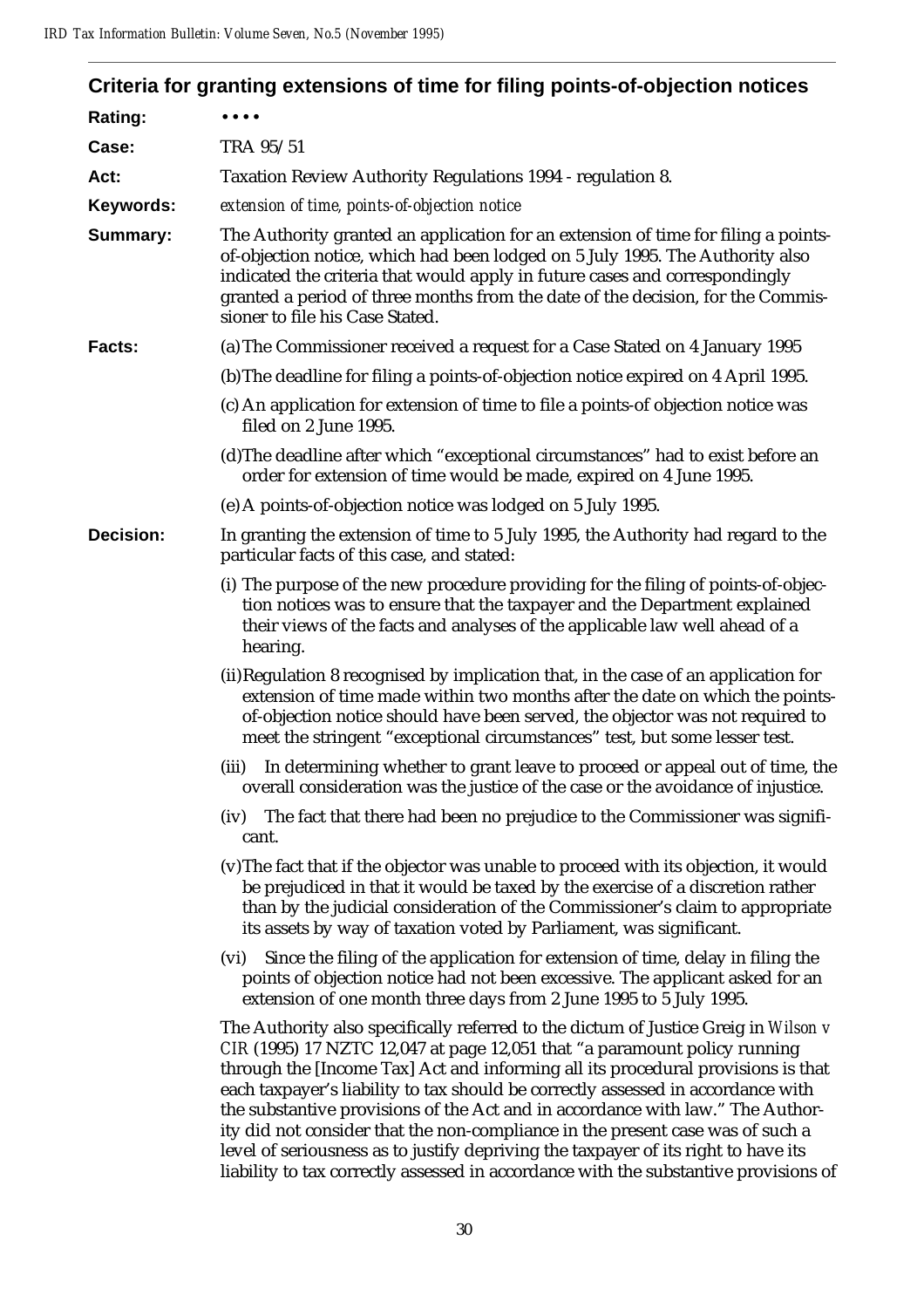the Act and the law. Although there would clearly be cases where the delay on the part of the taxpayer was so inordinate or inexcusable that it was appropriate that the taxpayer lost this right, this case was not one of them.

The Commissioner was given three months from the date of the decision to file his Case Stated.

**Comment:** Inland Revenue is not appealing this decision.

|                  | Application for summary judgment in respect of GST refund withheld by Commissioner                                                                                                                                                                                                                                                                                                                                                                            |
|------------------|---------------------------------------------------------------------------------------------------------------------------------------------------------------------------------------------------------------------------------------------------------------------------------------------------------------------------------------------------------------------------------------------------------------------------------------------------------------|
| Rating:          |                                                                                                                                                                                                                                                                                                                                                                                                                                                               |
| Case:            | Paul Finance Limited v CIR CA 126/94                                                                                                                                                                                                                                                                                                                                                                                                                          |
| Act:             | Goods and Services Tax Act 1985 - sections 27, 28, 29<br>Inland Revenue Department Act 1974 - section 21D (Tax Administration Act<br>1994 - section 105)                                                                                                                                                                                                                                                                                                      |
| Keywords:        | interlocutory application, summary judgment, computer generated assessment, cheque                                                                                                                                                                                                                                                                                                                                                                            |
| Summary:         | The Court of Appeal held that the High Court was correct in refusing to grant<br>the taxpayer's application for summary judgment. There was sufficient material<br>to show that the Commissioner had an arguable defence. Accordingly the appel-<br>lant was not entitled to summary judgment and the matter should go to trial.                                                                                                                              |
| <b>Facts:</b>    | The appellant filed a GST return dated 30 March 1993 for the period ended 28<br>February 1993 claiming a refund of \$517,947.66. By letter of 29 April 1993 Inland<br>Revenue advised the appellant that a routine check was being undertaken and<br>that the refund would be delayed pending receipt of information. Copies of<br>various information were forwarded to Inland Revenue in July 1993. Further<br>information was requested on 23 August 1993. |
|                  | On 3 March 1994 Inland Revenue became aware that a debit had been recorded<br>for a refund cheque amounting to \$417,994.12. On 4 March 1994 Inland Revenue<br>contacted the appellant and advised that the cheque had been sent in error and<br>that the GST refund was still under investigation. The appellant was told that<br>the cheque had been stopped and should not be banked.                                                                      |
|                  | A cheque and a computer generated notice of assessment was received by the<br>appellant on 8 March 1994. The appellant presented the cheque on the same day.<br>The cheque was dishonoured. The appellant sought summary judgment to<br>recover the amount outstanding on the cheque.                                                                                                                                                                         |
|                  | The High Court refused to grant summary judgment.                                                                                                                                                                                                                                                                                                                                                                                                             |
| <b>Decision:</b> | The Court of Appeal held that the High Court was correct in refusing to grant<br>the appellant summary judgment.                                                                                                                                                                                                                                                                                                                                              |
|                  | The appellant submitted that the Commissioner had made an assessment and<br>that the refund was properly due in terms of the notice of assessment and the<br>cheque issued. Further, the appellant submitted that if a computer generated<br>notice of assessment is issued it is the product of an assessment for the purposes<br>of section 21D.                                                                                                            |
|                  | The Commissioner submitted that the Commissioner's actions did not constitute<br>the making of an assessment. The cheque and purported notice of assessment<br>were generated in error. No value was given for the cheque. The Commissioner<br>did not owe any money to the appellant and there was a complete absence of<br>consideration. Furthermore, the provisions of section 21D did not deprive the<br>Commissioner of an arguable defence.            |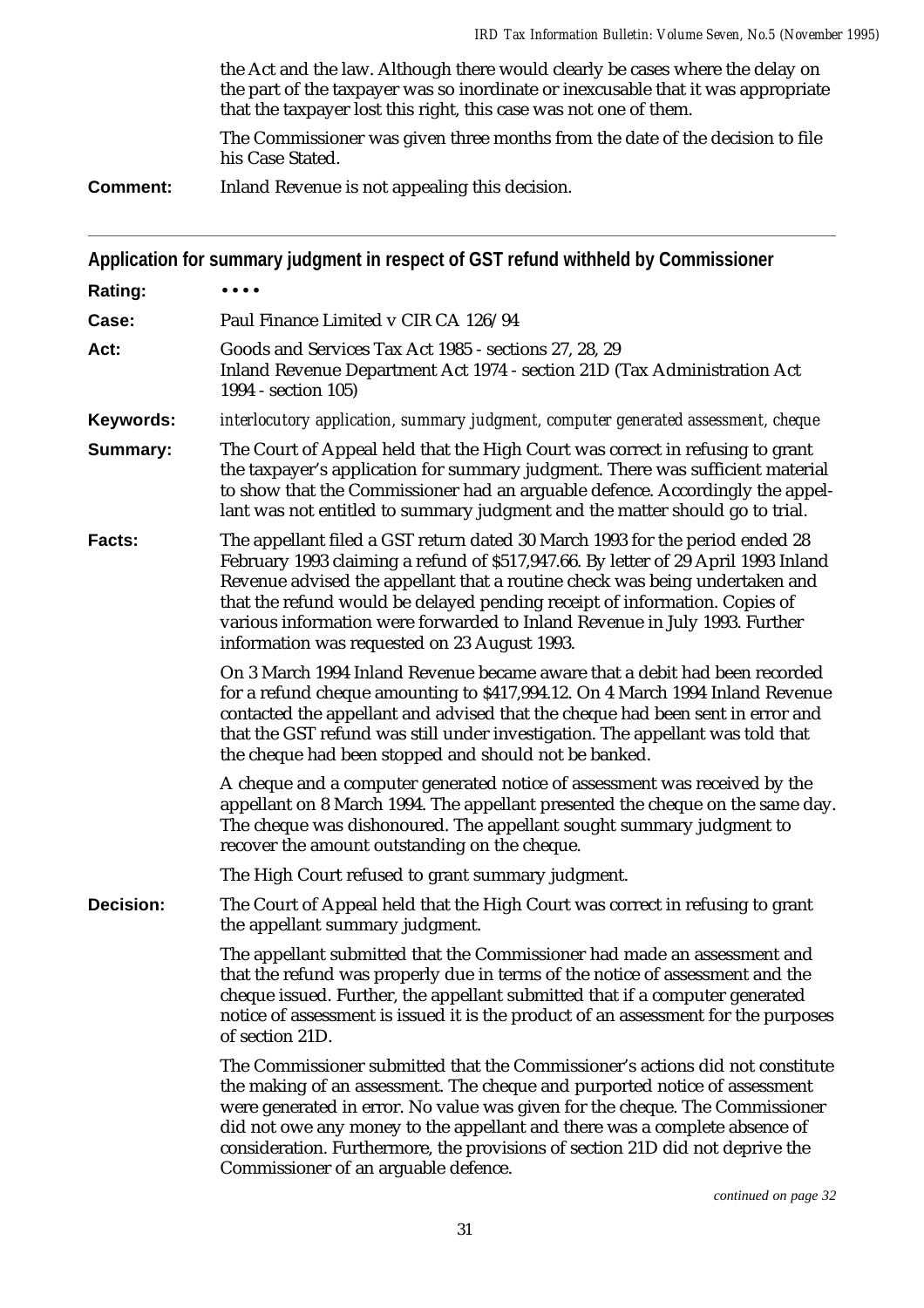| from page 31    | Justice Richardson held that there was sufficient material before the court to<br>show an arguable defence. In reaching this conclusion His Honour said:                                                                                                                           |
|-----------------|------------------------------------------------------------------------------------------------------------------------------------------------------------------------------------------------------------------------------------------------------------------------------------|
|                 | • There are obvious difficulties in applying section 21D, relating to electroni-<br>cally generated results of data processing operations, in tandem with the<br>general assessment provisions of the GST legislation designed for the pre-<br>technology world of tax collecting. |
|                 | • That section 21D requires that the act of the Commissioner have the character<br>of an assessment and the assessment must be made in response to or as a<br>result of information entered into or held in the computer, not due to an<br>incorrect or mistaken command.          |
|                 | Justice Richardson further noted that the case highlights a problem in the gen-<br>eral application of the legislation which is not designed to reflect major techno-<br>logical changes which have dramatically affected tax collecting in recent years.                          |
| <b>Comment:</b> | The taxpayer is not appealing this decision.                                                                                                                                                                                                                                       |

# **Supply of a taxable activity as a going concern**

| Rating:          | $\bullet\;\bullet$                                                                                                                                                                                                                                                                                                                                                                                                                                                                                                                                                                                                                                                                                                                                                                                                                                                                                                                                                                                                                                                                                                                                                                                                                                                                                                                             |
|------------------|------------------------------------------------------------------------------------------------------------------------------------------------------------------------------------------------------------------------------------------------------------------------------------------------------------------------------------------------------------------------------------------------------------------------------------------------------------------------------------------------------------------------------------------------------------------------------------------------------------------------------------------------------------------------------------------------------------------------------------------------------------------------------------------------------------------------------------------------------------------------------------------------------------------------------------------------------------------------------------------------------------------------------------------------------------------------------------------------------------------------------------------------------------------------------------------------------------------------------------------------------------------------------------------------------------------------------------------------|
| Case:            | Barratt Partnership v CIR HC M.644/92                                                                                                                                                                                                                                                                                                                                                                                                                                                                                                                                                                                                                                                                                                                                                                                                                                                                                                                                                                                                                                                                                                                                                                                                                                                                                                          |
| Act:             | Goods and Services Act 1985 - section 11(1).                                                                                                                                                                                                                                                                                                                                                                                                                                                                                                                                                                                                                                                                                                                                                                                                                                                                                                                                                                                                                                                                                                                                                                                                                                                                                                   |
| Keywords:        | supply, taxable activity, going concern                                                                                                                                                                                                                                                                                                                                                                                                                                                                                                                                                                                                                                                                                                                                                                                                                                                                                                                                                                                                                                                                                                                                                                                                                                                                                                        |
| Summary:         | Land and buildings which had been leased to lessees for business purposes,<br>were sold with vacant possession after the lease had expired. Consequently, the<br>supply of the taxable activity as landlords was not that of a going concern, and<br>was not entitled to zero-rating within section 11(1) of the Goods and Services Act<br>1985.                                                                                                                                                                                                                                                                                                                                                                                                                                                                                                                                                                                                                                                                                                                                                                                                                                                                                                                                                                                               |
| Facts:           | The taxpayers owned a motel property which they leased to moteliers. They sold<br>the land and buildings with vacant possession. The lease expired two days<br>before settlement. The taxpayers had expected that by selling the property to the<br>purchasers with vacant possession, the purchasers would be able to charge a<br>premium for the granting of a new lease to the moteliers and obtain the advan-<br>tage of rent at a new rate. However, the purchasers decided to run the motel<br>themselves, and declined to enter into a new lease with the moteliers, and<br>bought the motel business from the moteliers.                                                                                                                                                                                                                                                                                                                                                                                                                                                                                                                                                                                                                                                                                                               |
| <b>Decision:</b> | Justice Williams considered a number of decisions of the Taxation Review Au-<br>thority and the High Court, and held that although the sale was that of a taxable<br>activity, it was not that of a taxable activity as a going concern. Prior to the<br>expiration of the lease, the taxpayers' taxable activity was that of a landlord, and<br>what they had available to supply was the land, the buildings erected upon it,<br>and a lease which expired on 14 February 1987. After they had signed the con-<br>tract for sale, what they were then required to supply was the land and build-<br>ings free of tenancies. Although it might have been open to the purchasers to<br>carry on the same form of business activity in the premises as that formerly<br>carried on by the taxpayers, it would not have been the same business as that<br>operated in the premises by the taxpayers, because the latter had contracted to<br>bring the business to an end two days before the purchaser took over. The<br>purchasers did not buy the right to receive rents from the premises, but the land<br>and buildings and the right to enter into a new lease of the premises or to oper-<br>ate it themselves as a motel. They could even utilise it for any other commercial<br>purpose for which the land and buildings were suitable. |
| <b>Comment:</b>  | We do not yet know whether the taxpayer will be appealing this decision.                                                                                                                                                                                                                                                                                                                                                                                                                                                                                                                                                                                                                                                                                                                                                                                                                                                                                                                                                                                                                                                                                                                                                                                                                                                                       |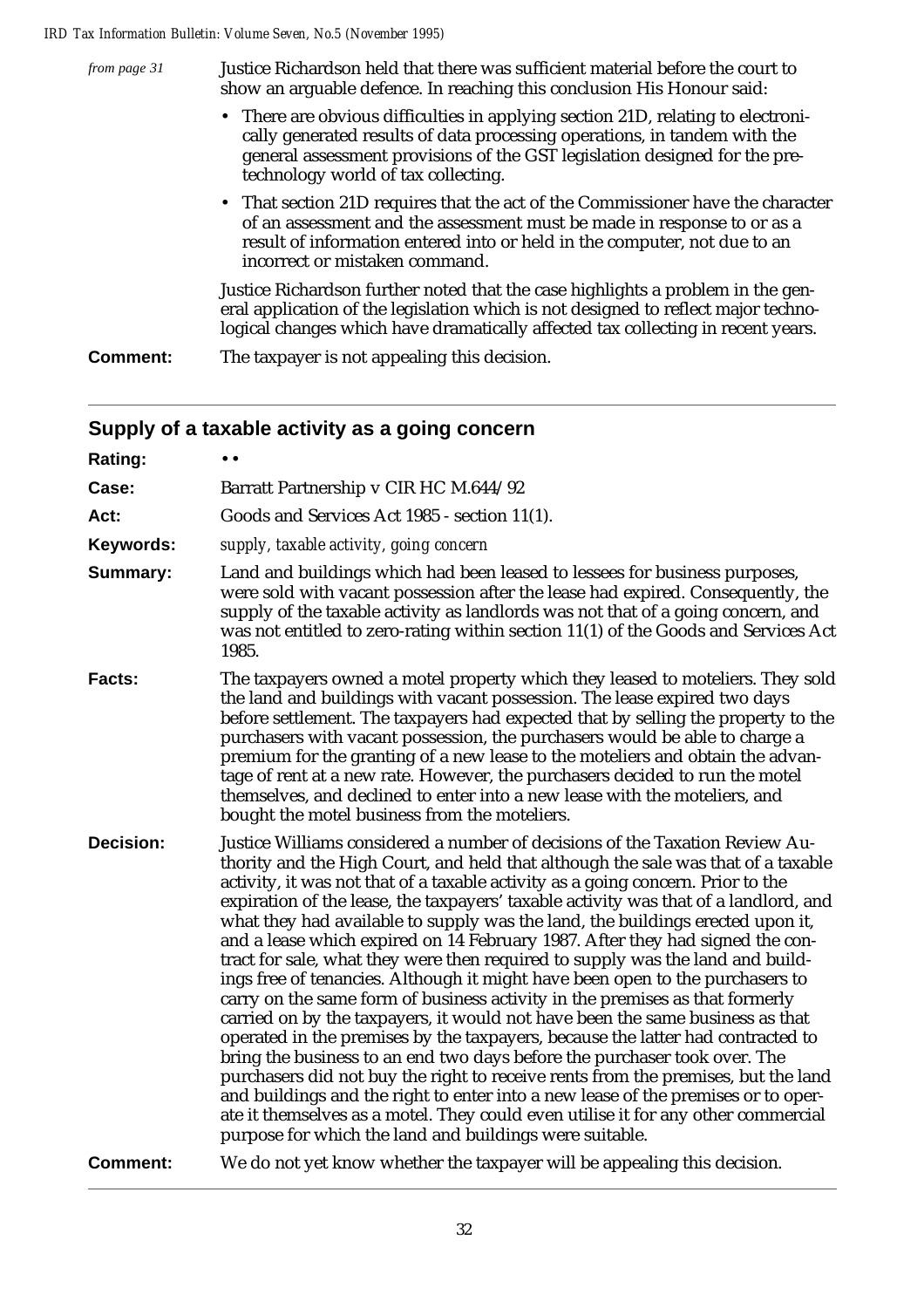# **Payment of debts not deductible in the course of business**

| Rating:          | $\bullet\bullet$                                                                                                                                                                                                                                                                                                                                                                                                                                                                                                                                                                                                                                                                                                              |  |  |  |
|------------------|-------------------------------------------------------------------------------------------------------------------------------------------------------------------------------------------------------------------------------------------------------------------------------------------------------------------------------------------------------------------------------------------------------------------------------------------------------------------------------------------------------------------------------------------------------------------------------------------------------------------------------------------------------------------------------------------------------------------------------|--|--|--|
| Case:            | TRA No. 95/25                                                                                                                                                                                                                                                                                                                                                                                                                                                                                                                                                                                                                                                                                                                 |  |  |  |
| Act:             | Income Tax Act 1976 - sections 104, $106(1)(a)$ and (j)<br>(Income Tax Act 1994 - sections BB 7, BB 8(a) and (b))                                                                                                                                                                                                                                                                                                                                                                                                                                                                                                                                                                                                             |  |  |  |
| Keywords:        | private expenditure, deductibility, capital/revenue, income earning process                                                                                                                                                                                                                                                                                                                                                                                                                                                                                                                                                                                                                                                   |  |  |  |
| Summary:         | The TRA found that payments of debts to maintain the taxpayer's reputation<br>and good relationships with financial institutions were not made in the income<br>earning process of the taxpayer's accountancy business. They were a capital<br>expenditure with elements of a private nature.                                                                                                                                                                                                                                                                                                                                                                                                                                 |  |  |  |
| <b>Facts:</b>    | The taxpayer was an accountant, who was involved in the organisation and<br>funding arrangements of client businesses. At times, he had given guarantees to<br>lenders in respect of funds lent to his clients He had also honoured guarantees<br>when called upon. The taxpayer made payments to a bank in respect of two<br>debts. The taxpayer described these payments as "guarantee payments".                                                                                                                                                                                                                                                                                                                           |  |  |  |
|                  | One payment concerned a company ("the development company") in which his<br>wife held 50% of the shares. She and the other shareholder had guaranteed the<br>loan. The company failed, leaving a bank overdraft. The taxpayer paid his wife's<br>share of the overdraft.                                                                                                                                                                                                                                                                                                                                                                                                                                                      |  |  |  |
|                  | The second payment was in respect of a holding company, ("the holding com-<br>pany") the main shareholder of which was the taxpayer's best client. The hold-<br>ing company borrowed overseas funds of \$1,200,000 and on lent \$600,000 to an<br>associated investment company in which the taxpayer and the holding company<br>each held half the shares. There was an unsigned guarantee agreement that the<br>investment company would indemnify the holding company for principal<br>interest and exchange rate fluctuations regarding the loan. The taxpayer was to<br>guarantee the holding company against losses from interest and exchange rate<br>fluctuations on \$300,000 of the loan to the investment company. |  |  |  |
|                  | The Commissioner disallowed the taxpayer a deduction of the sum of \$35,559<br>for payments made in respect of these debts. The taxpayer argued that he made<br>the payments to preserve his reputation and credibility, and to maintain good<br>relations with financial institutions and the local bank. Counsel for the Commis-<br>sioner argued that the payments were not made in the course of the taxpayer's<br>occupation as a chartered accountant.                                                                                                                                                                                                                                                                  |  |  |  |
| <b>Decision:</b> | The TRA held that the payments were capital in nature and thus not deductible.<br>There was not a sufficient nexus with the taxpayer's income-producing activities<br>to be deductible as revenue.                                                                                                                                                                                                                                                                                                                                                                                                                                                                                                                            |  |  |  |
|                  | With respect to the development company, the payments were of a private or<br>domestic nature. Because of the taxpayer's ownership of shares in the invest-<br>ment company, these payments were of a private nature also.                                                                                                                                                                                                                                                                                                                                                                                                                                                                                                    |  |  |  |
|                  | The Court recognised that the accountant needed to make the payments in order<br>to protect his reputation and maintain his relationship with the bank. If the<br>payment had been in respect of a defaulting client of the taxpayer, rather than a<br>private transaction, the deduction of the expenditure incurred to honour a moral<br>obligation to the bank and to the client to protect the taxpayer's reputation<br>might have been allowed.                                                                                                                                                                                                                                                                          |  |  |  |
| <b>Comment:</b>  | The taxpayer will not be appealing this decision.                                                                                                                                                                                                                                                                                                                                                                                                                                                                                                                                                                                                                                                                             |  |  |  |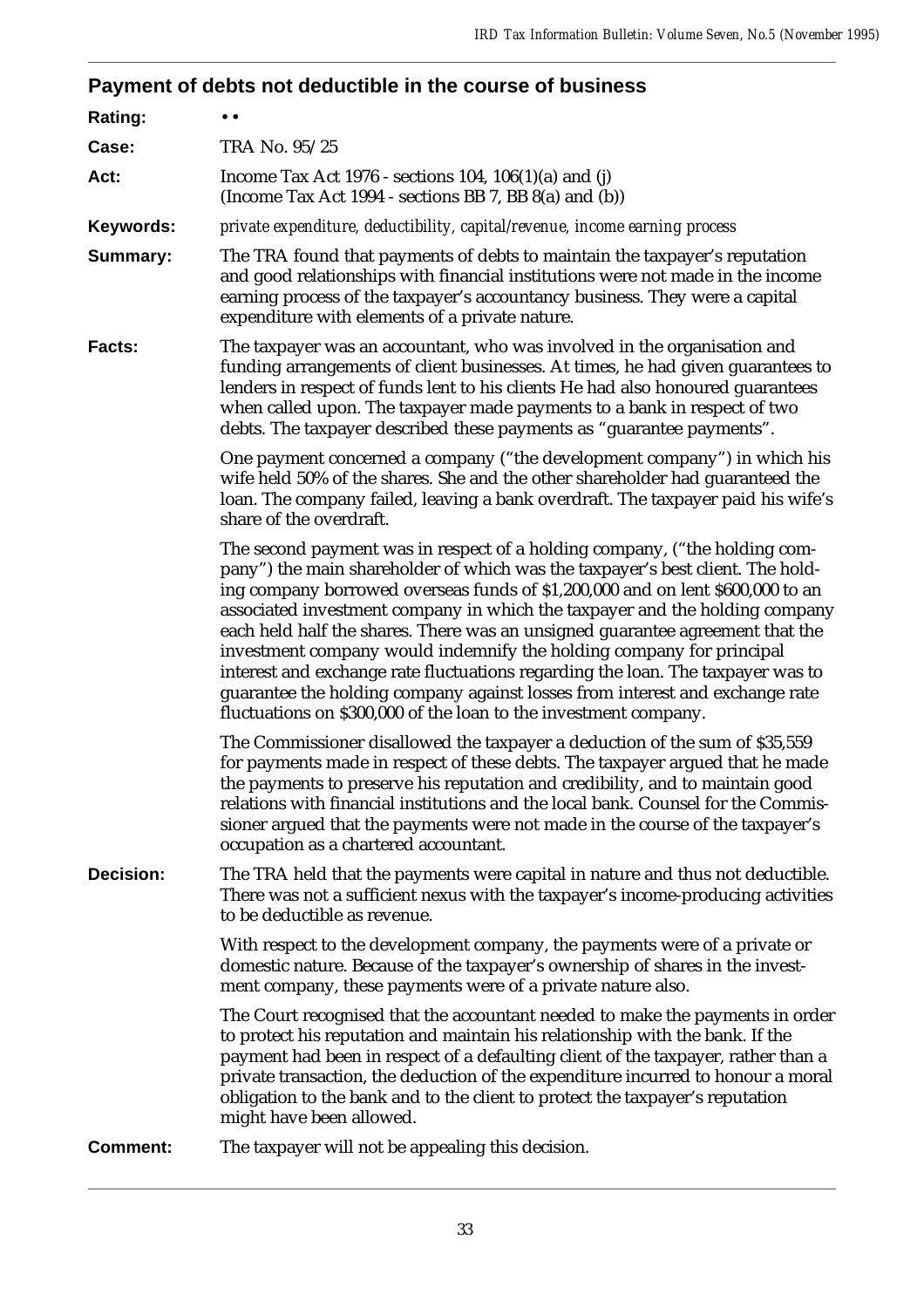| Whether lease inducement payments subject to GST                                                                                                                                                                                                                                                                                                                                                                                                                                           |
|--------------------------------------------------------------------------------------------------------------------------------------------------------------------------------------------------------------------------------------------------------------------------------------------------------------------------------------------------------------------------------------------------------------------------------------------------------------------------------------------|
|                                                                                                                                                                                                                                                                                                                                                                                                                                                                                            |
| TRA No. 91/24                                                                                                                                                                                                                                                                                                                                                                                                                                                                              |
| Goods and Services Tax Act 1985 - section 57(2)                                                                                                                                                                                                                                                                                                                                                                                                                                            |
| lease inducement payment; partners; partnership                                                                                                                                                                                                                                                                                                                                                                                                                                            |
| A payment to partners in a registered partnership to induce the partnership to<br>enter into a lease is payment for a deemed supply by the partnership and is<br>subject to GST.                                                                                                                                                                                                                                                                                                           |
| The objector is an accounting firm which is registered for GST. The firm was<br>looking for new offices. The partners in the firm agreed to accept a lease induce-<br>ment payment from a building owner. In return the partners induced the part-<br>nership into entering a twelve year lease of the building. The Commissioner<br>assessed the partnership for GST on the lease inducement payment.                                                                                     |
| The partnership objected. The partner acting for the partnership submitted that<br>the payment was made to the partners as individuals in their own right, not to<br>the partnership. He said that the payment did not relate to services supplied by<br>the partnership but to supplies made by the partners as individuals and the<br>partners were not required to be registered for GST.                                                                                               |
| The TRA held that the Commissioner was correct in assessing the partnership<br>for GST on the lease inducement payment.                                                                                                                                                                                                                                                                                                                                                                    |
| The issue is whether there was a supply in the course of carrying on the partner-<br>ship's taxable activity.                                                                                                                                                                                                                                                                                                                                                                              |
| Finding and leasing premises from which to conduct a taxable activity is part of<br>carrying on the taxable activity. The inducement payment was for a supply<br>made by the partners. The supply was made by the partners in the course of<br>carrying on the partnership's taxable activity and therefore section $57(2)(b)$<br>deems it to be made by the partnership.                                                                                                                  |
| The alternative submission for the Commissioner was that there was a supply by<br>the partnership because the partners were acting as partners of the firm in<br>signing the inducement agreement. Judge Barber said that, although he did not<br>have to consider this submission, he agreed with it. The partners were acting for<br>the firm in leasing the premises and it is artificial to try and separate the pay-<br>ment to the partners from the firm leasing business premises. |
| The taxpayers will not be appealing this decision.                                                                                                                                                                                                                                                                                                                                                                                                                                         |
|                                                                                                                                                                                                                                                                                                                                                                                                                                                                                            |

# **Foreign exchange loss**

| Rating:   | $\bullet\bullet$                                                                                                                                                                                                                      |
|-----------|---------------------------------------------------------------------------------------------------------------------------------------------------------------------------------------------------------------------------------------|
| Case:     | FF Brown & Others v CIR HC Auckland M 934/92                                                                                                                                                                                          |
| Act:      | Income Tax Act 1976 - sections 71, 104 and 136<br>(Income Tax Act 1994 - CZ 1, BB 7, DJ 11)                                                                                                                                           |
| Keywords: | loan, foreign exchange loss, capital, cost of borrowing, contingent, incurred                                                                                                                                                         |
| Summary:  | The High Court overturned the TRA decision on an appeal by the taxpayer. The<br>Court held that a foreign exchange loss on a loan was a cost of borrowing, was<br>incurred, was not capital expenditure and therefore was deductible. |
| Facts:    | The taxpayers owned a motel complex. They wanted to obtain finance at a lower<br>interest rate than was being charged in 1985. They arranged a loan with a New                                                                        |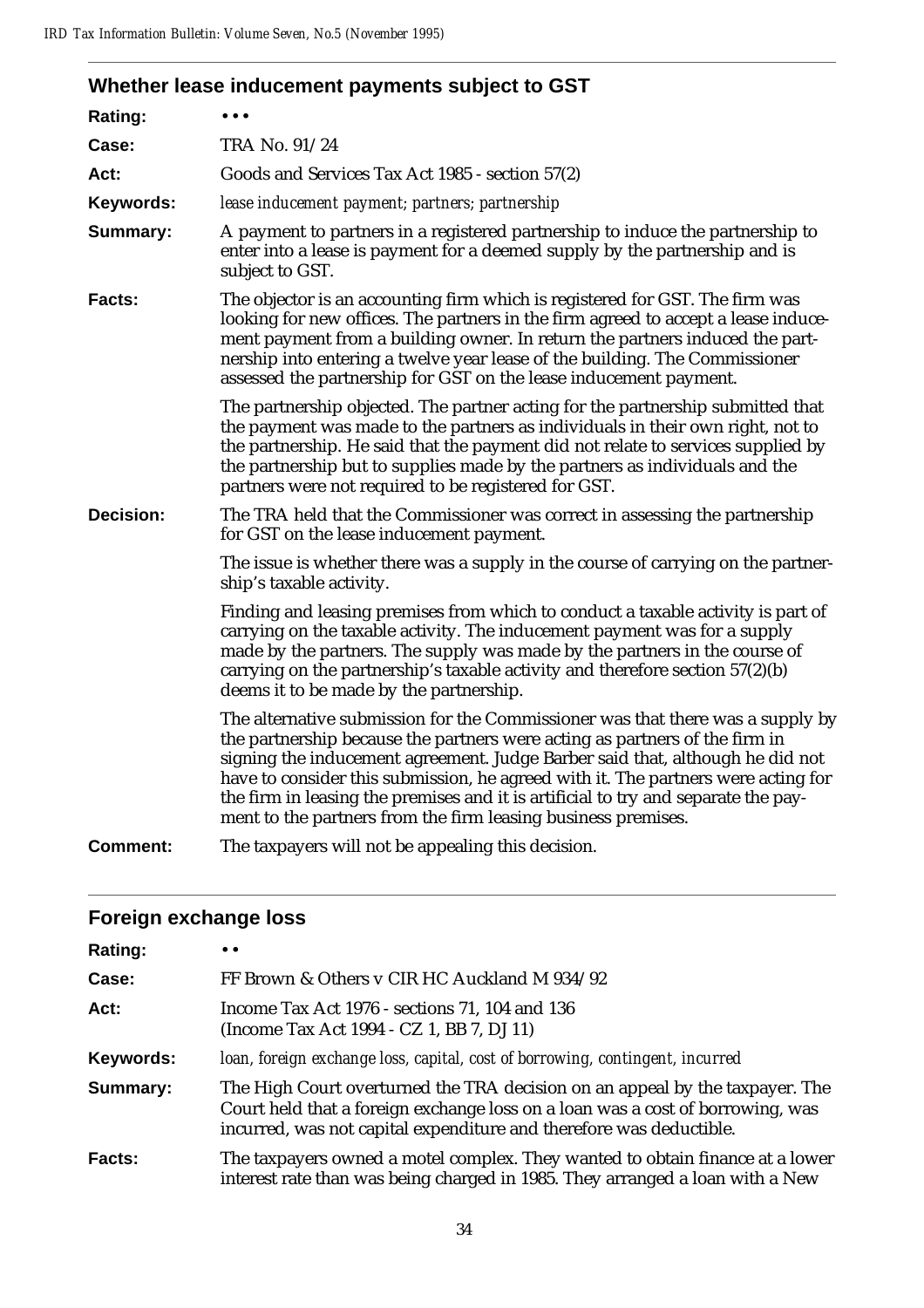Zealand bank sourced in Swiss francs. The New Zealand dollar depreciated against the Swiss franc which resulted in a foreign exchange loss.

As at February 1986 the loss was \$155,953 and the taxpayers, as required by agreement, made a payment of \$70,000. This reduced the loss to \$85,953. The partial repayment made no capital reduction off the \$550,000. The amount owing was \$653,953 reduced from \$705,953.

**Decision:** Justice Temm held that in this case it was not possible to make a ruling as to whether section 71 applies without examining the security documents. He held that section 71 will apply, if the transaction is a loan by the bank to the taxpayers of foreign currency, with repayment to be made in foreign currency. Section 71 will not apply if the transaction is a loan of New Zealand dollars to be repaid in New Zealand dollars, the amount due on repayment to be measured against the value of a given number of foreign currency at the time of repayment. Counsel were able to file a memorandum if a decision was required to be made on section 71.

> If the true nature of the transaction is a loan in New Zealand dollars, the cost of the loan will comprise the interest paid in the usual way, and the cost to the taxpayers of borrowing the money on terms that required them to repay at a premium. The additional cost may be "expenditure incurred by the taxpayer ... in the borrowing of money employed by the taxpayer as capital in the production of assessable income" (section 136).

Justice Temm held that the payment of \$70,000 was not a capital payment but was a reduction of the costs of borrowing. The Court held that the taxpayer incurred a foreign exchange loss of \$155,953 in the 1986 year. This figure included \$85,953 which the taxpayer had not paid in the 1986 year. In reaching this conclusion Justice Temm considered it was not relevant that the bank did not issue an invoice. He considered it relevant that the losses were calculated, assessed and debited against the bank account. Also, although the losses were not demanded at the time by the bank they could have been and the taxpayer would have had to pay.

**Comment:** Inland Revenue has not yet decided whether to appeal this decision.

# **Upcoming TIB items**

In the next few months we'll be releasing policy statements and public binding rulings on these topics in the Tax Information Bulletin:

# **Policy statements**

- Applications to retain records in Maori
- Taxation of allowances and expenditure on account of an employee
- Liability of non-resident employers for FBT in New Zealand
- GST specified agent for incapacitated person
- RWT on matrimonial property settlement interest

# **Public Binding Rulings**

- Financial planning fees: income tax deductibility
- GST treatment of financial planning fees
- GST and supplies paid for in foreign currency
- Employers' liability to deduct PAYE from Employment Court awards for lost wages
- Tax deductions and bonus payments
- Netherlands social security pensions received by NZ residents who are not NZ citizens
- Debt forgiveness in consideration of natural love and affection
- Serviced apartments not exempt from conveyance duty
- GST and futures contracts
- GST treatment of school and kindergarten fees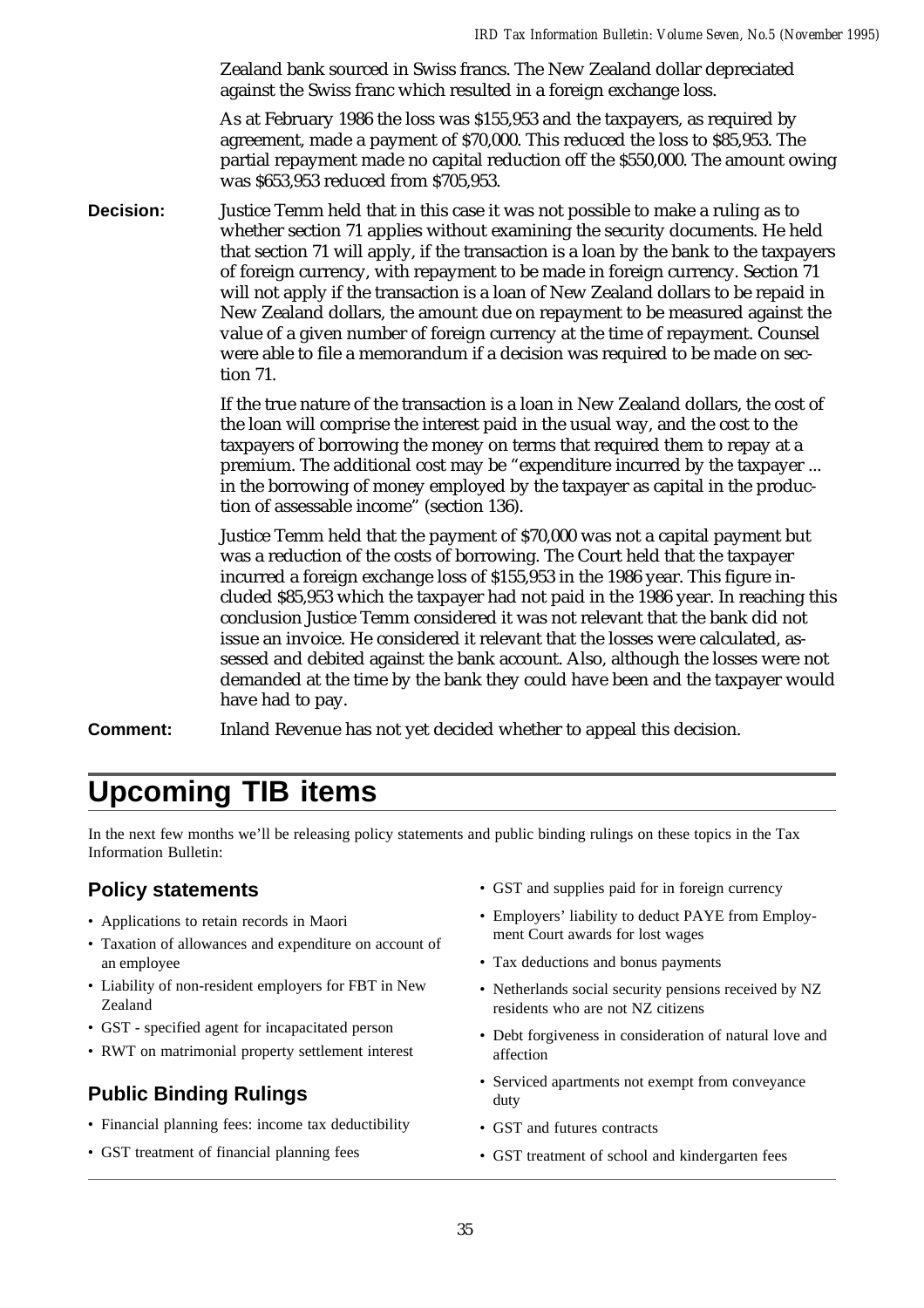# **Booklets available from Inland Revenue**

This list shows all of Inland Revenue's information booklets as at the date of this Tax Information Bulletin. There is also a brief explanation of what each booklet is about.

Some booklets could fall into more than one category, so you may wish to skim through the entire list and pick out the booklets that you need. You can get these booklets from any IRD office.

For production reasons, the TIB is always printed in a multiple of eight pages. We will include an update of this list at the back of the TIB whenever we have enough free pages.

# **General information**

**Binding rulings (IR 115G) - May 1995:** *Explains binding rulings, which commit Inland Revenue to a particular interpretation of the tax law once given.*

**Dealing with Inland Revenue (IR 256) - Apr 1993:** *Introduction to Inland Revenue, written mainly for individual taxpayers. It sets out who to ask for in some common situations, and lists taxpayers' basic rights and obligations when dealing with Inland Revenue.*

**Inland Revenue audits (IR 297) - May 1995:** *For business people and investors. It explains what is involved if you are audited by Inland Revenue; who is likely to be audited; your rights during and after the audit, and what happens once an audit is completed.*

**Koha (IR 278) - Aug 1991:** *A guide to payments in the Maori community - income tax and GST consequences.*

**New Zealand tax residence (IR 292) - Apr 1994:** *An explanation of who is a New Zealand resident for tax purposes.*

**Objection procedures (IR 266) - Mar 1994:** *Explains how to make a formal objection to a tax assessment, and what further options are available if you disagree with Inland Revenue.*

**Overseas Social Security Pensions (IR 258) - Sep 1995:** *Explains how to account for income tax in New Zealand if you receive a social security pension from overseas.*

**Problem Resolution Service (IR 287) - Nov 1993:** *An introduction to Inland Revenue's Problem Resolution Service. You can use this service if you've already used Inland Revenue's usual services to sort out a problem, without success.*

**Provisional tax (IR 289) - Jun 1995:** *People whose end-of-year tax bill is over \$2,500 must generally pay provisional tax for the following year. This booklet explains what provisional tax is, and how and when it must be paid.*

**Putting your tax affairs right (IR 282) - May 1994:** *Explains the advantages of telling Inland Revenue if your tax affairs are not in order, before we find out in some other way. This book also sets out what will happen if someone knowingly evades tax, and gets caught.*

**Rental income (IR 264) - Apr 1995:** *An explanation of taxable income and deductible expenses for people who own rental property. This booklet is for people who own one or two rental properties, rather than larger property investors.*

**Reordered Tax Acts (IR 299) - Apr 1995:** *In 1994 the Income Tax Act 1976 and the Inland Revenue Department Act 1974 were restructured, and became the Income Tax Act 1994, the Tax Administration Act 1994 and the Taxation Review Authorities Act 1994. This leaflet explains the structure of the three new Acts.*

**Self-employed or an employee? (IR 186) - Apr 1993:** *Sets out Inland Revenue's tests for determining whether a person is a selfemployed contractor or an employee. This determines what expenses the person can claim, and whether s/he must pay ACC premiums.*

**Special tax codes (IR 23G) - Jan 1995:** *Information about getting a special "flat rate" of tax deducted from your income, if the regular deduction rates don't suit your particular circumstances.*

**Stamp duty and gift duty (IR 665) - Mar 1995:** *Explains what duty is payable on transfers of real estate and some other transactions, and on gifts. Written for individual people rather than solicitors and legal firms.*

**Student Loan repayments (SL 2) - Jan 1995:** *A guide to making student loan repayments.*

**Superannuitants and surcharge (IR 259) - Jan 1995:** *A guide to the surcharge for national superannuitants who also have other income.*

**Tax facts for income-tested beneficiaries (IR 40C) - Sep 1992:** *Vital information for anyone who receives an income-tested benefit and also has some other income.*

**Taxes and Duties (IR 295) - May 1995:** *A brief introduction to the various taxes and duties payable in New Zealand.*

**Taxpayer Audit - (IR 298):** *An outline of Inland Revenue's Taxpayer Audit programme. It explains the units that make up this programme, and what type of work each of these units does.*

**Trusts and Estates - (IR 288) - May 1995:** *An explanation of how estates and different types of trusts are taxed in New Zealand.*

**Visitors Tax Guide - (IR 294) - Nov 1995:** *An explanation of how New Zealand taxes apply to visitors to this country.*

# **Business and employers**

**ACC premium rates - Mar 1995:** *There are two separate booklets, one for employer premium rates and one for self-employed premium rates. Each booklet covers the year ended 31 March 1995.*

**Depreciation (IR 260) - Apr 1994:** *Explains how to calculate tax deductions for depreciation on assets used to earn assessable income.*

**Employers' guide (IR 184) - 1995:** *Explains the tax obligations of anyone who is employing staff, and explains how to meet these obligations. Anyone who registers as an employer with Inland Revenue will receive a copy of this booklet.*

**Entertainment Expenses (IR 268) - May 1995:** *When businesses spend money on entertaining clients, they can generally only claim part of this expenditure as a tax deduction. This booklet fully explains the entertainment deduction rules.*

**Fringe benefit tax guide (IR 409) - Nov 1994:** *Explains fringe benefit tax obligations of anyone who is employing staff, or companies which have shareholder-employees. Anyone who registers as an employer with Inland Revenue will receive a copy of this booklet.*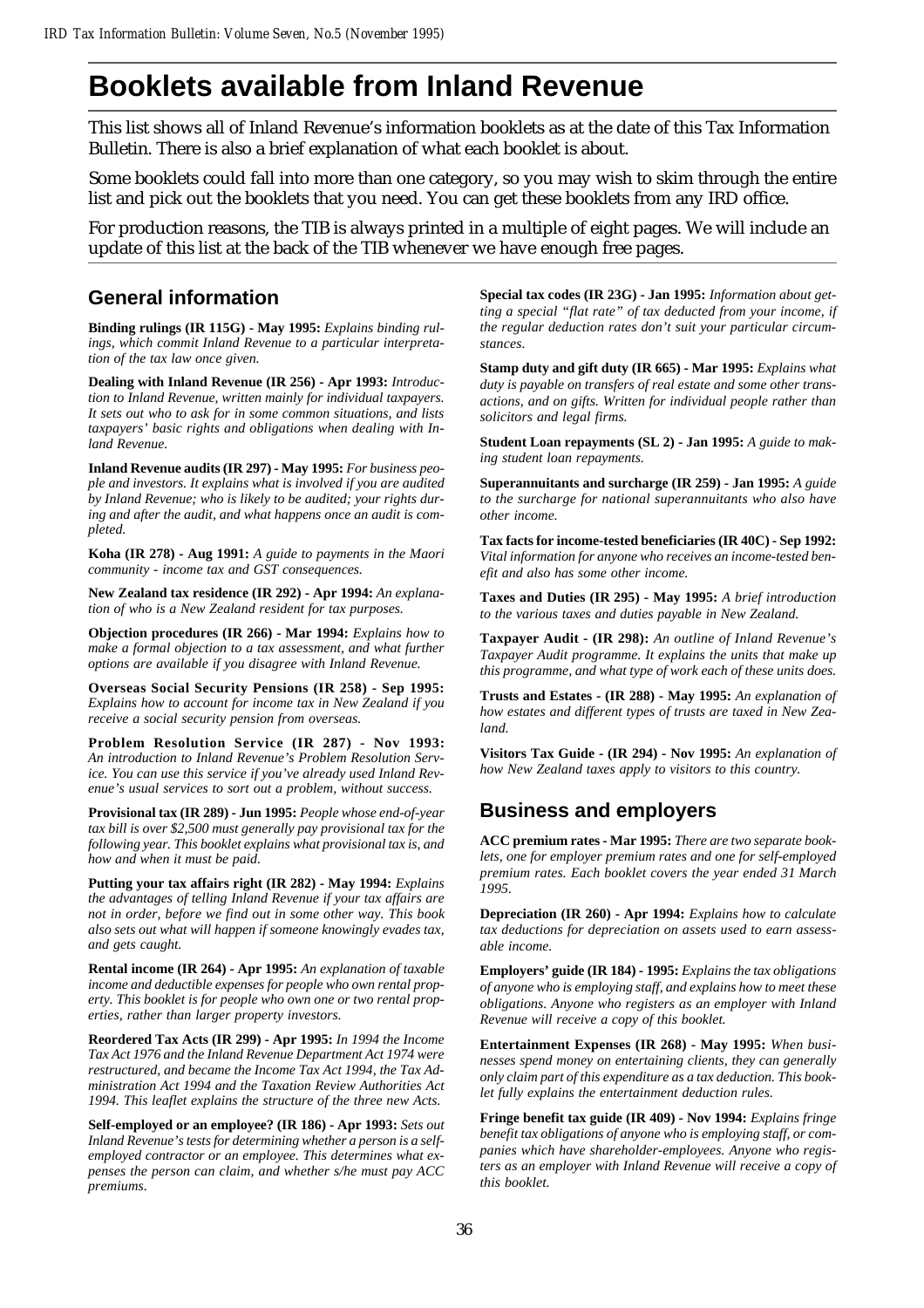**GST - do you need to register? (GST 605) - May 1994** *A basic introduction to goods and services tax, which will also tell you if you have to register for GST.*

**GST guide (GST 600) - 1994 Edition:** *An in-depth guide which covers almost every aspect of GST. Everyone who registers for GST gets a copy of this booklet. It is quite expensive for us to print, so we ask that if you are only considering GST registration, you get the booklet "GST - do you need to register?" instead.*

**IR 56 taxpayer handbook (IR 56B) - Apr 1995:** *A booklet for part-time private domestic workers, embassy staff, nannies, overseas company reps and Deep Freeze base workers who make their own PAYE payments.*

#### **PAYE deduction tables - 1996 - Weekly and fortnightly (IR 184X)**

**- Four-weekly and monthly (IR 184Y)**

*Tables that tell employers the correct amount of PAYE to deduct from their employees' wages.*

**Record keeping (IR 263) - Mar 1995:** *A guide to record-keeping methods and requirements for anyone who has just started a business.*

**Retiring allowances and redundancy payments (IR 277) - Jun 1994:** *An explanation of the tax treatment of these types of payments.*

**Running a small business? (IR 257) Jan 1994:** *An introduction to the tax obligations involved in running your own business.*

**Surcharge deduction tables (IR 184NS) - 1994:** *PAYE deduction tables for employers whose employees are having national super surcharge deducted from their wages.*

# **Resident withholding tax and NRWT**

**Approved issuer levy (IR 291A) - May 1995:** *For taxpayers who pay interest to overseas lenders. Explains how you can pay interest to overseas lenders without having to deduct NRWT.*

**Interest earnings and your IRD number (IR 283L) - Sep 1991:** *Explains the requirement for giving to your IRD number to your bank or anyone else who pays you interest.*

**Non-resident withholding tax guide (IR 291) - Mar 1995:** *A guide for people or institutions who pay interest, dividends or royalties to people who are not resident in New Zealand.*

**Resident withholding tax on dividends (IR 284) - Oct 1993:** *A guide for companies, telling them how to deduct RWT from the dividends that they pay to their shareholders.*

**Resident withholding tax on interest (IR 283) - Mar 1993:** *A guide to RWT for people and institutions which pay interest.*

**Resident withholding tax on investments (IR 279) - Apr 1993:** *An explanation of RWT for people who receive interest or dividends.*

# **Non-profit bodies**

**Charitable organisations (IR 255) - May 1993:** *Explains what tax exemptions are available to approved charities and donee organisations, and the criteria which an organisation must meet to get an exemption.*

**Clubs and societies (IR 254) - Jun 1993:** *Explains the tax obligations which a club, society or other non-profit group must meet.*

**Education centres (IR 253) - Jun 1994:** *Explains the tax obligations of schools and other education centres. Covers everything from kindergartens and kohanga reo to universities and polytechnics.*

**Gaming machine duty (IR 680A) - Feb 1992:** *An explanation of the duty which must be paid by groups which operate gaming machines.*

**Grants and subsidies (IR 249) - Jun 1994:** *An guide to the tax obligations of groups which receive a subsidy, either to help pay staff wages, or for some other purpose.*

# **Company and international issues**

**Consolidation (IR 4E) - Mar 1993:** *An explanation of the consolidation regime, which allows a group of companies to be treated as a single entity for tax purposes.*

**Controlled foreign companies (IR 275) - Nov 1994:** *Information for NZ residents with interests in overseas companies. (More for larger investors, rather than those with minimal overseas investments)*

**Foreign dividend withholding payments (IR 274A) - Mar 1995:** *Information for NZ residents with interests in overseas companies. This booklet also deals with the attributed repatriation and underlying foreign tax credit rules. (More for larger investors, rather than those with minimal overseas investments)*

**Foreign investment funds (IR 275B) - Oct 1994:** *Information for taxpayers who have overseas investments. (More for larger investors, rather than those with minimal overseas investments).*

**Imputation (IR 274) - Feb 1990:** *A guide to dividend imputation for New Zealand companies.*

**Qualifying companies (IR 4PB) Oct 1992:** *An explanation of the qualifying company regime, under which a small company with few shareholders can have special tax treatment of dividends, losses and capital gains.*

# **Child Support booklets**

**Child Support - a guide for bankers (CS 66) - Aug 1992:** *An explanation of the obligations that banks may have to deal with for Child Support.*

**Child Support - a parent's guide (CS 1) - Mar 1992:** *An indepth explanation of Child Support, both for custodial parents and parents who don't have custody of their children.*

**Child Support - an introduction (CS 3) - Mar 1992:** *A brief introduction to Child Support.*

**Child Support - does it affect you? (CS 50):** *A brief introduction to Child Support in Maori, Cook Island Maori, Samoan, Tongan and Chinese.*

**Child Support - how to approach the Family Court (CS 51) - July 1994:** *Explains what steps people need to take if they want to go to the Family Court about their Child Support.*

**Child Support - the basics - a guide for students:** *A basic explanation of how Child Support works, written for mainly for students. This is part of the school resource kit "What about the kids?"*

**Your guide to the Child Support formula (CS 68):** *Explains the components of the formula and gives up-to-date rates.*

**Child Support administrative reviews (CS 69A):** *Explains how the administrative review process works, and contains an application form.*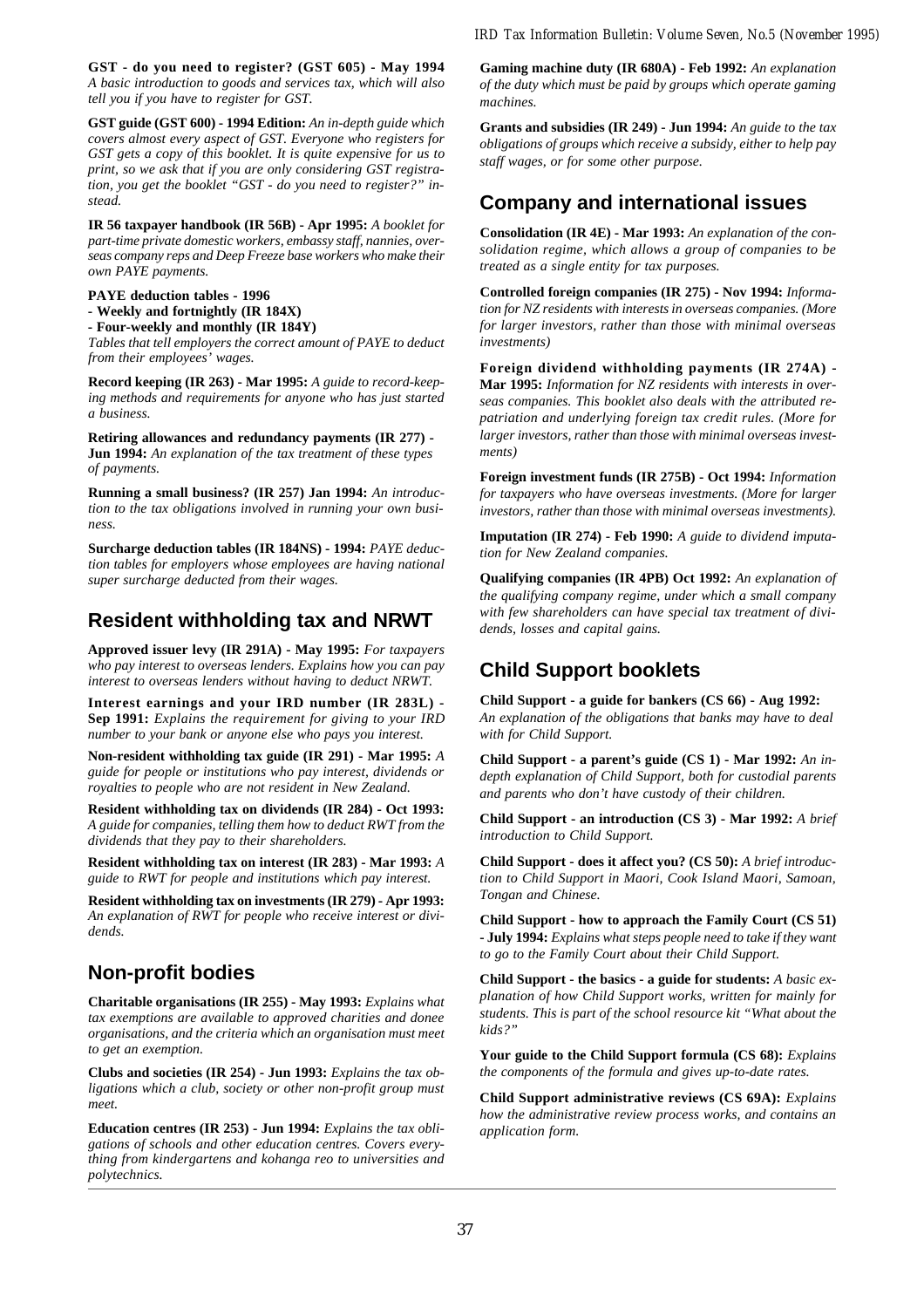# **Due dates reminder**

## **December 1995**

- 5 Large employers: PAYE deductions and deduction schedules for period ended 30 November 1995 due.
- 7 Provisional tax and/or Student Loan interim repayments: first 1996 instalment due for taxpayers with August balance dates.

Second 1996 instalment due for taxpayers with April balance dates.

Third 1996 instalment due for taxpayers with December balance dates.

1995 end-of-year payment of income tax, Student Loans and earner/employer premium due for taxpayers with January balance dates.

Tax returns due for all non-IR 5 taxpayers with August balance dates.

QCET payments due for companies with January balance dates with elections effective from the 1996 income year.

20 Large employers: PAYE deductions and deduction schedules for period ended 15 December 1995 due.

Small employers: PAYE deductions and deduction schedules for period ended 30 November 1995 due.

Gaming machine duty return and payment for month ended 30 November 1995 due.

RWT on interest deducted during November 1995 due for monthly payers.

RWT on dividends deducted during November 1995 due.

Non-resident withholding tax (or approved issuer levy) deducted during November 1995 due.

31 Student Loan repayments - third instalment of 1996 non-resident assessment due. *(We will accept payments received on Wednesday 3 January 1996 as on time.)*

## **January 1996**

- Large employers: PAYE deductions and deduction schedules for period ended 31 December 1995 due.
- 7 Provisional tax and/or Student Loan interim repayments: first 1996 instalment due for taxpayers with September balance dates.

Second 1996 instalment due for taxpayers with May balance dates.

Third 1996 instalment due for taxpayers with January balance dates.

Income tax, Student Loans and earner/employer premium - 1995 end-of-year payment due for taxpayers with February balance dates.

Tax returns due for all non-IR 5 taxpayers with September balance dates.

QCET payments due for companies with February balance dates with elections effective from the 1996 income year.

*(For all amounts due on 7 January 1996, we will accept payments received on Monday 8 January 1996 as on time.)*

- 15 GST return and payment for period ended 30 November 1995 due.
- 20 Large employers: PAYE deductions and deduction schedules for period ended 15 January 1996 due.

Small employers: PAYE deductions and deduction schedules for period ended 31 December 1995 due.

FBT return and payment for quarter ended 31 December 1995 due.

Gaming machine duty return and payment for month ended 31 December 1995 due.

RWT on interest deducted during December 1995 due for monthly payers.

RWT on dividends deducted during December 1995 due.

Non-resident withholding tax (or approved issuer levy) deducted during December 1995 due.

*(For all amounts due on 20 January 1996, we will accept payments received on Monday 22 January 1996 as on time.)*

31 GST return and payment for period ended 31 December 1995 due.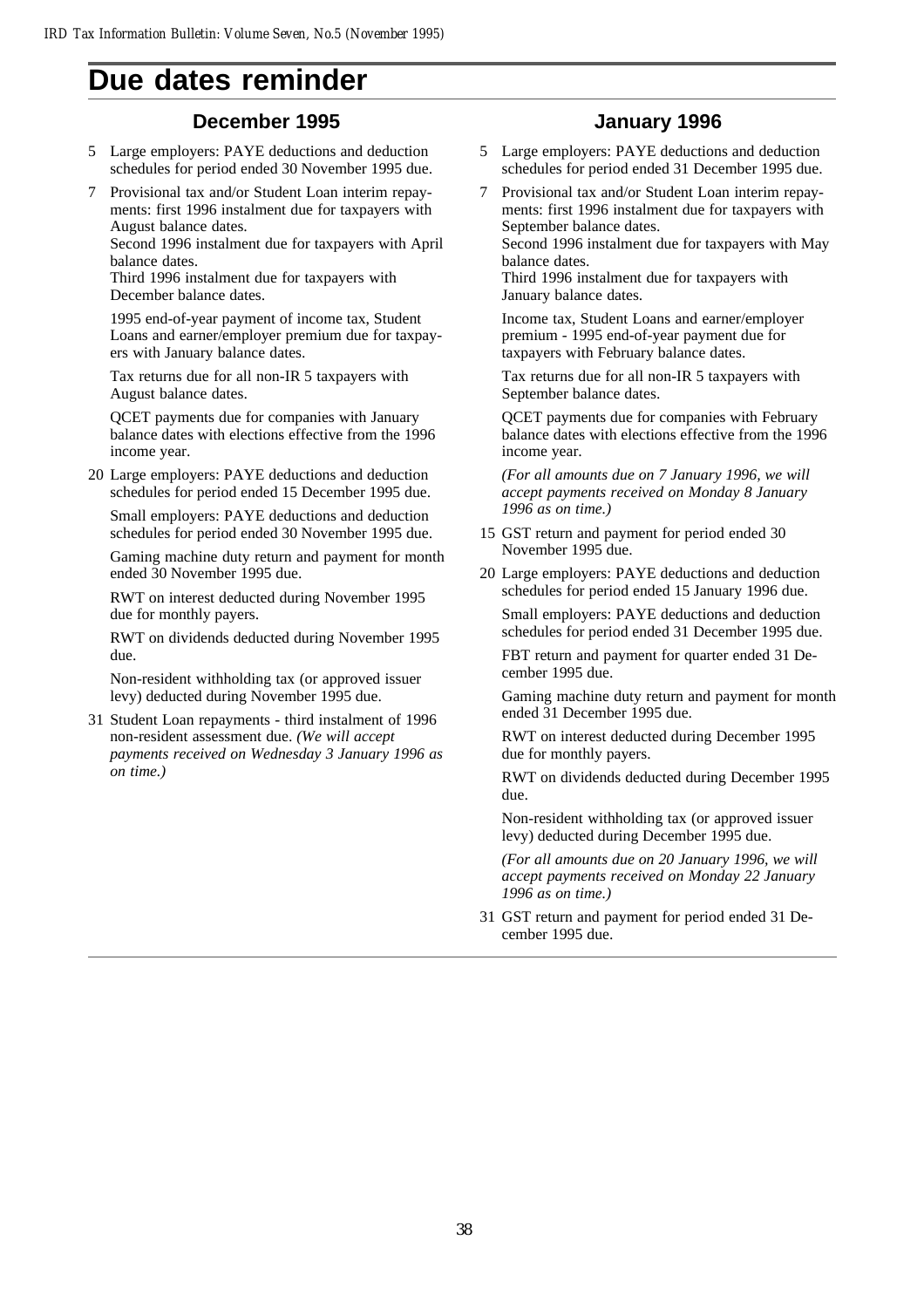# **Public binding rulings: your chance to comment before we finalise them**

This list shows the Public Binding Rulings that will be available for comment in the near future. To give us your comments on any of these draft rulings, please tick the appropriate boxes, fill in your name and address, and return this page to us at the address below. We will send you a copy of the draft as soon as it's available.

In most cases the draft will be available on the date shown below. However, we will notify you if we are unable to supply it at that date for any reason.

We must receive your comments by the "Comment deadline" shown if we are to take them into account in the final ruling. Please send them *in writing, to the address below*; as we don't have the facilities to deal with your comments over the phone or at our local offices.

| Name<br><b>Address</b> |                                           |  |  |
|------------------------|-------------------------------------------|--|--|
|                        |                                           |  |  |
|                        |                                           |  |  |
| f)<br>Ruling           | Date Comment<br><b>Available Deadline</b> |  |  |



*No envelope needed - simply fold, tape shut, stamp and post.*

Affix Stamp Here

Manager (Systems) Rulings Directorate National Office Inland Revenue Department P O Box 2198 WELLINGTON Attention Public Rulings Consultation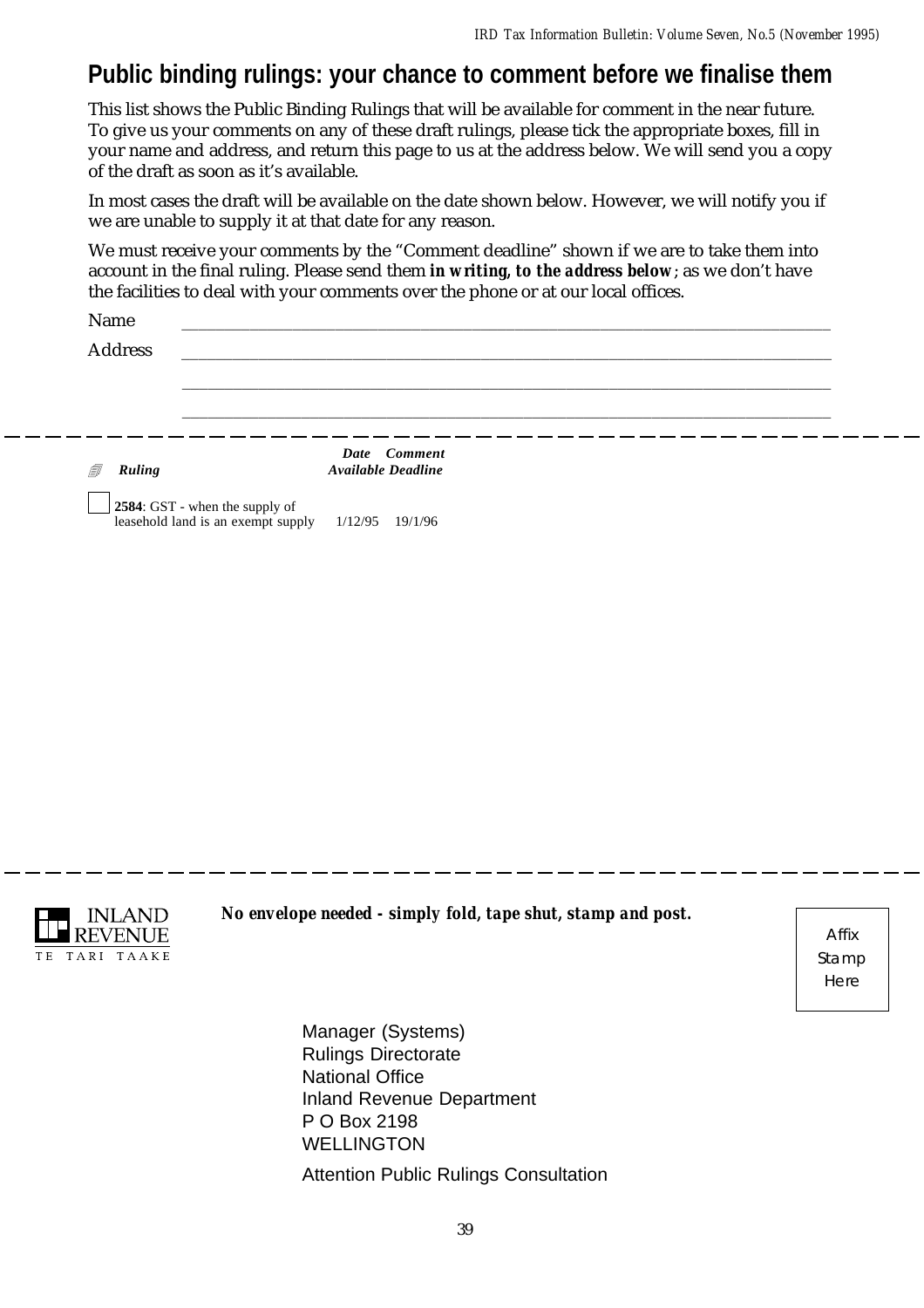# **Contents continued - questions and legal case notes**

# **Questions we've been asked (pages 19-25)**

| Income Tax Act 1994 |  |  |
|---------------------|--|--|
|                     |  |  |

| Goods and Services Tax Act 1985            |
|--------------------------------------------|
|                                            |
|                                            |
| Student Loan Scheme Act 1992               |
|                                            |
| Legal decisions - case notes (pages 26-35) |

| CIR v Mitsubishi<br>Motors NZ Ltd    |                  |                                                               |
|--------------------------------------|------------------|---------------------------------------------------------------|
| TRA 91/8                             | . .              |                                                               |
| CIR v Roma<br>Properties Ltd         |                  | Fringe benefit tax - status of "employee" - whether           |
| TRA 95/51                            |                  | Criteria for granting extensions of time for filing           |
| Paul Finance<br>Ltd v CIR            |                  | Application for summary judgment in respect of GST refund     |
| <b>Barrat Partner-</b><br>ship v CIR | $\bullet\bullet$ |                                                               |
| <b>TRA 95/25</b>                     | $\bullet\bullet$ | Payment of debts not deductible in the course of business  33 |
| TRA 91/24                            |                  | Whether lease inducement payments subject to GST  34          |
| FF Brown and<br>others v CIR         |                  |                                                               |